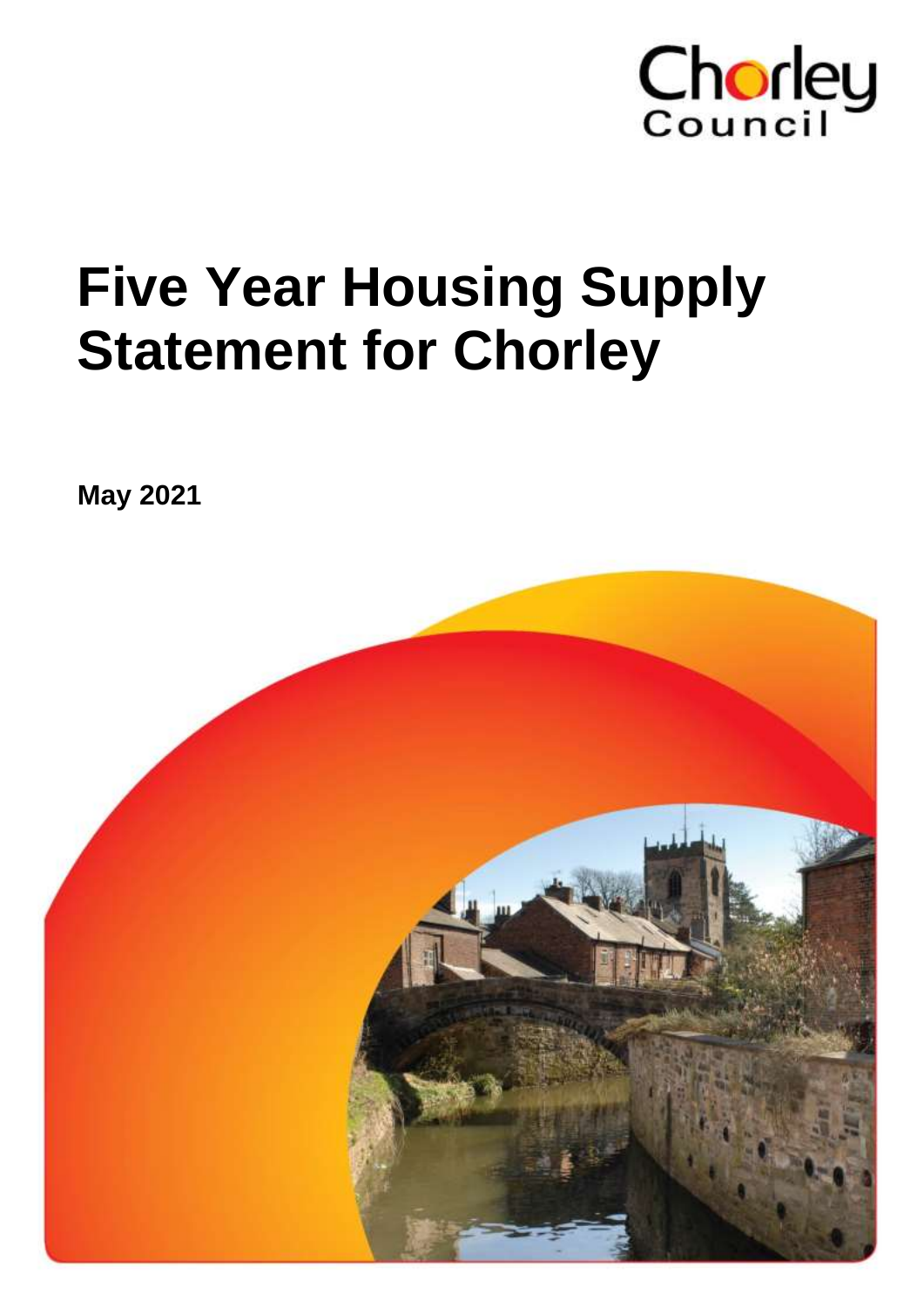# **Introduction**

- 1. The National Planning Policy Framework (the Framework) sets out that local planning authorities should identify and update annually a supply of specific deliverable sites sufficient to provide a minimum of five years' worth of housing against their housing requirement.
- 2. This statement covers the five year period  $1<sup>st</sup>$  April 2021 31<sup>st</sup> March 2026. It sets out the housing requirement for the five year period and assesses the land supply available to deliver the requirement.
- 3. Overall the statement concludes that there is sufficient land available across the Borough with a **14.4 year deliverable housing supply** over the period 2021-2026.

## **Five Year Housing Requirement**

- 4. Central Lancashire Core Strategy Policy 4 sets out a housing requirement of 417 dwellings per annum in Chorley over the period 2010-2026 which is the starting point for calculating the five year supply. This equates to a total of 6,672 dwellings over the plan period. At April 2010 Chorley had prior underprovision of 162 dwellings, which Policy 4 requires the Council to make up over the remainder of the plan period. Therefore, at April 2010 the housing requirement for the Borough was 6,834 dwellings.
- 5. The Core Strategy was adopted in 2012 and a review of Core Strategy Policy 4 was undertaken in 2017 which found that the housing requirement did not need updating.
- 6. Table 1 sets out housing completions over the period 1<sup>st</sup> April 2010 to 31<sup>st</sup> March 2021. It identifies that 6,316 dwellings have been completed in the period and there is a surplus of 1,567 dwellings above the requirement for that period (taking into account the prior under-provision of 162 dwellings).

| Plan period (1st<br>April-31 <sup>st</sup><br>March) | <b>Cumulative</b><br>requirement | <b>Net</b><br>completions | <b>Cumulative</b><br>net<br>completions | Over or under<br>supply to<br>date |
|------------------------------------------------------|----------------------------------|---------------------------|-----------------------------------------|------------------------------------|
| 2010/11                                              | 579*                             | 527                       | 527                                     | $-52$                              |
| 2011/12                                              | 996                              | 552                       | 1,079                                   | $+83$                              |
| 2012/13                                              | 1,413                            | 638                       | 1,717                                   | $+304$                             |
| 2013/14                                              | 1,830                            | 582                       | 2,299                                   | $+469$                             |
| 2014/15                                              | 2,247                            | 723                       | 3,022                                   | $+775$                             |
| 2015/16                                              | 2,664                            | 597                       | 3,619                                   | $+955$                             |
| 2016/17                                              | 3,081                            | 517                       | 4,136                                   | $+1,055$                           |
| 2017/18                                              | 3,498                            | 661                       | 4,797                                   | $+1,299$                           |
| 2018/19                                              | 3,915                            | 573                       | 5,370                                   | $+1,455$                           |
| 2019/20                                              | 4,332                            | 640                       | 6,010                                   | $+1,678$                           |
| 2020/21                                              | 4,749                            | 306                       | 6,316                                   | $+1,567$                           |

**Table 1: Chorley housing supply in relation to Core Strategy requirements**

\*417+162 under-provision at April 2010

- 7. Deducting the completions from the housing requirement of 6,834 dwellings leaves a requirement of 518 dwellings over the remaining five years of the plan period April 2021 to March 2026. The annual target over this period is therefore 104 dwellings.
- 8. Paragraph 73 of the Framework states that there should be an additional buffer (moved forward from later in the plan period) of:
	- a) 5% to ensure choice and competition in the market for land; or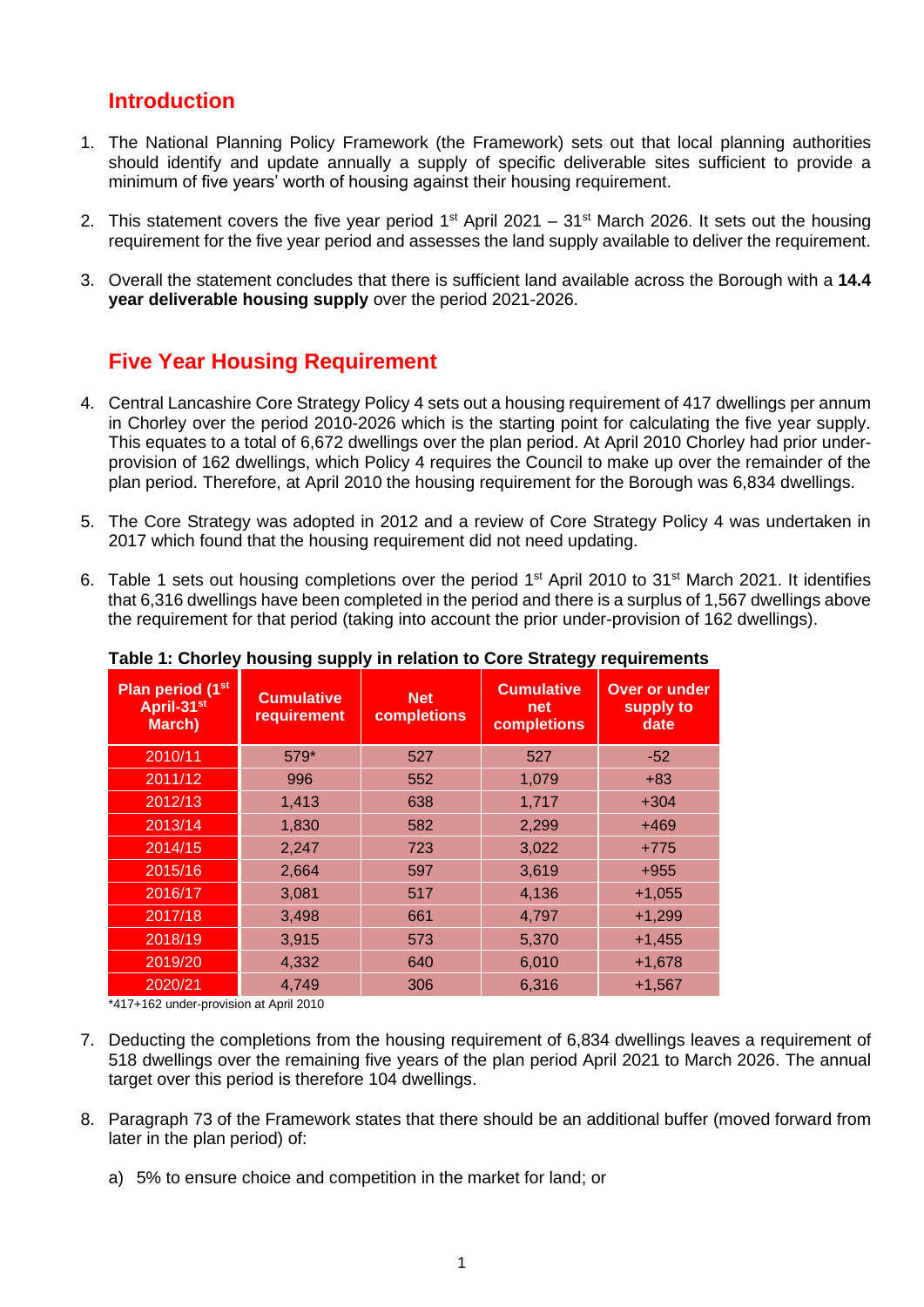- b) 10% where the local planning authority wishes to demonstrate a five year supply of deliverable sites through an annual position statement or recently adopted plan, to account for any fluctuations in the market during that year; or
- c) 20% where there has been significant under delivery of housing over the previous three years, to improve the prospect of achieving the planned supply.
- 9. The government has introduced the Housing Delivery Test which is an annual measurement of housing delivery in the area and is a percentage measurement of the number of net homes delivered against the number of homes required over a rolling three year period. The latest Housing Delivery Test for Chorley is set out below.

| <b>Monitoring Period</b> | <b>Total net homes</b><br>delivered | <b>Total number of</b><br>homes required | <b>Housing Delivery Test</b><br><b>Measurement</b> |  |  |  |  |  |  |  |  |  |
|--------------------------|-------------------------------------|------------------------------------------|----------------------------------------------------|--|--|--|--|--|--|--|--|--|
| 2017/18                  | 661                                 | 494                                      |                                                    |  |  |  |  |  |  |  |  |  |
| 2018/19                  | 573                                 | 603                                      |                                                    |  |  |  |  |  |  |  |  |  |
| 2019/20                  | 640                                 | 530                                      |                                                    |  |  |  |  |  |  |  |  |  |
| <b>TOTAL</b>             | 1,874                               | 1,627                                    | 115%                                               |  |  |  |  |  |  |  |  |  |

#### **Table 2: Housing Delivery Test Measurement 2020**

10. The Housing Delivery Test identifies that there has been over delivery in the past three years therefore a 5% buffer has been applied to the five year requirement. After adding the 5% buffer, the total housing requirement for the five year period 1<sup>st</sup> April 2021 – 31<sup>st</sup> March 2026 is 544 dwellings which is 109 dwellings per annum**.**

#### **Table 3: Five year housing requirement summary**

| <b>Housing Requirement</b>                                          | <b>Number of</b><br><b>Dwellings</b> |
|---------------------------------------------------------------------|--------------------------------------|
| Core Strategy housing requirement 2010-2026 + prior under provision | 6,834                                |
| Completions 2010-2021                                               | 6,316                                |
| <b>Remaining Housing Requirement 2021-2026</b>                      | 518                                  |
| Annual remaining housing requirement                                | 104                                  |
| Five Year Housing Requirement 2021-2026 + 5% buffer                 | 544                                  |
| Annual Five year Housing Requirement 2021-2026 + 5% buffer          | 109                                  |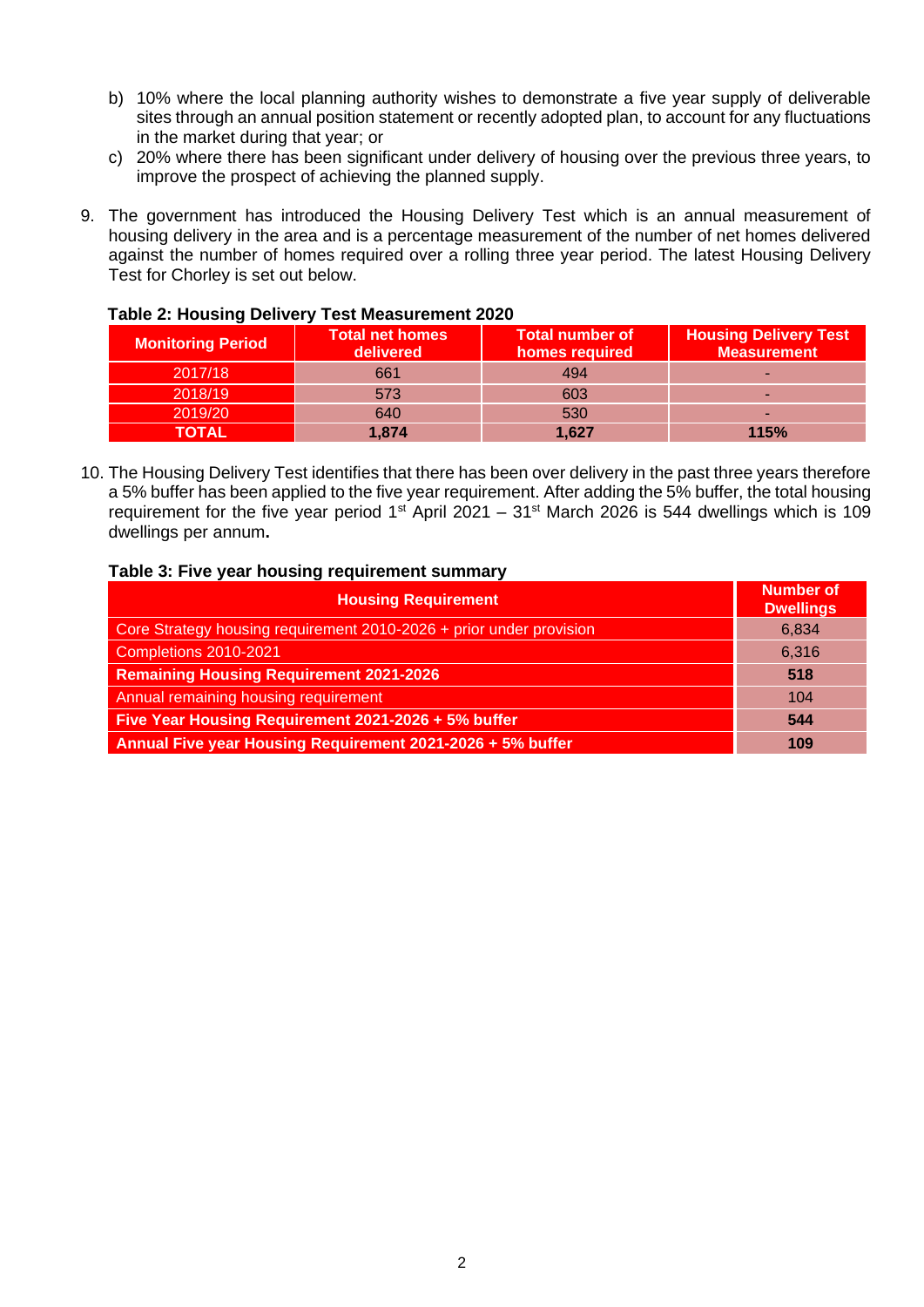# **Assessment of Deliverable Five Year Housing Supply**

11. The Framework requires local planning authorities to identify and update annually a supply of specific deliverable sites sufficient to provide five years' worth of housing against their housing requirement. It defines 'deliverable' as follows:

*"To be considered deliverable, sites for housing should be available now, offer a suitable location for development now, and be achievable with a realistic prospect that housing will be delivered on the site within five years. In particular:*

- *a) sites which do not involve major development and have planning permission, and all sites with detailed planning permission, should be considered deliverable until permission expires, unless there is clear evidence that homes will not be delivered within five years (for example because they are no longer viable, there is no longer a demand for the type of units or sites have long term phasing plans).*
- *b) where a site has outline planning permission for major development, has been allocated in a development plan, has a grant of permission in principle, or is identified on a brownfield register, it should only be considered deliverable where there is clear evidence that housing completions will begin on site within five years."*
- 12. The assessment of the deliverable five year supply is set out below. It includes an analysis of allocated sites, both with and without planning permission, and windfall sites. The windfall sites are split into sites of 10 or more dwellings and sites of less than 10 dwellings. It also includes a windfall allowance which is an estimate of the number of new dwellings on sites of less than 10 dwellings that will be permitted and built in the five year period.

#### **Allocated sites**

#### With planning permission

- 13. Appendix 1 sets out a schedule of all sites allocated for housing in the Chorley Local Plan 2012-2026 with planning permission that have not yet been fully implemented. In total 1,096 dwellings are available on these sites. An assessment of the deliverability of these sites has been undertaken to determine how many of these dwellings are likely to be built in the five year period.
- 14. The schedule identifies that there are **469 dwellings** deliverable on allocated sites with planning permission.

#### Without planning permission

- 15. Appendix 2 sets out a schedule of all sites allocated for housing in the Chorley Local Plan 2012-2026 without planning permission. In total 559 dwellings are allocated on these sites. An assessment of whether these sites are likely to come forward in the five year period has been undertaken.
- 16. The schedule identifies that there are **250 dwellings** deliverable on allocated sites without planning permission.

#### **Windfall sites**

#### Sites of 10 or more dwellings with planning permission

- 17. Appendix 3 sets out a schedule of all windfall sites of 10 or more dwellings with planning permission that have not yet been fully implemented. In total 680 dwellings are available on these sites. An assessment of the deliverability of these sites has been undertaken to determine how many of the dwellings are likely to be built in the five year period.
- 18. The schedule identifies that there are **397 dwellings** deliverable on windfall sites of 10 or more dwellings with planning permission.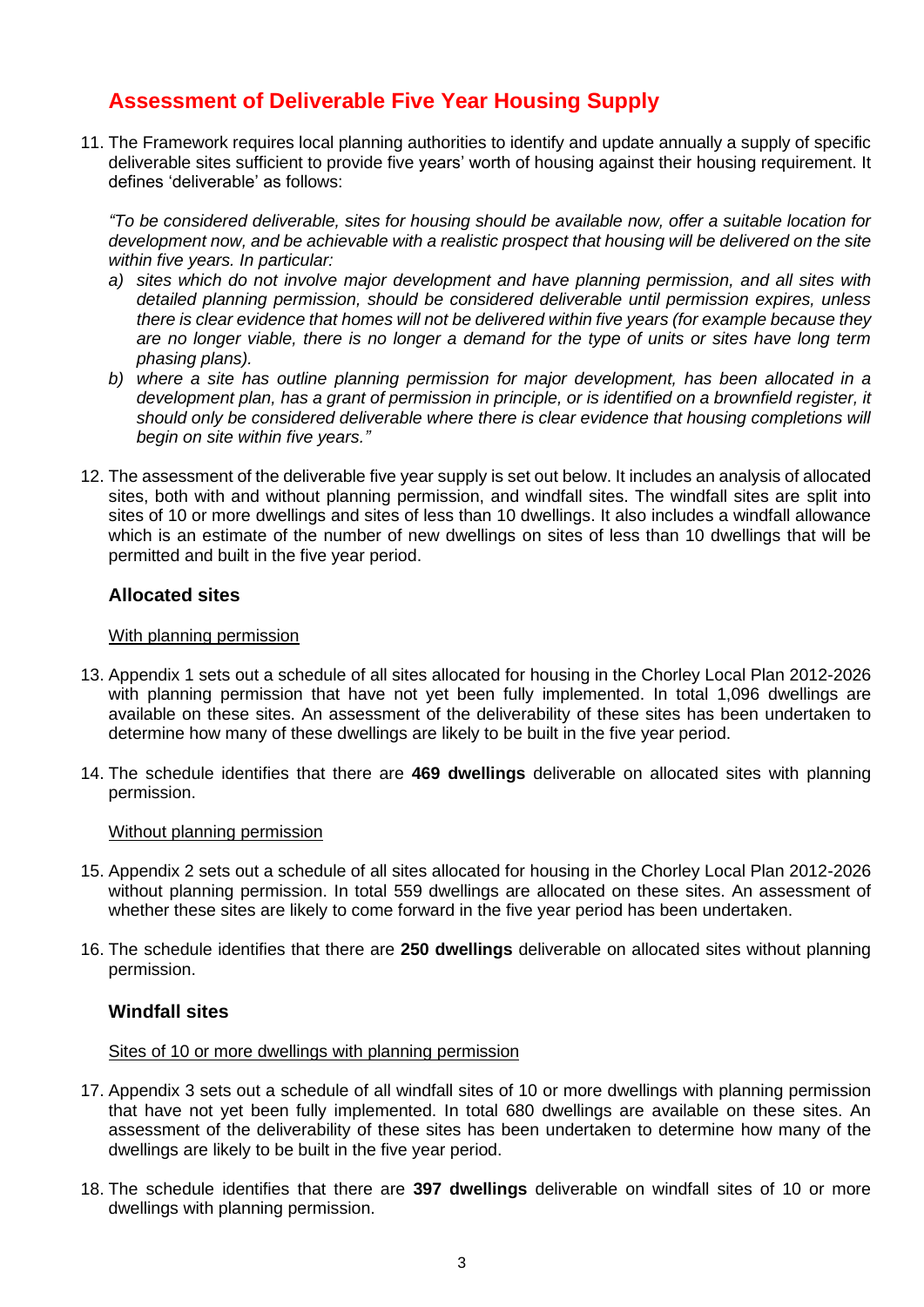#### Sites of less than 10 dwellings with planning permission

- 19. Appendix 3 also sets out a schedule of all windfall sites of less than 10 dwellings with planning permission that have not been fully implemented. In total 416 dwellings are available on these sites.
- 20. Based on an analysis of the completion rates of small sites in Chorley in recent years this figure has been reduced by 36% to reflect the fact that some permissions will expire and development of other sites will not be fully completed within the five year period.
- 21. This results in **266 dwellings** on smaller windfall sites with planning permission being recorded as deliverable for the five year period.

#### **Windfall allowance**

22. Paragraph 70 of the Framework allows Local Planning Authorities to make an allowance for windfall sites as part of anticipated supply if there is compelling evidence that they will provide a reliable source of supply. It states that any allowance should be realistic having regard to the Strategic Housing Land Availability Assessment, historic windfall delivery rates and expected future trends. In accordance with this, Chorley makes an allowance for windfall sites of less than 10 dwellings in the five year supply as our records show that they have consistently become available. Applications will also be approved over the five year supply period for dwellings on windfall sites of more than 10 dwellings however an allowance has not been calculated for these larger sites.

#### Planning permissions on windfall sites

23. Planning permissions granted for dwellings on windfall sites of less than 10 dwellings since the start of the plan period (2010) have been analysed to inform the windfall allowance. Table 4 below sets out the number of permissions on these sites granted each year. Sites that did not result in a net gain and permissions on residential gardens have been excluded from the analysis. Over the period 2010 to 2021 on average 93 dwellings were permitted on small windfall sites each year.

#### **Table 4: Number of dwellings permitted on small windfall sites of less than 10 dwellings**

|                                           |             |             | Plan period (1 <sup>st</sup> April - 31 <sup>st</sup> March) |             |             |             |       |             |             |             |             |  |  |  |
|-------------------------------------------|-------------|-------------|--------------------------------------------------------------|-------------|-------------|-------------|-------|-------------|-------------|-------------|-------------|--|--|--|
|                                           | 2010/<br>11 | 2011/<br>12 | 2012/<br>13                                                  | 2013/<br>14 | 2014/<br>15 | 2015/<br>16 | 2016/ | 2017/<br>18 | 2018/<br>19 | 2019/<br>20 | 2020/<br>21 |  |  |  |
| Number of<br>dwellings permitted<br>(net) | 74          | 60          | 116                                                          | 96          | 91          | 116         | 122   | 81          | 78          | 82          | 110         |  |  |  |

Completions on windfall sites

- 24. Table 5 analyses when the dwellings permitted on small windfall sites were completed over the five year period from being permitted. It also records how many of these dwellings expired in the five year period and how many were not completed in the five year period but the permission was still extant. Planning permissions for small windfall sites after the 2016/17 monitoring period have not been included in the assessment as the five year period for those applications would run into current five year supply period.
- 25. Using this data, the percentage of dwellings completed each year over the five year period from being permitted has been calculated along with the percentage that were on sites where permission expired and those on sites where permission was extant after the five year period. These percentages have been rounded up or down for simplification. They will be used when calculating the windfall allowance to be added to the five year supply.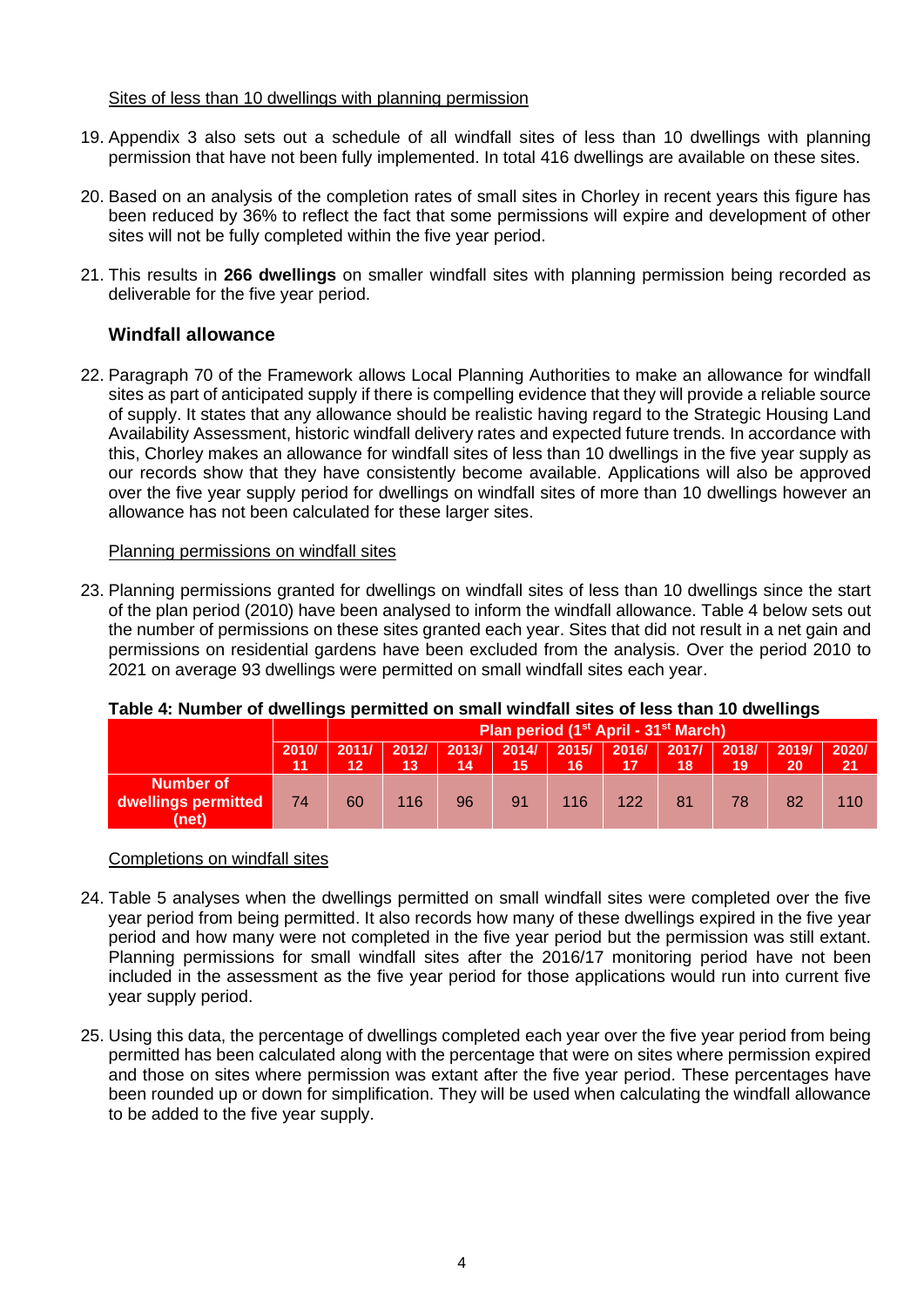| <b>Plan period (1st</b><br><b>April-31st March)</b> | চ<br>dwellings<br>permitted<br>Number | <b>Completions</b><br>$\overline{\phantom{0}}$<br>year | <b>Completions</b><br>$\overline{\mathbf{c}}$<br>year | <b>Completions</b><br>൚<br>year | Completions<br>4<br>year | Completions<br><b>50</b><br>year | Expired | S<br>after<br><b>years</b><br>Extant |
|-----------------------------------------------------|---------------------------------------|--------------------------------------------------------|-------------------------------------------------------|---------------------------------|--------------------------|----------------------------------|---------|--------------------------------------|
| 2010/11                                             | 74                                    | $-1$                                                   | $\overline{4}$                                        | 21                              | 19                       | $\overline{4}$                   | 14      | 13                                   |
| 2011/12                                             | 60                                    | $\overline{2}$                                         | 8                                                     | 19                              | 12                       | 5                                | 8       | 6                                    |
| 2012/13                                             | 116                                   | 8                                                      | 34                                                    | 15                              | 19                       | $\Omega$                         | 23      | 17                                   |
| 2013/14                                             | 96                                    | 5                                                      | 32                                                    | 17                              | 13                       | $\overline{7}$                   | 12      | 10                                   |
| 2014/15                                             | 91                                    | 6                                                      | 17                                                    | 12                              | 19                       | 6                                | 16      | 15                                   |
| 2015/16                                             | 116                                   | 7                                                      | 24                                                    | 10                              | 13                       | 11                               | 21      | 30                                   |
| 2016/17                                             | 122                                   | 6                                                      | 16                                                    | 10                              | 26                       | 9                                | 27      | 28                                   |
| <b>Total</b>                                        | 675                                   | 33                                                     | 135                                                   | 104                             | 121                      | 42                               | 121     | 119                                  |
| <b>Total %</b>                                      | 100%                                  | 5%                                                     | 20%                                                   | 15%                             | 18%                      | 6%                               | 18%     | 18%                                  |

#### **Table 5: Analysis of completions (net) on small windfall sites**

#### Windfall allowance

- 26. The five year supply windfall allowance is calculated based upon the assumption that the average rate of planning permissions granted on small windfall sites between 2011 and 2021 (93 dwellings) continues at the same rate throughout the five year period.
- 27. The final row of Table 5 identifies the proportion of dwellings completed on small windfall sites each year since 2010 over the five year period since being granted permission. It identifies that on average 5% of dwellings were completed within the first year of being permitted, 20% within the second year, 15% within the third year, 18% within the fourth year and 6% within the fifth year. It also identifies that on average 18% of applications expired and 18% of the dwellings permitted were not completed in the five year period but the permission remained extant. These percentages have been applied to calculate the predicted number of dwellings that will be permitted and built on small windfall sites over the next five years, as set out in Table 6.

|                                                                | <b>Predictions</b>                    |                                               |                                      |                                       |                                       |                                      |                             |  |  |  |  |  |  |  |  |
|----------------------------------------------------------------|---------------------------------------|-----------------------------------------------|--------------------------------------|---------------------------------------|---------------------------------------|--------------------------------------|-----------------------------|--|--|--|--|--|--|--|--|
| Plan period (1 <sup>st)</sup><br>April-31 <sup>st</sup> March) | ৳<br>dwellings<br>permitted<br>Number | Completions<br>(2021/22)<br>rear <sub>1</sub> | Completions<br>(2022/23)<br>2<br>ear | Completions<br>(2023/24)<br>S<br>Year | Completions<br>(2024/25)<br>4<br>ear. | Completions<br>(2025/26)<br>5<br>ear | Completions<br><b>Total</b> |  |  |  |  |  |  |  |  |
| 2021/22                                                        | 93                                    | 5                                             | 19                                   | 14                                    | 17                                    | 6                                    | 61                          |  |  |  |  |  |  |  |  |
| 2022/23                                                        | 93                                    |                                               | 5                                    | 19                                    | 14                                    | 17                                   | 55                          |  |  |  |  |  |  |  |  |
| 2023/24                                                        | 93                                    |                                               |                                      | 5                                     | 19                                    | 14                                   | 38                          |  |  |  |  |  |  |  |  |
| 2024/25                                                        | 93                                    |                                               |                                      |                                       | 5                                     | 19                                   | 24                          |  |  |  |  |  |  |  |  |
| 2025/26                                                        | 93                                    |                                               |                                      |                                       |                                       | 5                                    | 5                           |  |  |  |  |  |  |  |  |
| <b>Total</b>                                                   | 465                                   | 5                                             | 24                                   | 38                                    | 55                                    | 61                                   | 183                         |  |  |  |  |  |  |  |  |

**Table 6: Predicted completions (net) on small windfall sites over five year period 2021 - 2026**

28. Based on the assumption of 93 dwellings being permitted each year of the five year period, Table 6 estimates that of those 93 dwellings permitted in 2021/22, 5 will be completed within the first year of being permitted (year 1), 19 will be completed in 2022/23 (year 2), 14 will be completed in 2023/24 (year 3), 17 will be completed in 2024/25 (year 4) and 6 will be completed in 2025/26 (year 5). This equates to 61 dwellings being completed in the five year period as it is assumed that 18% of the 93 dwellings will expire and 18% will not be completed within five years so are not included in the five year supply. The same approach has been applied to estimate how many dwellings permitted in the remainder of the five year period will be built by 31st March 2026.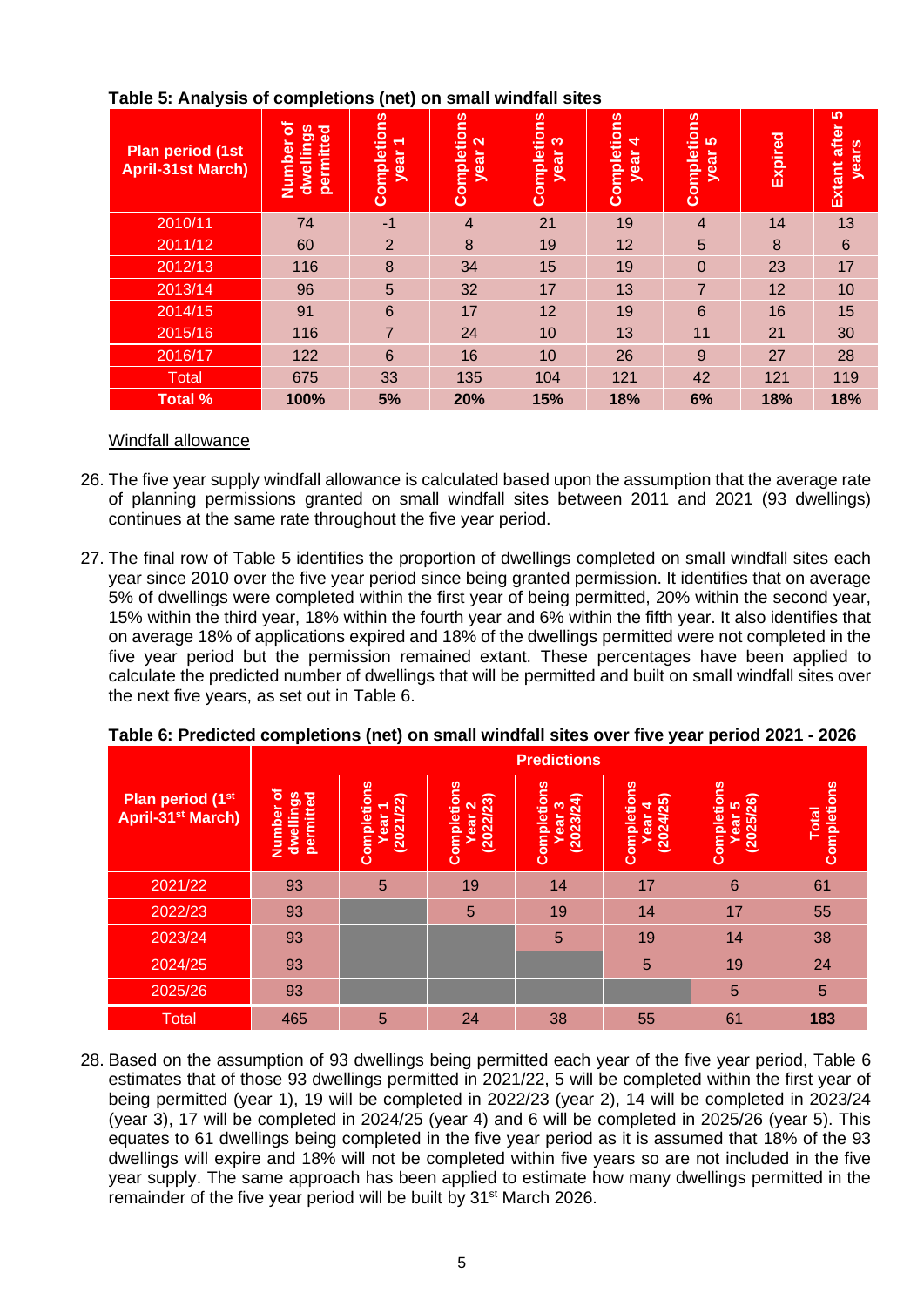29. Over the five year period as a whole an additional **183 dwellings** are predicted to be completed on small windfall sites and will be included in the five year supply.

# **Total Five Year Housing Supply: 1st April 2021 – 31st March 2026**

30. The table below shows that at 1<sup>st</sup> April 2021 there was a total supply of 1,565 (net) deliverable dwellings which is a **14.4 year deliverable housing supply over the period 2021 – 2026** based on the annual requirement of 109 dwellings which includes a 5% buffer.

#### **Table 7: Five year housing supply summary**

| <b>Deliverable Housing Supply</b>                                                     | <b>Number of</b><br><b>Dwellings</b> |
|---------------------------------------------------------------------------------------|--------------------------------------|
| Allocated sites with planning permission                                              | 469                                  |
| Allocated sites without planning permission                                           | 250                                  |
| Windfall sites of 10 or more dwellings with planning permission                       | 397                                  |
| Windfall sites of less than 10 dwellings with planning permission (discounted by 36%) | 266                                  |
| <b>Windfall allowance</b>                                                             | 183                                  |
| <b>Total Five Year Supply</b>                                                         | 1,565                                |
| Annual Five Year Housing Requirement 2021-2026 + 5% buffer                            | 109                                  |
| <b>Equivalent Years Supply</b>                                                        | 14.4                                 |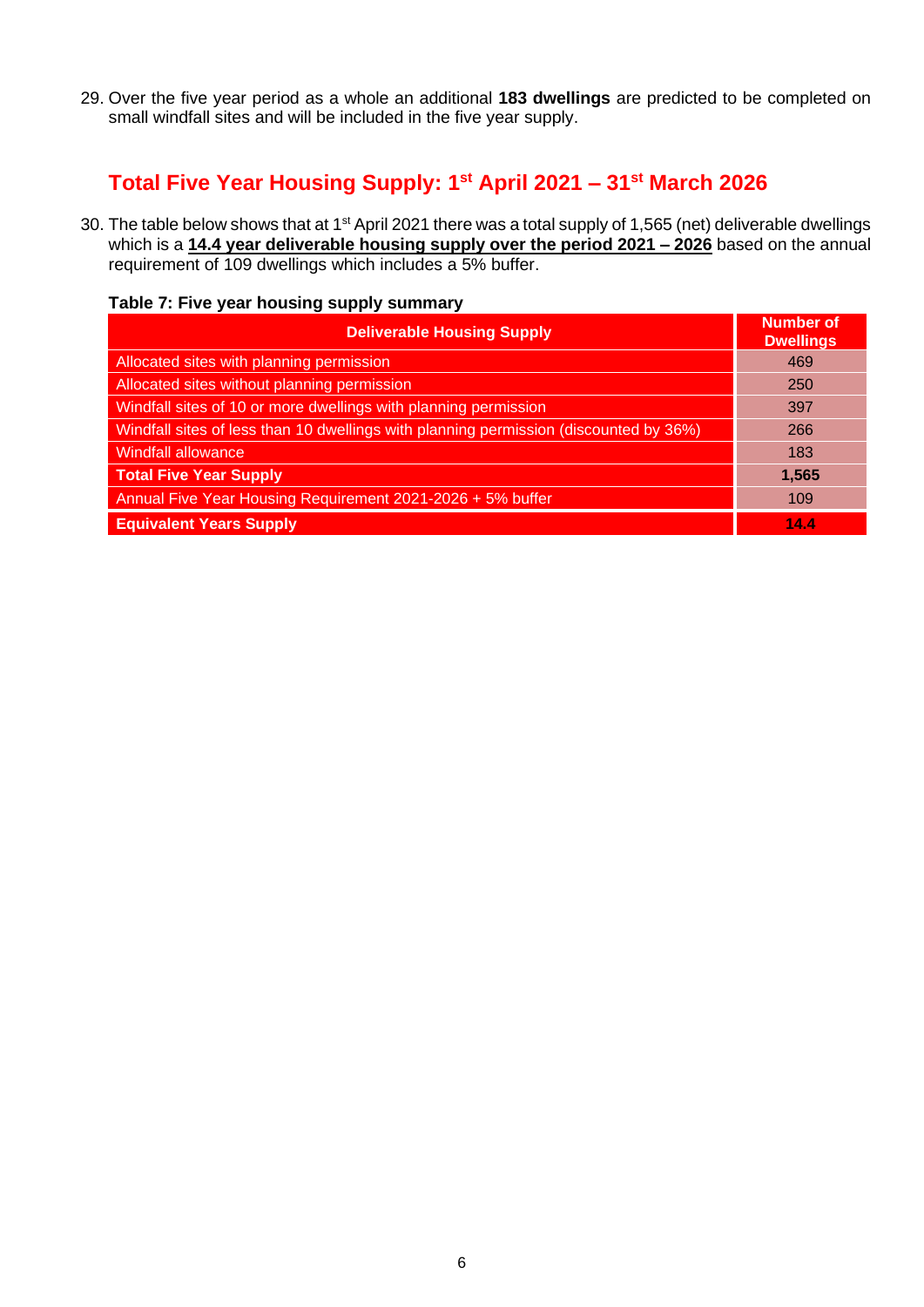#### **APPENDIX 1**

## **Chorley Five Year Supply April 2021 – March 2026: Allocated Sites with Planning Permission**

| Local<br><b>Plan Ref</b> | <b>Address</b>                                                  | <b>Settlement</b>          | <b>Parish</b> | <b>Ward</b>                   | <b>Application</b><br><b>Number</b>                                      | Dwellings Permitted | <b>Dwellings Not Started</b> | Dwellings U/C  | Dwellings Completed | Dwellings Left to be Built | Deliverable Dwellings<br>April 2021-March 2022 | Deliverable Dwellings<br>April 2022-March 2023 | Deliverable Dwellings<br>April 2023-March 2024 | Deliverable Dwellings<br>April 2024-March 2025 | erable Dwellings<br>2025-March 2026<br>Delive<br>April: | Total Deliverable Dwellings<br>April 2021 - March 2026 | <b>Comments</b>                                                                                                                                                                                                                                                                                                                                                                                                                                                         |
|--------------------------|-----------------------------------------------------------------|----------------------------|---------------|-------------------------------|--------------------------------------------------------------------------|---------------------|------------------------------|----------------|---------------------|----------------------------|------------------------------------------------|------------------------------------------------|------------------------------------------------|------------------------------------------------|---------------------------------------------------------|--------------------------------------------------------|-------------------------------------------------------------------------------------------------------------------------------------------------------------------------------------------------------------------------------------------------------------------------------------------------------------------------------------------------------------------------------------------------------------------------------------------------------------------------|
| <b>HS1.21</b>            | Parcels H1d and<br>H <sub>1</sub> b(i), Group 1,<br>Euxton Lane | <b>Buckshaw</b><br>Village | Euxton        | Astley and<br><b>Buckshaw</b> | 19/00137/REMMAJ                                                          | 128                 | 92                           | 30             | 6                   | 122                        | 35                                             | 35                                             | 35                                             | 17                                             | $\mathbf{0}$                                            | $122$                                                  | 122 dwellings left to be built at 1st<br>April 2021, 30 of which were<br>under construction. The developer<br>has advised that the development<br>is due to complete in 2024.                                                                                                                                                                                                                                                                                           |
| <b>HS1.22</b>            | Southern<br>Commercial<br><b>Quarter Central</b><br>Core        | <b>Buckshaw</b><br>Village | Euxton        | Astley and<br><b>Buckshaw</b> | 08/01100/REMMAJ<br>10/00334/FULMAJ<br>10/01052/REMMAJ<br>12/01001/REMMAJ | 83                  | 31                           | $\mathbf 0$    | 52                  | 31                         | $\mathbf{0}$                                   | $\Omega$                                       | 31                                             | $\Omega$                                       | $\mathbf{0}$                                            | 31                                                     | One apartment block of 31<br>dwellings left to be built at 1st<br>April 2021, development had not<br>commenced. Site is currently<br>being marketed, it is estimated<br>that the development could<br>commence in the second year of<br>the five year period subject to<br>being sold and following any<br>amendments to the planning<br>permission. It is therefore<br>estimated that the dwellings will<br>be completed in the third year of<br>the five year period. |
| <b>HS1.1</b>             | Land 120m<br>South West of<br>21 Lower Burgh<br>Way             | Chorley                    | Chorley       | Chorley<br>South West         | 16/00805/FULMAJ                                                          | 88                  | $\Omega$                     | $\overline{4}$ | 84                  | 4                          | $\overline{4}$                                 | $\Omega$                                       | $\Omega$                                       | $\Omega$                                       | $\Omega$                                                | $\overline{4}$                                         | 4 dwellings left to be built at 1st<br>April 2021, all of which were<br>under construction.                                                                                                                                                                                                                                                                                                                                                                             |
| <b>HS1.7</b>             | Talbot Mill,<br>Froom Street                                    | Chorley                    | Chorley       | Chorley<br>East               | 07/01426/FULMAJ<br>11/00875/FULMAJ                                       | 149                 | 149                          | $\mathbf 0$    | 0                   | 149                        | $\mathbf{0}$                                   | $\Omega$                                       | $\mathbf{0}$                                   | $\Omega$                                       | $\mathbf{0}$                                            | $\bf{0}$                                               | Land remediation and<br>contamination works started in<br>2015 however construction of the<br>dwellings has not yet<br>commenced. There is no<br>evidence that the site will come<br>forward in the five year period.                                                                                                                                                                                                                                                   |
| <b>HS1.8</b>             | Botany<br>Bay/Great<br>Knowley,<br>Blackburn Road               | Chorley                    | Chorley       | Chorley<br><b>North East</b>  | 17/00714/OUTMAJ<br>17/00716/OUTMAJ                                       | 288                 | 288                          | $\mathbf 0$    | 0                   | 288                        | $\mathbf{0}$                                   | $\Omega$                                       | $\Omega$                                       | $\Omega$                                       | $\overline{0}$                                          | $\bf{0}$                                               | The site has outline planning<br>permission for 288 dwellings.<br>There is no evidence that the site<br>will come forward in the five year<br>period.                                                                                                                                                                                                                                                                                                                   |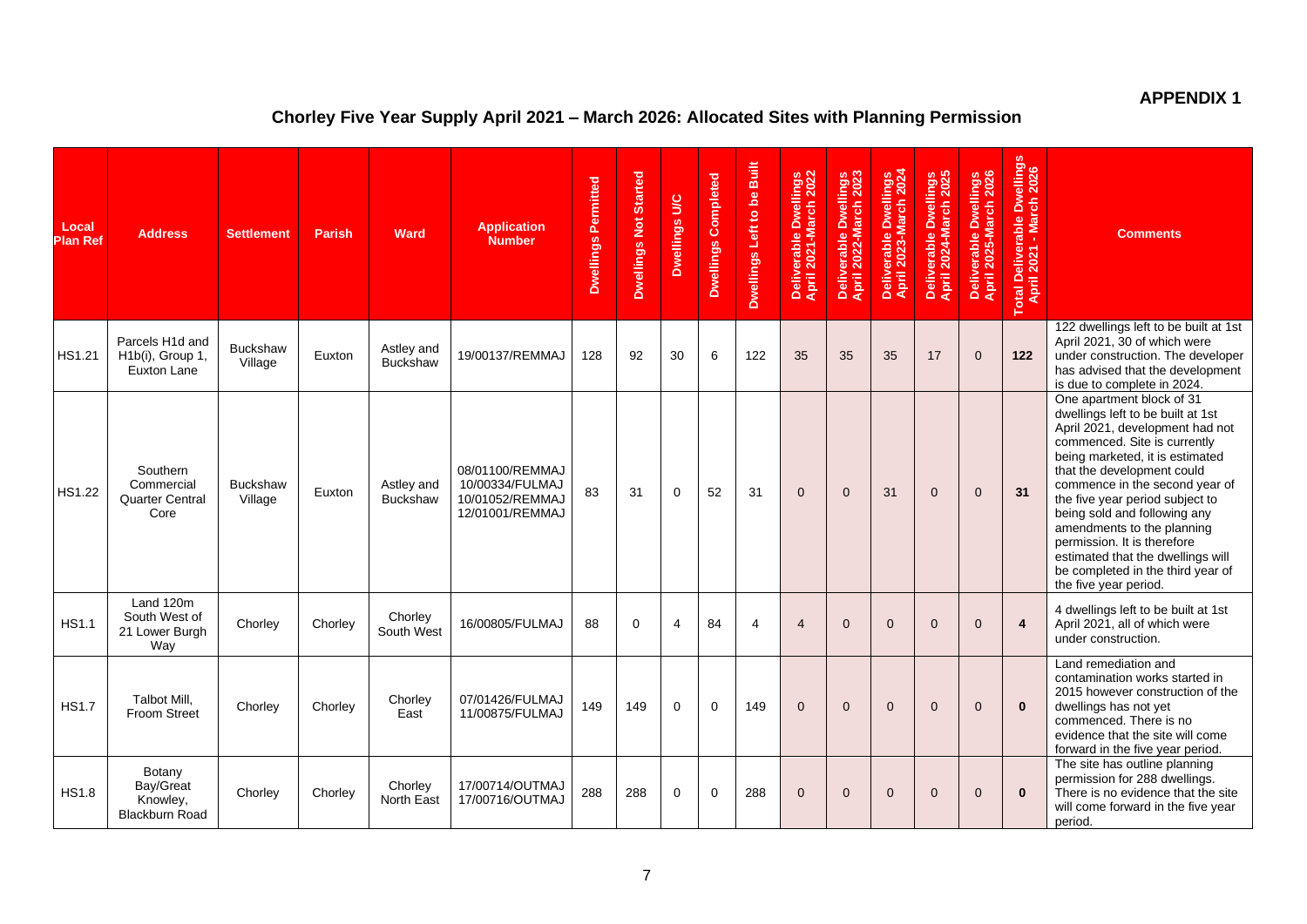| Local<br>Plan Ref | <b>Address</b>                                                                                          | <b>Settlement</b>    | <b>Parish</b>        | Ward                                        | <b>Application</b><br><b>Number</b>                                                                    | Dwellings Permitted | Dwellings Not Started | Dwellings U/C | <b>Dwellings Completed</b> | Dwellings Left to be Built | erable Dwellings<br>2021-March 2022<br>Delive<br>April : | Deliverable Dwellings<br>April 2022-March 2023 | Deliverable Dwellings<br>April 2023-March 2024 | Deliverable Dwellings<br>April 2024-March 2025 | Deliverable Dwellings<br>April 2025-March 2026 | rable Dwellings<br>- March 2026<br>eliver<br>2021<br>otal De | <b>Comments</b>                                                                                                                                                                                                                                                                                                                 |
|-------------------|---------------------------------------------------------------------------------------------------------|----------------------|----------------------|---------------------------------------------|--------------------------------------------------------------------------------------------------------|---------------------|-----------------------|---------------|----------------------------|----------------------------|----------------------------------------------------------|------------------------------------------------|------------------------------------------------|------------------------------------------------|------------------------------------------------|--------------------------------------------------------------|---------------------------------------------------------------------------------------------------------------------------------------------------------------------------------------------------------------------------------------------------------------------------------------------------------------------------------|
| HS1.16            | <b>Former Initial</b><br><b>Textile Services</b><br>bounded by<br><b>Botany Brow</b><br>and Willow Road | Chorley              | Chorley              | Chorley<br>North East                       | 11/00871/FULMAJ<br>12/01015/FULMAJ<br>13/00993/FULMAJ<br>14/01225/MNMA<br>15/00028/FUL<br>16/00053/FUL | 43                  | $\mathbf 0$           | 33            | 10                         | 33                         | 33                                                       | $\Omega$                                       | $\overline{0}$                                 | $\Omega$                                       | $\mathbf{0}$                                   | 33                                                           | 33 dwellings left to be built at 1st<br>April 2021, all of which were<br>under construction.                                                                                                                                                                                                                                    |
| <b>HS1.31</b>     | Land North of<br>Lancaster Lane<br>and bounded by<br>Wigan Road and<br>Shady Lane                       | Clayton-le-<br>Woods | Clayton-<br>le-Woods | Clayton-le-<br>Woods<br>West and<br>Cuerden | 14/00951/OUTMAJ<br>17/00369/REMMAJ                                                                     | 220                 | 87                    | 50            | 83                         | 137                        | 91                                                       | 46                                             | $\Omega$                                       | $\Omega$                                       | $\mathbf{0}$                                   | 137                                                          | 137 dwellings left to be built at 1st<br>April 2021, 50 of which were<br>under construction. The developer<br>has advised that the development<br>is due to be complete by the end<br>of 2022.                                                                                                                                  |
| <b>HS1.31</b>     | Land adjoining<br>Cuerden<br>Residential<br>Park, Nell Lane                                             | Clayton-le-<br>Woods | Clayton-<br>le-Woods | Clayton-le-<br>Woods<br>West and<br>Cuerden | 19/00417/FULMAJ                                                                                        | 115                 | 98                    | 17            | $\Omega$                   | 115                        | 22                                                       | $\Omega$                                       | $\Omega$                                       | $\Omega$                                       | $\Omega$                                       | 22                                                           | The first phase of the<br>development (22 dwellings) is<br>under construction. The developer<br>does not currently own the<br>remaining land therefore they are<br>unable to advise when the<br>remaining parcels will be<br>completed. The remaining<br>dwellings have therefore not been<br>included in the five year supply. |
| HS1.40            | Land 10m South<br>of Dunrobin<br><b>Drive</b>                                                           | Euxton               | Euxton               | Euxton<br>South                             | 18/01211/FULMAJ                                                                                        | 51                  | 34                    | 17            | $\Omega$                   | 51                         | 51                                                       | $\Omega$                                       | $\Omega$                                       | $\Omega$                                       | $\Omega$                                       | 51                                                           | All 51 dwellings left to be built at<br>1 <sup>st</sup> April 2021, 17 of which were<br>under construction. The developer<br>has advised that the development<br>will be complete by October 2021.                                                                                                                              |
| <b>HS1.42</b>     | Playing field to<br>the rear of<br>Greenside                                                            | Euxton               | Euxton               | Euxton<br>North                             | 19/00361/FULMAJ                                                                                        | 36                  | $\mathbf 0$           | 16            | 20                         | 16                         | 16                                                       | $\Omega$                                       | $\mathbf{0}$                                   | $\mathbf{0}$                                   | $\overline{0}$                                 | 16                                                           | 16 dwellings left to be built at 1 <sup>st</sup><br>April 2021, all of which were<br>under construction.                                                                                                                                                                                                                        |
| <b>HS1.43A</b>    | Land adjacent to<br>Lady Cross<br><b>Drive</b>                                                          | Whittle-le-<br>Woods | Whittle-<br>le-Woods | Pennine                                     | 17/00377/OUTMAJ                                                                                        | 12                  | 12                    | 0             | $\Omega$                   | 12                         | $\Omega$                                                 | $\Omega$                                       | $\Omega$                                       | $\Omega$                                       | $\Omega$                                       | $\Omega$                                                     | The site has outline planning<br>permission for 12 dwellings.<br>There is no evidence that the site<br>will come forward in the five year<br>period.                                                                                                                                                                            |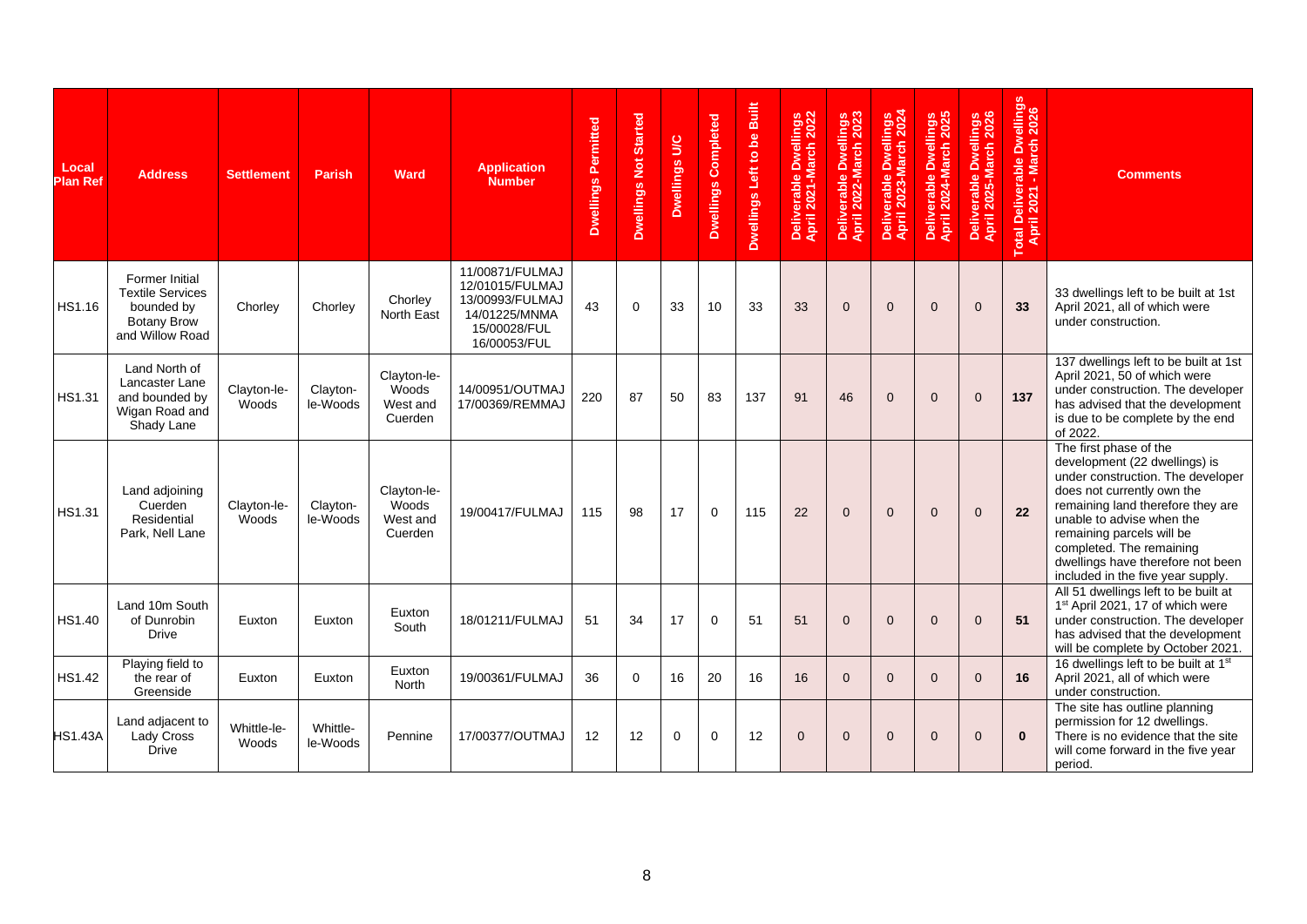| Local<br><b>Plan Ref</b> | <b>Address</b>                                    | <b>Settlement</b>    | <b>Parish</b>        | Ward                                             | <b>Application</b><br><b>Number</b> | Permitted<br>Dwellings | <b>Dwellings Not Started</b> | Dwellings U/C | Dwellings Completed | Dwellings Left to be Built | Deliverable Dwellings<br>April 2021-March 2022 | Deliverable Dwellings<br>April 2022-March 2023 | Deliverable Dwellings<br>April 2023-March 2024 | Deliverable Dwellings<br>April 2024-March 2025 | Deliverable Dwellings<br>April 2025-March 2026 | eliverable Dwellings<br>2021 - March 2026<br>otal D | <b>Comments</b>                                                                                                                                                                                                                                                                                                                     |
|--------------------------|---------------------------------------------------|----------------------|----------------------|--------------------------------------------------|-------------------------------------|------------------------|------------------------------|---------------|---------------------|----------------------------|------------------------------------------------|------------------------------------------------|------------------------------------------------|------------------------------------------------|------------------------------------------------|-----------------------------------------------------|-------------------------------------------------------------------------------------------------------------------------------------------------------------------------------------------------------------------------------------------------------------------------------------------------------------------------------------|
| <b>HS1.43B</b>           | Land bounded<br>by Town Lane<br>and Lucas Lane    | Whittle-le-<br>Woods | Whittle-<br>le-Woods | Pennine                                          | 13/01055/OUTMAJ<br>19/00830/REMMAJ  | 53                     | 53                           | 0             | $\mathbf 0$         | 53                         | $\mathbf{0}$                                   | 53                                             | $\mathbf{0}$                                   | $\overline{0}$                                 | $\mathbf 0$                                    | 53                                                  | Site works commenced in<br>October 2020 however<br>development of the dwellings had<br>not started at 1st April 2021. The<br>developer has not provided<br>details on the proposed<br>timescales of the development<br>however it is expected that<br>construction of the dwellings will<br>commence within the next few<br>months. |
| HS1.53                   | JF Electrical,<br>Little Quarry, Hill<br>Top Lane | Whittle-le-<br>Woods | Whittle-<br>le-Woods | Clayton-le-<br>Woods and<br>Whittle-le-<br>Woods | 12/01134/OUTMAJ                     | 85                     | 85                           | 0             | 0                   | 85                         | $\overline{0}$                                 | $\mathbf 0$                                    | $\mathbf{0}$                                   | $\mathbf 0$                                    | $\overline{0}$                                 | $\bf{0}$                                            | A reserved matters planning<br>application is currently under<br>consideration. However, there is<br>uncertainty about the deliverability<br>of this site due to issues relating<br>to filling works. It has therefore<br>not been included in the five year<br>supply.                                                             |
|                          |                                                   |                      |                      |                                                  |                                     | 1351                   | 929                          | 167           | 255                 | 1096                       | 252                                            | 134                                            | 66                                             | 17                                             | $\mathbf{0}$                                   | 469                                                 |                                                                                                                                                                                                                                                                                                                                     |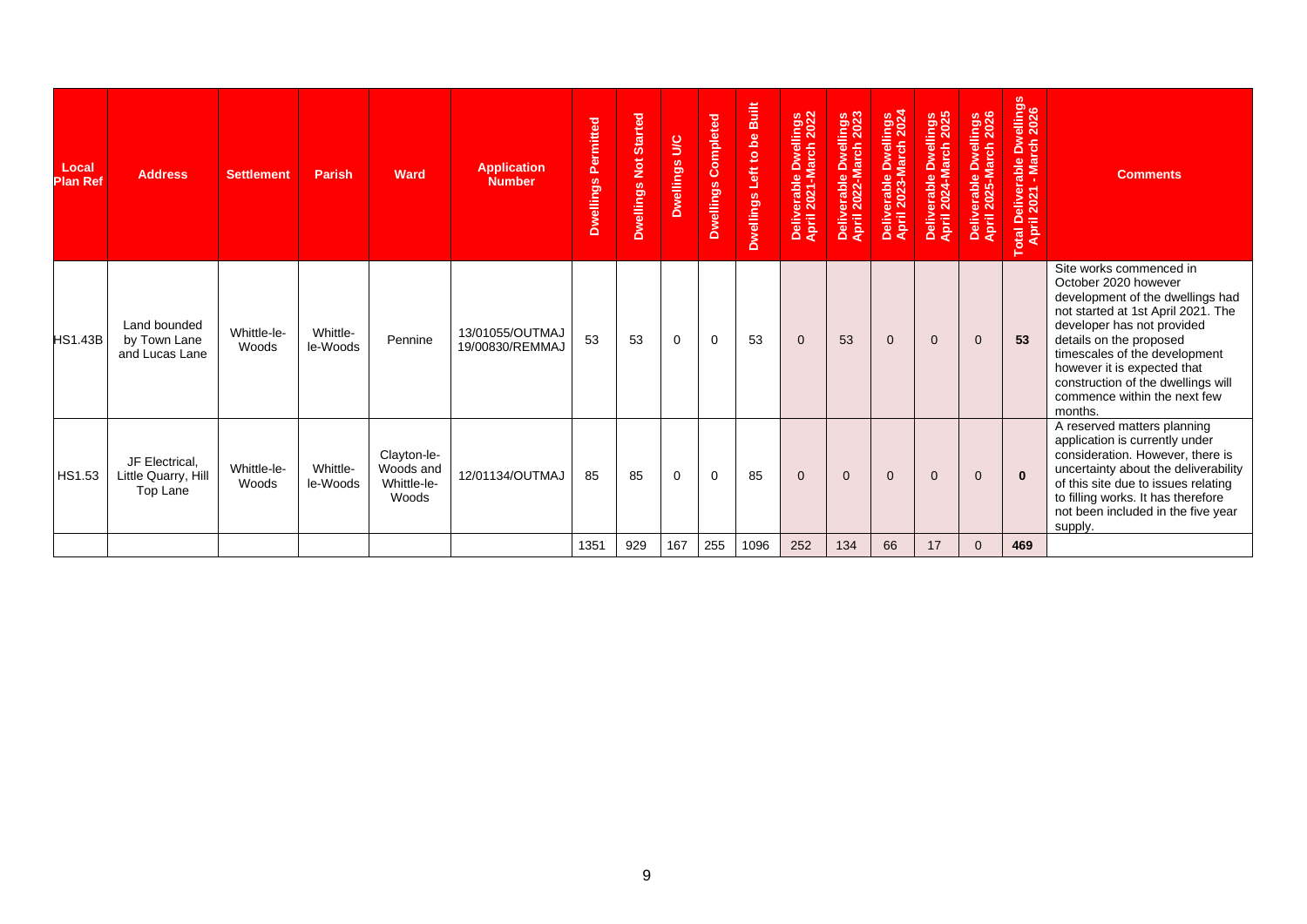#### **APPENDIX 2**

## **Chorley Five Year Supply April 2021 – March 2026: Allocated Sites without Planning Permission**

| Local<br>Plan<br><b>Ref</b> | <b>Address</b>                                                | <b>Settlement</b> | <b>Parish</b>       | Ward                                 | <b>Number of Dwellings</b><br>Allocated | Deliverable Dwellings<br>April 2021-March 2022 | Deliverable Dwellings<br>April 2022-March 2023 | Deliverable Dwellings<br>April 2023-March 2024 | Deliverable Dwellings<br>April 2024-March 2025 | Deliverable Dwellings<br>April 2025-March 2026 | Total Deliverable Dwellings<br>April 2021 - March 2026 | <b>Comments</b>                                                                                                                                                                                                                                                                                                                                                                                                                                                                                                                                                                                                                                                                                                                                                                                                                                                                                                                              |
|-----------------------------|---------------------------------------------------------------|-------------------|---------------------|--------------------------------------|-----------------------------------------|------------------------------------------------|------------------------------------------------|------------------------------------------------|------------------------------------------------|------------------------------------------------|--------------------------------------------------------|----------------------------------------------------------------------------------------------------------------------------------------------------------------------------------------------------------------------------------------------------------------------------------------------------------------------------------------------------------------------------------------------------------------------------------------------------------------------------------------------------------------------------------------------------------------------------------------------------------------------------------------------------------------------------------------------------------------------------------------------------------------------------------------------------------------------------------------------------------------------------------------------------------------------------------------------|
| HS1.26                      | Fairport, Market Place                                        | Adlington         | Adlington           | Adlington<br>and<br>Anderton         | 31                                      | $\Omega$                                       | $\Omega$                                       | $\Omega$                                       | $\Omega$                                       | $\Omega$                                       | $\bf{0}$                                               | No evidence that the site will come forward in the five year<br>period.                                                                                                                                                                                                                                                                                                                                                                                                                                                                                                                                                                                                                                                                                                                                                                                                                                                                      |
| <b>HS1.1</b>                | Eaves Green, off Lower<br>Burgh Way (remaining<br>allocation) | Chorley           | Chorley/<br>Coppull | Chorley<br>South<br>West/<br>Coppull | 232                                     | 10                                             | 40                                             | 40                                             | 40                                             | 40                                             | 170                                                    | The site is allocated for 419 dwellings. 99 dwellings have<br>been built on part of the site and another part of the site has<br>full planning permission for 88 dwellings. This leaves 232<br>dwellings. A full planning application was recently refused for<br>201 dwellings on the remaining part of the site due to viability<br>issues. This decision has been appealed and an Inquiry is<br>scheduled for May. However, the developer has now agreed<br>to provide the required affordable housing and open space<br>contributions with the only outstanding matter to be<br>determined at the Inquiry bein8 whether an education<br>contribution is justified. The outcome of the appeal will<br>therefore be that planning permission is granted with or<br>without the education contribution. The developed has stated<br>that the development is scheduled to commence late<br>2021/early 2022 with a five year build programme. |
| <b>HS1.5</b>                | <b>Cowling Farm</b>                                           | Chorley           | Chorley             | Chorley<br>East                      | 158                                     | $\overline{0}$                                 | $\overline{0}$                                 | $\Omega$                                       | 32                                             | 48                                             | 80                                                     | A land exchange has taken place between the Council and<br>Homes England, with Homes England now owning the<br>residential part of the allocation. A masterplan has also been<br>prepared for the site. Homes England have advised that<br>following approval of outline and reserved matters planning<br>applications, housebuilding on the site is expected to<br>commence by the end of July 2024. 4 completions per month<br>are expected and the development is expected to be<br>complete by Spring 2028.                                                                                                                                                                                                                                                                                                                                                                                                                              |
| <b>HS1.17</b>               | Cabbage Hall Fields                                           | Chorley           | Chorley             | Chorley<br>North East                | 11                                      | $\Omega$                                       | $\overline{0}$                                 | $\mathbf{0}$                                   | $\overline{0}$                                 | $\overline{0}$                                 | $\mathbf 0$                                            | No evidence that the site will come forward in the five year<br>period.                                                                                                                                                                                                                                                                                                                                                                                                                                                                                                                                                                                                                                                                                                                                                                                                                                                                      |
| HS1.19                      | Land adjacent to<br>Northgate                                 | Chorley           | Chorley             | Chorley<br>North East                | 21                                      | $\Omega$                                       | $\overline{0}$                                 | $\Omega$                                       | $\Omega$                                       | $\Omega$                                       | $\bf{0}$                                               | No evidence that the site will come forward in the five year<br>period.                                                                                                                                                                                                                                                                                                                                                                                                                                                                                                                                                                                                                                                                                                                                                                                                                                                                      |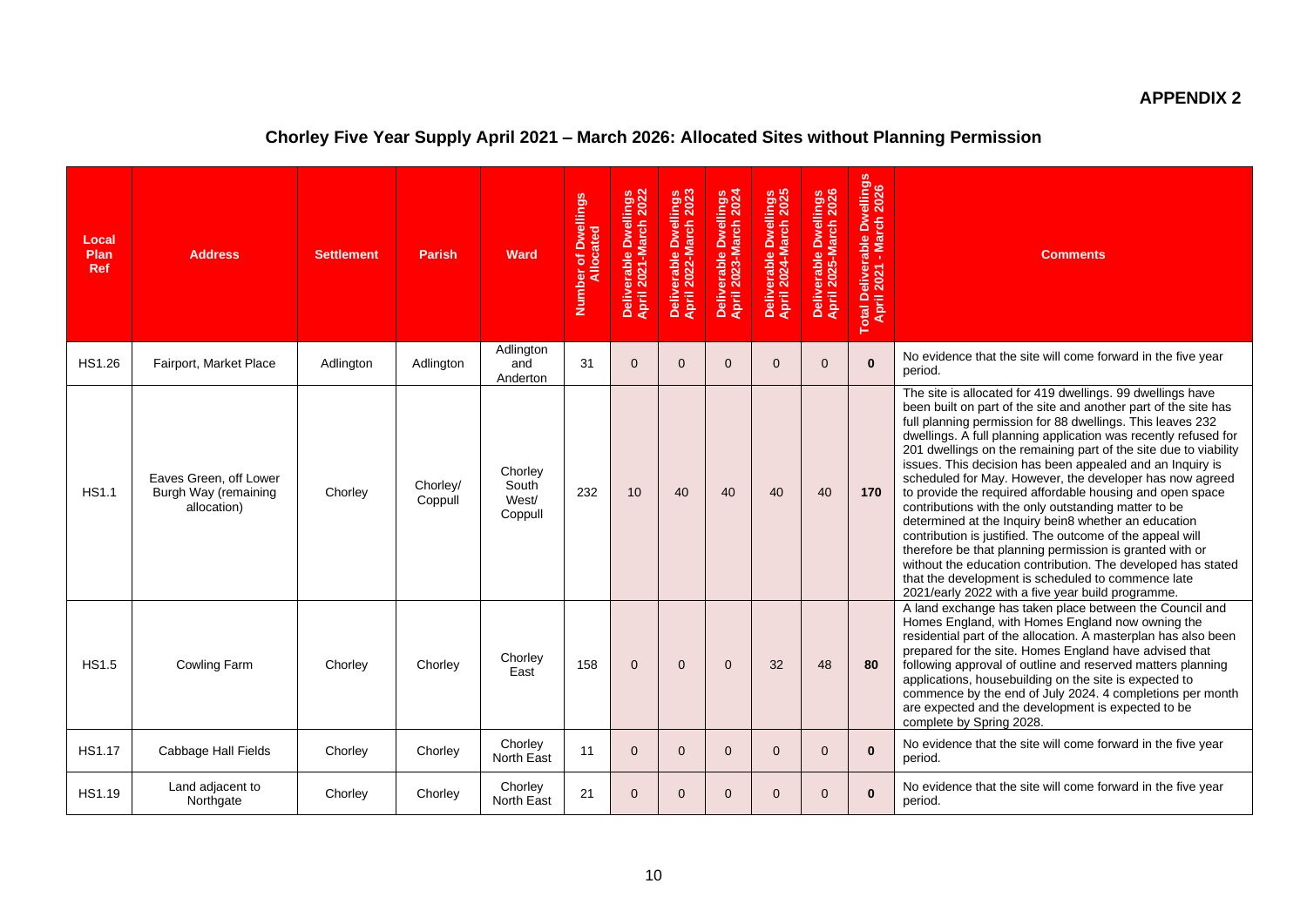| Local<br>Plan<br>Ref | <b>Address</b>                                              | <b>Settlement</b>      | <b>Parish</b>        | Ward                                        | <b>Number of Dwellings</b><br>Allocated | Deliverable Dwellings<br>April 2021-March 2022 | Deliverable Dwellings<br>April 2022-March 2023 | Deliverable Dwellings<br>April 2023-March 2024 | Deliverable Dwellings<br>April 2024-March 2025 | Deliverable Dwellings<br>April 2025-March 2026 | Total Deliverable Dwellings<br>April 2021 - March 2026 | <b>Comments</b>                                                                                                                                                                                                                                                                                                                                                                                                                                                                                                              |
|----------------------|-------------------------------------------------------------|------------------------|----------------------|---------------------------------------------|-----------------------------------------|------------------------------------------------|------------------------------------------------|------------------------------------------------|------------------------------------------------|------------------------------------------------|--------------------------------------------------------|------------------------------------------------------------------------------------------------------------------------------------------------------------------------------------------------------------------------------------------------------------------------------------------------------------------------------------------------------------------------------------------------------------------------------------------------------------------------------------------------------------------------------|
| HS1.29               | Westwood Road                                               | Clayton<br>Brook/Green | Clayton-le-<br>Woods | Clayton-le-<br>Woods<br>North               | 23                                      | $\Omega$                                       | $\Omega$                                       | $\Omega$                                       | $\Omega$                                       | $\Omega$                                       | $\Omega$                                               | No evidence that the site will come forward in the five year<br>period.                                                                                                                                                                                                                                                                                                                                                                                                                                                      |
| HS1.31               | Land to the East of Wigan<br>Road (remaining<br>allocation) | Clayton-le-<br>Woods   | Clayton-le-<br>Woods | Clayton-le-<br>Woods<br>West and<br>Cuerden | $\Omega$                                | $\Omega$                                       | $\Omega$                                       | $\Omega$                                       | $\Omega$                                       | $\Omega$                                       | $\bf{0}$                                               | The site is a mixed housing/employment allocation.<br>37.14ha/699 dwellings are allocated for housing. 818<br>dwellings have planning permission on 36.14 ha of land. The<br>dwellings are being built at a higher density than estimated on<br>the parcels with planning permission therefore the number of<br>dwellings on this site has exceeded the allocated number of<br>699. This leaves 1 ha for further housing however there is no<br>evidence that any of this land will come forward in the five<br>year period. |
| <b>HS1.34</b>        | <b>Regent Street</b>                                        | Coppull                | Coppull              | Coppull                                     | 22                                      | $\Omega$                                       | $\Omega$                                       | $\Omega$                                       | $\Omega$                                       | $\Omega$                                       | $\mathbf{0}$                                           | No evidence that the site will come forward in the five year<br>period.                                                                                                                                                                                                                                                                                                                                                                                                                                                      |
| <b>HS1.38</b>        | Mountain Road                                               | Coppull                | Coppull              | Coppull                                     | 22                                      | $\Omega$                                       | $\Omega$                                       | $\Omega$                                       | $\Omega$                                       | $\Omega$                                       | $\bf{0}$                                               | No evidence that the site will come forward in the five year<br>period.                                                                                                                                                                                                                                                                                                                                                                                                                                                      |
| HS1.46               | Land at Drinkwater Farm,<br><b>Windsor Drive</b>            | <b>Brinscall</b>       | Withnell             | Wheelton<br>and<br>Withnell                 | 10                                      | $\Omega$                                       | $\Omega$                                       | $\Omega$                                       | $\Omega$                                       | $\Omega$                                       | $\bf{0}$                                               | No evidence that the site will come forward in the five year<br>period.                                                                                                                                                                                                                                                                                                                                                                                                                                                      |
| HS1.52               | Pole Green Nurseries                                        | Charnock<br>Richard    | Charnock<br>Richard  | Chisnall                                    | 29                                      | $\Omega$                                       | $\Omega$                                       | $\Omega$                                       | $\Omega$                                       | $\Omega$                                       | $\mathbf{0}$                                           | No evidence that the site will come forward in the five year<br>period. A previous planning application on the site expired in<br>2014.                                                                                                                                                                                                                                                                                                                                                                                      |
|                      |                                                             |                        |                      |                                             | 559                                     | 10                                             | 40                                             | 40                                             | 72                                             | 88                                             | 250                                                    |                                                                                                                                                                                                                                                                                                                                                                                                                                                                                                                              |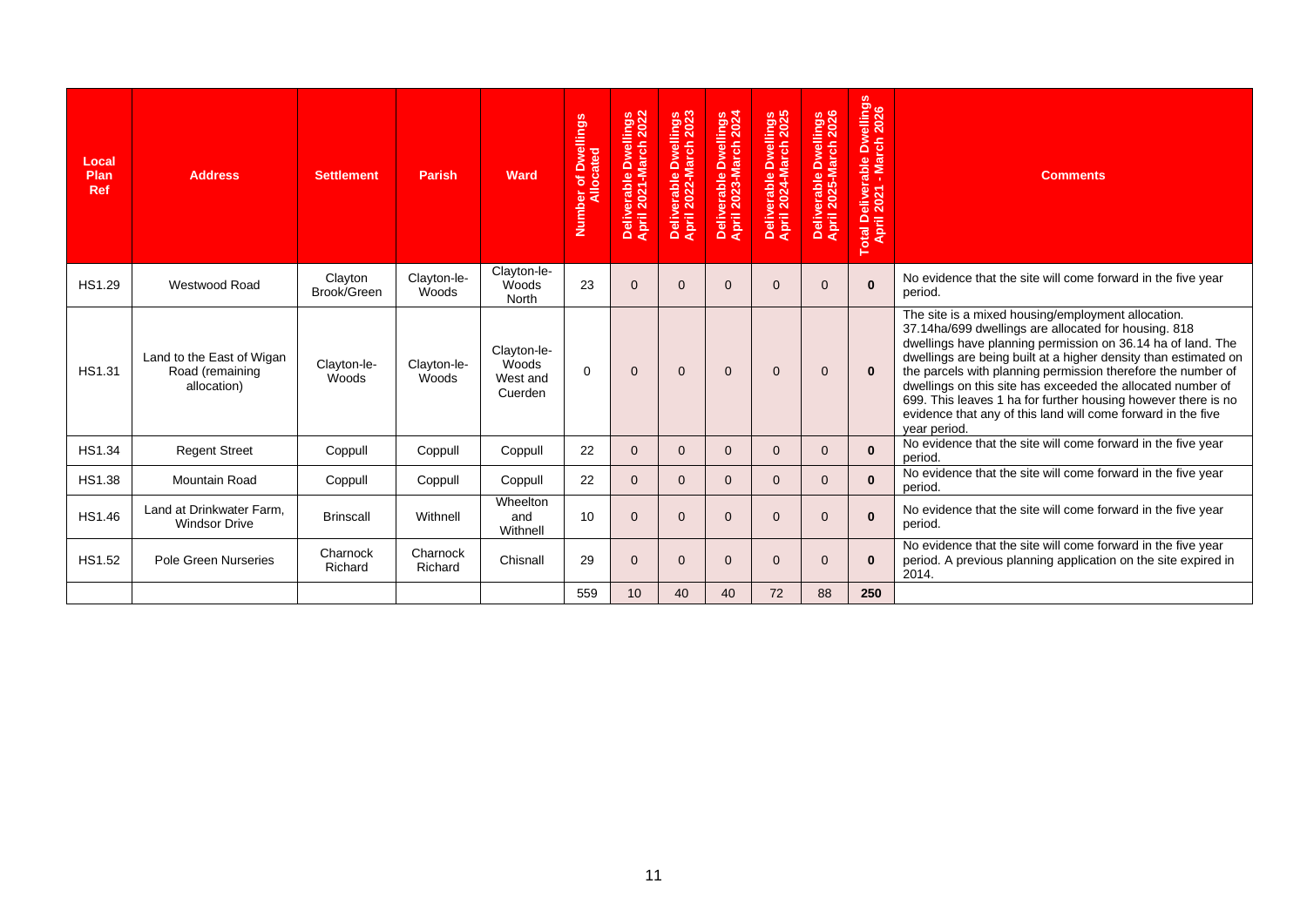#### **APPENDIX 3**

## **Chorley Five Year Supply April 2021 – March 2026: Windfall Sites**

### Sites of 10 or more dwellings with planning permission

| <b>Site</b><br>Ref | <b>Address</b>                                        | <b>Settlement</b> | <b>Parish</b> | <b>Ward</b>                  | <b>Application</b><br><b>Number</b> | <b>Dwellings Permitted</b> | Dwellings Not Started | Dwellings U/C | Dwellings Completed | Dwellings Left to be Built | Deliverable Dwellings<br>April 2021-March 2022 | Deliverable Dwellings<br>April 2022-March 2023 | Dwellings<br>March 2024<br>Deliverable D<br>April 2023-Ma | Deliverable Dwellings<br>April 2024-March 2025 | Deliverable Dwellings<br>April 2025-March 2026 | able Dwellings<br>March 2026<br>able<br>n.<br>eliver:<br>2021<br>otal De | <b>Comments</b>                                                                                                                                                                                                                                                                                                  |
|--------------------|-------------------------------------------------------|-------------------|---------------|------------------------------|-------------------------------------|----------------------------|-----------------------|---------------|---------------------|----------------------------|------------------------------------------------|------------------------------------------------|-----------------------------------------------------------|------------------------------------------------|------------------------------------------------|--------------------------------------------------------------------------|------------------------------------------------------------------------------------------------------------------------------------------------------------------------------------------------------------------------------------------------------------------------------------------------------------------|
| 2642               | <b>White Bear</b><br>Marina, Park<br>Road             | Adlington         | Adlington     | Adlington<br>and<br>Anderton | 10/00812/FULMAJ                     | 48                         | 14                    | $\Omega$      | 34                  | 14                         | $\Omega$                                       | $\Omega$                                       | $\Omega$                                                  | $\Omega$                                       | $\Omega$                                       | $\mathbf{0}$                                                             | This permission relates to the<br>change of use of 48 leisure<br>moorings to residential moorings.<br>34 moorings had become<br>residential by 1st April 2021. There<br>is uncertainty over the deliverability<br>of the remaining moorings therefore<br>they have not been included in the<br>five year supply. |
| 3491               | Fairclough<br>House.<br><b>Church Street</b>          | Adlington         | Adlington     | Adlington<br>and<br>Anderton | 19/00840/P3PAJ                      | 56                         | 56                    | $\Omega$      | $\Omega$            | 56                         | $\Omega$                                       | 56                                             | $\Omega$                                                  | $\Omega$                                       | $\Omega$                                       | 56                                                                       | Development of the site had not<br>started at 1st April 2021. It is<br>estimated that the development will<br>be completed by the required date<br>which is 15th November 2022.                                                                                                                                  |
| 3125               | Land 200m<br>North of<br>Derian House.<br>Euxton Lane | Chorley           | Chorley       | Chorley<br>North West        | 15/00224/OUTMAJ<br>19/00904/REMMAJ  | 122                        | 122                   | $\Omega$      | $\Omega$            | 122                        | 26                                             | 41                                             | 41                                                        | 14                                             | $\mathbf{0}$                                   | $122$                                                                    | Development of the site had not<br>started at 1 <sup>st</sup> April 2021. The<br>developer has advised that the<br>development is due to commence<br>in August 2021 and will be a 3 year<br>build.                                                                                                               |
| 3348               | 5-9 Queens<br>Road                                    | Chorley           | Chorley       | Chorley<br>North West        | 17/00490/FULMAJ                     | 18                         | $\Omega$              | 18            | $\Omega$            | 18                         | 18                                             | $\Omega$                                       | $\Omega$                                                  | $\Omega$                                       | $\Omega$                                       | 18                                                                       | The site was under construction at<br>1st April 2021. It is estimated that<br>all of these dwellings will be<br>completed in the first year of the<br>five year period.                                                                                                                                          |
| 3475               | Alfreds Court,<br><b>Market Street</b>                | Chorley           | Chorley       | Chorley<br>South East        | 19/00145/FULMAJ                     | 25                         | 25                    | $\Omega$      | $\Omega$            | 25                         | $\Omega$                                       | $\mathbf{0}$                                   | 25                                                        | $\Omega$                                       | $\Omega$                                       | 25                                                                       | The development had not started at<br>1st April 2021. It is estimated that<br>all of these dwellings will be<br>completed by the third year of the<br>five year period.                                                                                                                                          |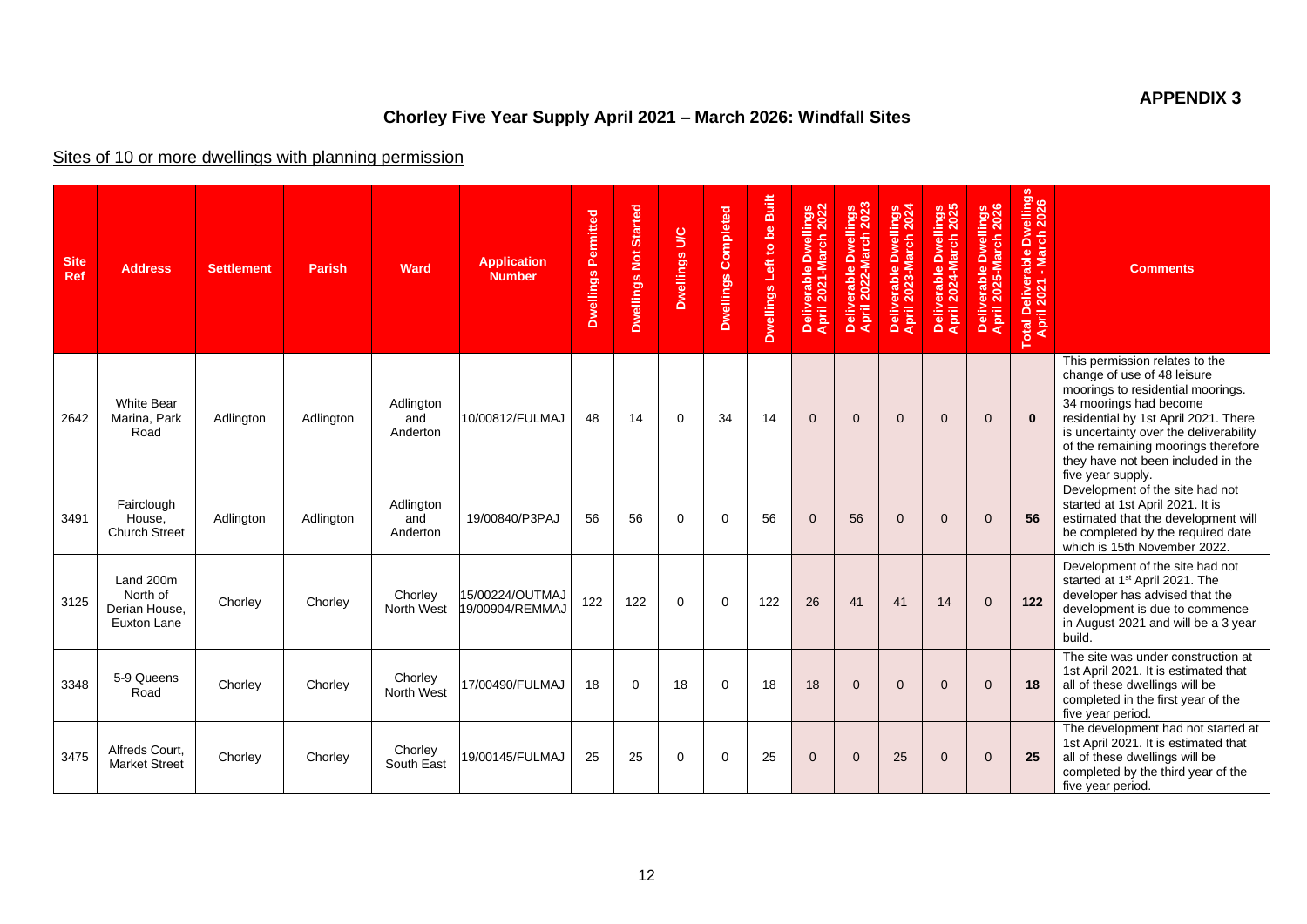| <b>Site</b><br><b>Ref</b> | <b>Address</b>                                                                          | <b>Settlement</b>      | <b>Parish</b>        | <b>Ward</b>                   | <b>Application</b><br><b>Number</b> | <b>Dwellings Permitted</b> | Dwellings Not Started | Dwellings U/C | Dwellings Completed | Dwellings Left to be Built | Deliverable Dwellings<br>April 2021-March 2022 | Deliverable Dwellings<br>April 2022-March 2023 | Deliverable Dwellings<br>April 2023-March 2024 | Deliverable Dwellings<br>April 2024-March 2025 | Deliverable Dwellings<br>April 2025-March 2026 | Dwellings<br>rch 2026<br>otal Deliverable Dw<br>April 2021 - March | <b>Comments</b>                                                                                                                                                                                                                                                                                                                                                                                                                                                                                           |
|---------------------------|-----------------------------------------------------------------------------------------|------------------------|----------------------|-------------------------------|-------------------------------------|----------------------------|-----------------------|---------------|---------------------|----------------------------|------------------------------------------------|------------------------------------------------|------------------------------------------------|------------------------------------------------|------------------------------------------------|--------------------------------------------------------------------|-----------------------------------------------------------------------------------------------------------------------------------------------------------------------------------------------------------------------------------------------------------------------------------------------------------------------------------------------------------------------------------------------------------------------------------------------------------------------------------------------------------|
| 3485                      | Haslem<br>Printers Ltd,<br>Standish<br><b>Street</b>                                    | Chorley                | Chorley              | Chorley<br>South East         | 19/00090/FULMAJ<br>20/01134/FULMAJ  | 30                         | 30                    | $\Omega$      | $\Omega$            | 30                         | $\Omega$                                       | $\Omega$                                       | 30                                             | $\Omega$                                       | $\Omega$                                       | 30                                                                 | The development had not started at<br>1st April 2021. It is estimated that<br>all of these dwellings will be<br>completed by the third year of the<br>five year period.                                                                                                                                                                                                                                                                                                                                   |
| 3563                      | Stagecoach<br>North West<br><b>Ribble Motor</b><br>Services bus<br>depot, Eaves<br>Lane | Chorley                | Chorley              |                               | Chorley East 20/00835/CB3MAJ        | 62                         | $\Omega$              | 62            | $\Omega$            | 62                         | $\Omega$                                       | 62                                             | $\Omega$                                       | $\Omega$                                       | $\Omega$                                       | 62                                                                 | 62 dwellings left to be built at 1st<br>April 2021, all of which were under<br>construction. The development is<br>scheduled to be complete by April<br>2022.                                                                                                                                                                                                                                                                                                                                             |
| 3572                      | Land to the<br>east of<br>Sumner<br>House, Dole<br>Lane                                 | Chorley                | Chorley              | Chorley<br>North West         | 20/01259/OUT                        | 18                         | 18                    | $\Omega$      | $\Omega$            | 18                         | $\Omega$                                       | $\mathbf{0}$                                   | $\Omega$                                       | $\Omega$                                       | $\Omega$                                       | $\mathbf{0}$                                                       | The site has outline planning<br>permission for 18 dwellings. There<br>is no evidence that the site will<br>come forward in the five year<br>period.                                                                                                                                                                                                                                                                                                                                                      |
| 3486                      | <b>Brook House</b><br>Hotel, 662<br><b>Preston Road</b>                                 | Clayton<br>Brook/Green | Clayton-le-<br>Woods | Clayton-le-<br>Woods<br>North | 19/00075/FULMAJ                     | 14                         | 14                    | $\Omega$      | $\Omega$            | 14                         | $\Omega$                                       | $\Omega$                                       | 14                                             | $\Omega$                                       | $\Omega$                                       | 14                                                                 | The development had not started at<br>1st April 2021. It is estimated that<br>all of these dwellings will be<br>completed by the third year of the<br>five year period.                                                                                                                                                                                                                                                                                                                                   |
| 3541                      | Land between<br>Pear Tree<br>Lane and<br>School Lane                                    | Clayton<br>Brook/Green | Clayton-le-<br>Woods | Clayton-le-<br>Woods<br>North | 19/00654/OUTMAJ                     | 180                        | 180                   | $\Omega$      | $\Omega$            | 180                        | $\Omega$                                       | $\Omega$                                       | $\Omega$                                       | $\Omega$                                       | $\Omega$                                       | $\mathbf{0}$                                                       | The site has outline planning<br>permission for 180 dwellings. There<br>is no evidence that the site will<br>come forward in the five year<br>period.                                                                                                                                                                                                                                                                                                                                                     |
| 2933                      | Bank Hall,<br><b>Bank Hall</b><br>Drive                                                 | <b>Other Rural</b>     | <b>Bretherton</b>    | Lostock                       | 09/01021/FULMAJ                     | 35                         | 23                    | 12            | $\Omega$            | 35                         | 12                                             | $\mathbf{0}$                                   | 23                                             | $\Omega$                                       | $\mathbf 0$                                    | 35                                                                 | 35 dwellings left to be built at 1st<br>April 2021, 12 of which were under<br>construction which relate to the<br>conversion of the hall to 12<br>dwellings. It is estimated that these<br>dwellings will be completed in the<br>first year of the five year period.<br>The remaining 23 are new build<br>dwellings in the grounds of the hall.<br>It is estimated that these dwellings<br>will be completed in the third year of<br>the five year period following<br>completion of the hall conversion. |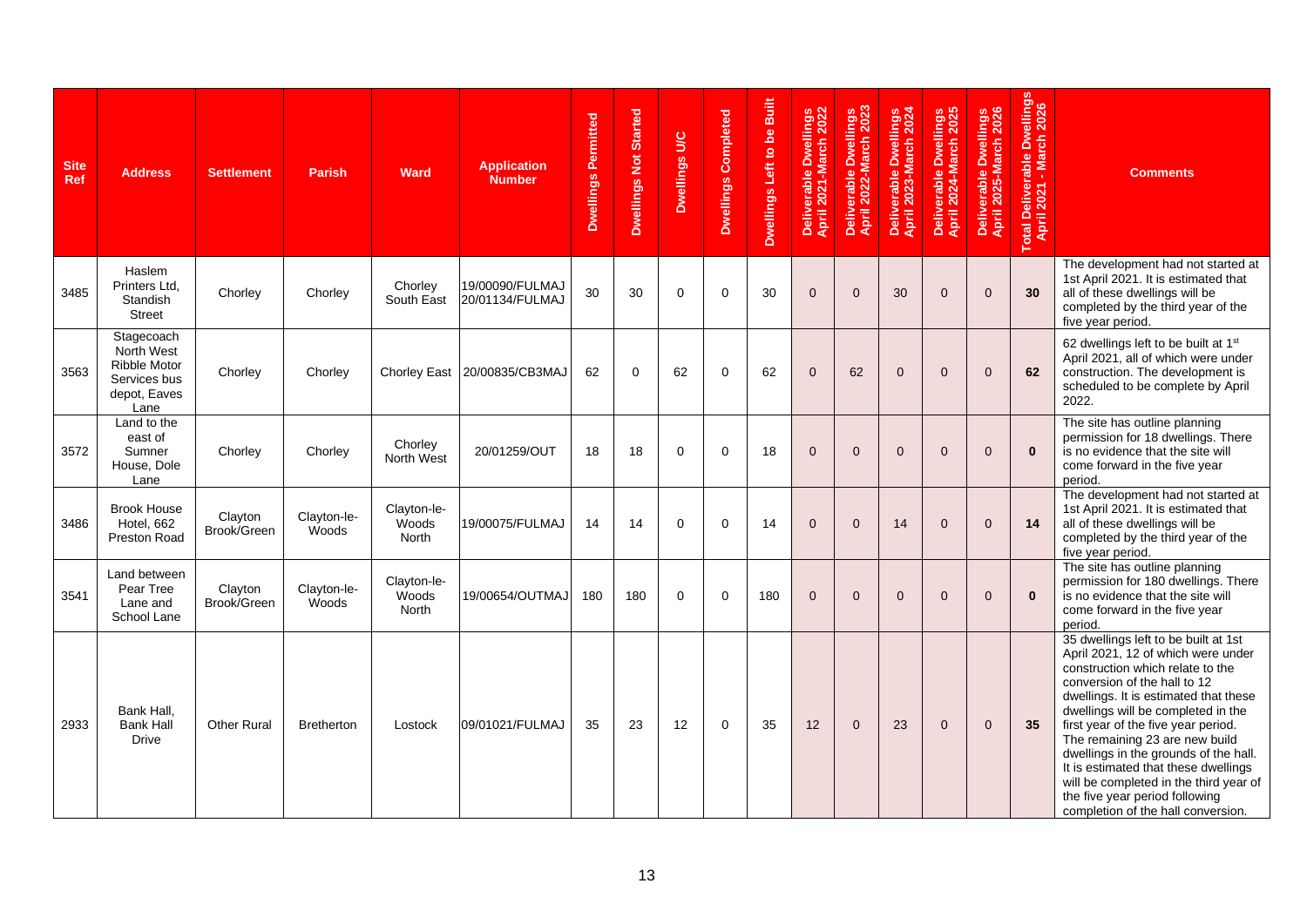| <b>Site</b><br><b>Ref</b> | <b>Address</b>                                                                         | <b>Settlement</b>    | <b>Parish</b>        | Ward                          | <b>Application</b><br><b>Number</b>             | <b>Dwellings Permitted</b> | Dwellings Not Started | Dwellings U/C | Dwellings Completed | Dwellings Left to be Built | Deliverable Dwellings<br>April 2021-March 2022 | Deliverable Dwellings<br>April 2022-March 2023 | Deliverable Dwellings<br>April 2023-March 2024 | Deliverable Dwellings<br>April 2024-March 2025 | erable Dwellings<br>2025-March 2026<br>Deliverable<br>April 2025- | Total Deliverable Dwellings<br>April 2021 - March 2026 | <b>Comments</b>                                                                                                                                                                                                                                                                                                                                                                                                                                      |
|---------------------------|----------------------------------------------------------------------------------------|----------------------|----------------------|-------------------------------|-------------------------------------------------|----------------------------|-----------------------|---------------|---------------------|----------------------------|------------------------------------------------|------------------------------------------------|------------------------------------------------|------------------------------------------------|-------------------------------------------------------------------|--------------------------------------------------------|------------------------------------------------------------------------------------------------------------------------------------------------------------------------------------------------------------------------------------------------------------------------------------------------------------------------------------------------------------------------------------------------------------------------------------------------------|
| 3419                      | Goodyear<br><b>Business</b><br>Park, Gorsey<br>Lane                                    | <b>Other Rural</b>   | Mawdesley            | Eccleston<br>and<br>Mawdesley | 17/01097/REMMAJ                                 | 56                         | $\Omega$              | 32            | 24                  | 32                         | 32                                             | $\Omega$                                       | $\Omega$                                       | $\Omega$                                       | $\Omega$                                                          | 32                                                     | 32 dwellings left to be built at 1st<br>April 2021, all of which were under<br>construction.                                                                                                                                                                                                                                                                                                                                                         |
| 2955                      | Chimney and<br>Building,<br>Withnell Fold<br>Mill. Withnell<br>Fold                    | Other Rural          | Withnell             | Wheelton<br>and Withnell      | 12/00084/FULMAJ                                 | 37                         | 37                    | $\Omega$      | $\Omega$            | 37                         | $\Omega$                                       | $\Omega$                                       | $\Omega$                                       | $\Omega$                                       | $\Omega$                                                          | $\mathbf{0}$                                           | The development had not started at<br>1st April 2021. The planning<br>permission included conversion of<br>part of the mill to an office which<br>has been completed therefore the<br>permission remains extant. There is<br>uncertainty about whether the<br>residential part of the development<br>will come forward therefore it has<br>not been included in the five year<br>supply.                                                             |
| 3074                      | Withnell Hall,<br><b>Formerly Lake</b><br><b>View Nursing</b><br>Home,<br>Chorley Road | <b>Other Rural</b>   | Withnell             | Brindle and<br>Hoghton        | 14/00098/FUL<br>16/00697/FULMAJ<br>19/00173/FUL | 14                         | $\overline{1}$        | 2             | 11                  | 3                          | 3                                              | $\mathbf{0}$                                   | $\mathbf{0}$                                   | $\Omega$                                       | $\mathbf{0}$                                                      | $\overline{3}$                                         | 3 dwellings left to be built at 1st<br>April 2021, 2 of which were under<br>construction. It is estimated that all<br>of these dwellings will be completed<br>in the first year of the five year<br>period.                                                                                                                                                                                                                                          |
| 3114                      | Star Paper<br>Mill, Moulden<br>Brow,<br>Feniscowles                                    | <b>Other Rural</b>   | Withnell             | <b>Brindle and</b><br>Hoghton | 15/00475/OUTMAJ                                 | 25                         | 25                    | $\Omega$      | $\Omega$            | 25                         | $\Omega$                                       | $\mathbf{0}$                                   | $\mathbf{0}$                                   | $\Omega$                                       | $\mathbf{0}$                                                      | $\mathbf{0}$                                           | The site falls mainly within the<br>borough of Blackburn with Darwen<br>with a small part located in Chorley<br>borough. It has outline planning<br>permission for up to 500 dwellings,<br>25 of which were proposed in<br>Chorley. A reserved matters<br>planning application is currently<br>under consideration which includes<br>22 dwellings in Chorley. There is no<br>evidence that these dwellings will<br>be built in the five year period. |
| 3483                      | Lucas Green.<br>Lucas Lane                                                             | Whittle-le-<br>Woods | Whittle-le-<br>Woods | Pennine                       | 18/00367/OUTMAJ                                 | 10                         | 10                    | $\Omega$      | $\Omega$            | 9                          | $\Omega$                                       | $\Omega$                                       | $\Omega$                                       | $\Omega$                                       | $\mathbf{0}$                                                      | $\mathbf{0}$                                           | One dwelling is to be demolished<br>therefore the net number of<br>dwellings is 9. There is no evidence<br>that the site will come forward in the<br>five year period.                                                                                                                                                                                                                                                                               |
|                           |                                                                                        |                      |                      |                               |                                                 | 750                        | 555                   | 126           | 69                  | 680                        | 91                                             | 159                                            | 133                                            | 14                                             | $\Omega$                                                          | 397                                                    |                                                                                                                                                                                                                                                                                                                                                                                                                                                      |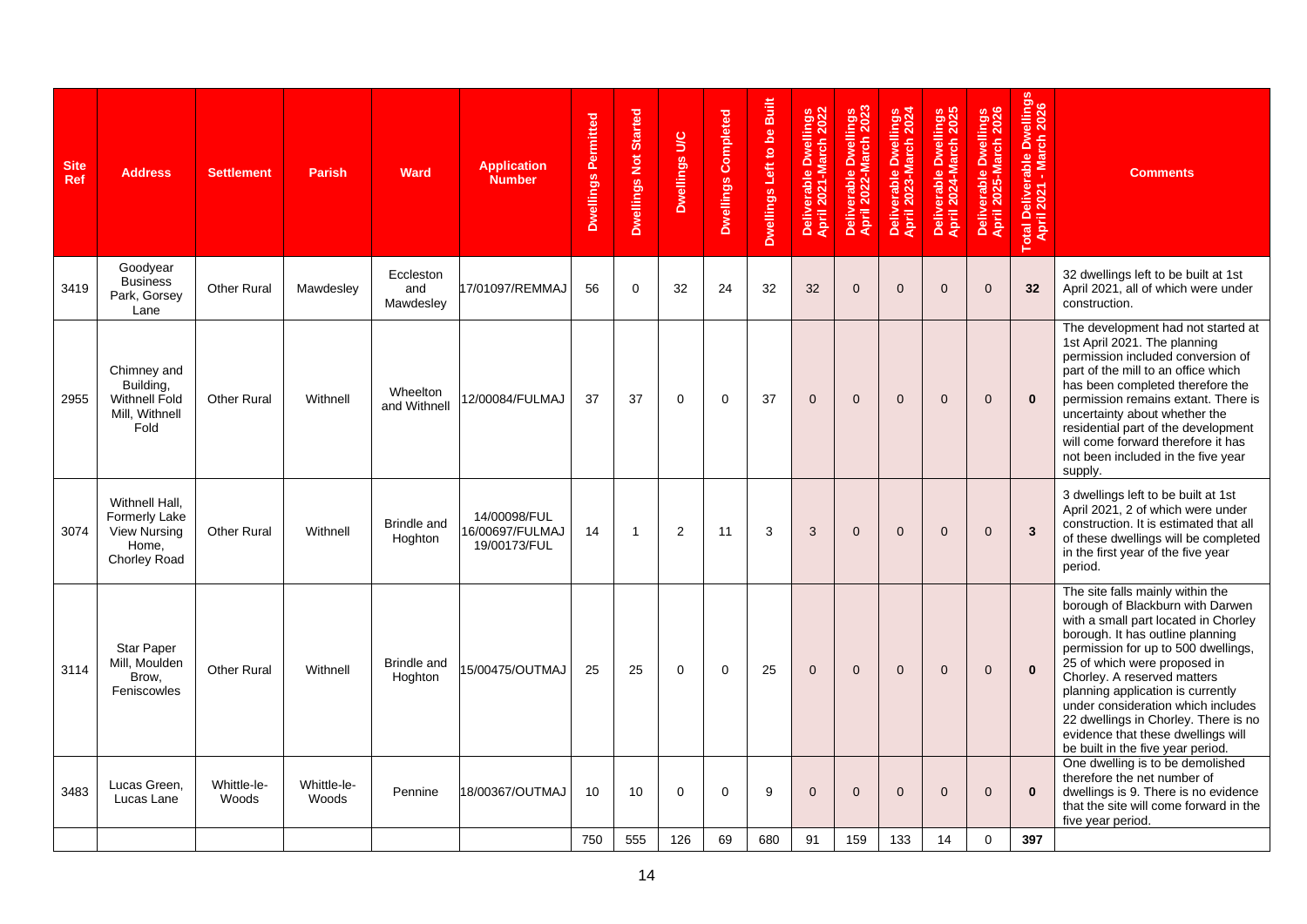## Sites of less than 10 dwellings with planning permission

| <b>Site</b><br><b>Reference</b> | <b>Address</b>                                                               | <b>Proposal</b>                                                                                      | <b>Settlement</b> | <b>Parish</b>     | <b>Ward</b>                            | <b>Application</b><br><b>Number</b> | <b>Dwellings</b><br><b>Permitted</b><br>(Gross) | <b>Dwellings</b><br><b>Left To Be</b><br><b>Built (Net)</b> |
|---------------------------------|------------------------------------------------------------------------------|------------------------------------------------------------------------------------------------------|-------------------|-------------------|----------------------------------------|-------------------------------------|-------------------------------------------------|-------------------------------------------------------------|
| 3447                            | 169-171 Chorley Road                                                         | Change of use from dwelling and post<br>office to funeral directors and 3 flats                      | Adlington         | Adlington         | Adlington and<br>Anderton              | 18/01093/FUL                        | 3                                               | 3                                                           |
| 3462                            | Land rear of 24-26<br>Westhoughton Road                                      | Erection of 7 dwellings                                                                              | Adlington         | Adlington         | Adlington and<br>Anderton              | 18/00191/FUL                        | $\overline{7}$                                  | $\overline{7}$                                              |
| 3489                            | 1-3 Market Street                                                            | Change of use from restaurant to retail<br>and offices on ground floor and 3 flats on<br>first floor | Adlington         | Adlington         | Adlington and<br>Anderton              | 19/00872/FUL                        | 3                                               | 3                                                           |
| 3532                            | 51 Windsor Avenue                                                            | Change of use from dwelling to childrens<br>care home                                                | Adlington         | Adlington         | Adlington and<br>Anderton              | 20/00660/FUL                        | $\Omega$                                        | $-1$                                                        |
| 3539                            | Land adjacent to 1 Melling<br>Close, Bolton Road                             | Erection of dwelling                                                                                 | Adlington         | Adlington         | Adlington and<br>Anderton              | 19/00767/FUL                        | $\mathbf{1}$                                    | $\mathbf{1}$                                                |
| 3553                            | 46 Church Street                                                             | Erection of dwelling to form end terrace                                                             | Adlington         | Adlington         | Adlington and<br>Anderton              | 20/00777/FUL                        | $\overline{1}$                                  | $\mathbf{1}$                                                |
| 3579                            | 76A Railway Road                                                             | Prior approval for change of use of office<br>to flat                                                | Adlington         | Adlington         | Adlington and<br>Anderton              | 20/01362/P3PAJ                      | $\mathbf{1}$                                    | $\mathbf{1}$                                                |
| 3580                            | 35 Castle House Lane                                                         | Prior approval for change of use of office<br>to dwelling                                            | Adlington         | Adlington         | Adlington and<br>Anderton              | 21/00067/P3PAJ                      | $\overline{1}$                                  | $\mathbf{1}$                                                |
| 3581                            | Land to the north east of<br>Raveloe, Beech Avenue                           | Erection of dwelling                                                                                 | Adlington         | Anderton          | Adlington and<br>Anderton              | 21/00101/OUT                        | $\mathbf{1}$                                    | $\mathbf{1}$                                                |
| 3105                            | Hole House Farm, Chorley<br>Road                                             | Demolition of existing farmhouse and<br>outbuildings and erection of 6 dwellings                     | Adlington         | Heath<br>Charnock | <b>Heath Charnock</b><br>and Rivington | 15/00556/OUT<br>18/00060/FUL        | 6                                               | 5                                                           |
| 3429                            | 113 Chorley Road                                                             | Erection of replacement dwelling                                                                     | Adlington         | Heath<br>Charnock | <b>Heath Charnock</b><br>and Rivington | 18/00140/FUL                        | $\mathbf{1}$                                    | 0                                                           |
| 3521                            | Land south of 3 Mercer<br>Court, Rawlinson Lane                              | Demolition of shed and erection of 2<br>bungalows                                                    | Adlington         | Heath<br>Charnock | <b>Heath Charnock</b><br>and Rivington | 20/00170/FUL                        | $\overline{2}$                                  | $\overline{2}$                                              |
| 2629                            | 21 Yarrow Road                                                               | Change of use of the ground floor from<br>shop to residential                                        | Chorley           | Chorley           | Chorley East                           | 10/00655/FUL                        | $\mathbf{1}$                                    | $\mathbf{1}$                                                |
| 2633                            | 6 Weldbank Street                                                            | Demolition of existing extension and<br>erection of new dwelling                                     | Chorley           | Chorley           | Chorley South<br>East                  | 10/00751/FUL                        | $\mathbf{1}$                                    | $\mathbf{1}$                                                |
| 2804                            | The Builders Yard, Froom<br><b>Street</b>                                    | Erection of 4 dwellings                                                                              | Chorley           | Chorley           | Chorley East                           | 12/00059/FUL                        | 4                                               | $\overline{4}$                                              |
| 2826                            | Land including Grafton<br>House and The Courtyard,<br><b>Anderton Street</b> | Change of use from office/storage<br>accommodation to 3 dwellings                                    | Chorley           | Chorley           | Chorley South<br>East                  | 12/00407/FUL                        | 3                                               | $\mathbf{1}$                                                |
| 3122                            | Land adjoining 43 Weldbank<br>Lane                                           | Outline application for the erection of 2<br>dwellings                                               | Chorley           | Chorley           | Chorley South<br>East                  | 15/00982/OUT<br>19/00040/OUT        | 2                                               | $\overline{2}$                                              |
| 3213                            | The Moor Inn. 26 Moor Road                                                   | Demolition of the Moor Inn and erection of<br>8 apartments                                           | Chorley           | Chorley           | <b>Chorley South</b><br>West           | 16/00953/OUT<br>17/01160/REM        | 8                                               | 8                                                           |
| 3309                            | 125 Market Street                                                            | Change of use of second floor from<br>storage to apartment                                           | Chorley           | Chorley           | <b>Chorley South</b><br>East           | 17/00331/FUL                        | $\mathbf{1}$                                    | $\mathbf{1}$                                                |
| 3410                            | Masons Arms, 98 Harpers<br>Lane                                              | Conversion of living accommodation at<br>first floor to 2 flats                                      | Chorley           | Chorley           | <b>Chorley North</b><br>East           | 18/00340/FUL                        | 2                                               | $\mathbf{2}$                                                |
| 3411                            | Chorley Valeting Services, 86<br><b>Anderton Street</b>                      | Erection of 2 dwellings                                                                              | Chorley           | Chorley           | <b>Chorley South</b><br>East           | 18/00164/OUT                        | $\overline{2}$                                  | $\overline{2}$                                              |
| 3425                            | 61-69 Clifford Street                                                        | Demolition of building and erection of 3<br>storey building comprising retail and 4<br>apartments    | Chorley           | Chorley           | Chorley South<br>East                  | 17/01081/FUL                        | 4                                               | 4                                                           |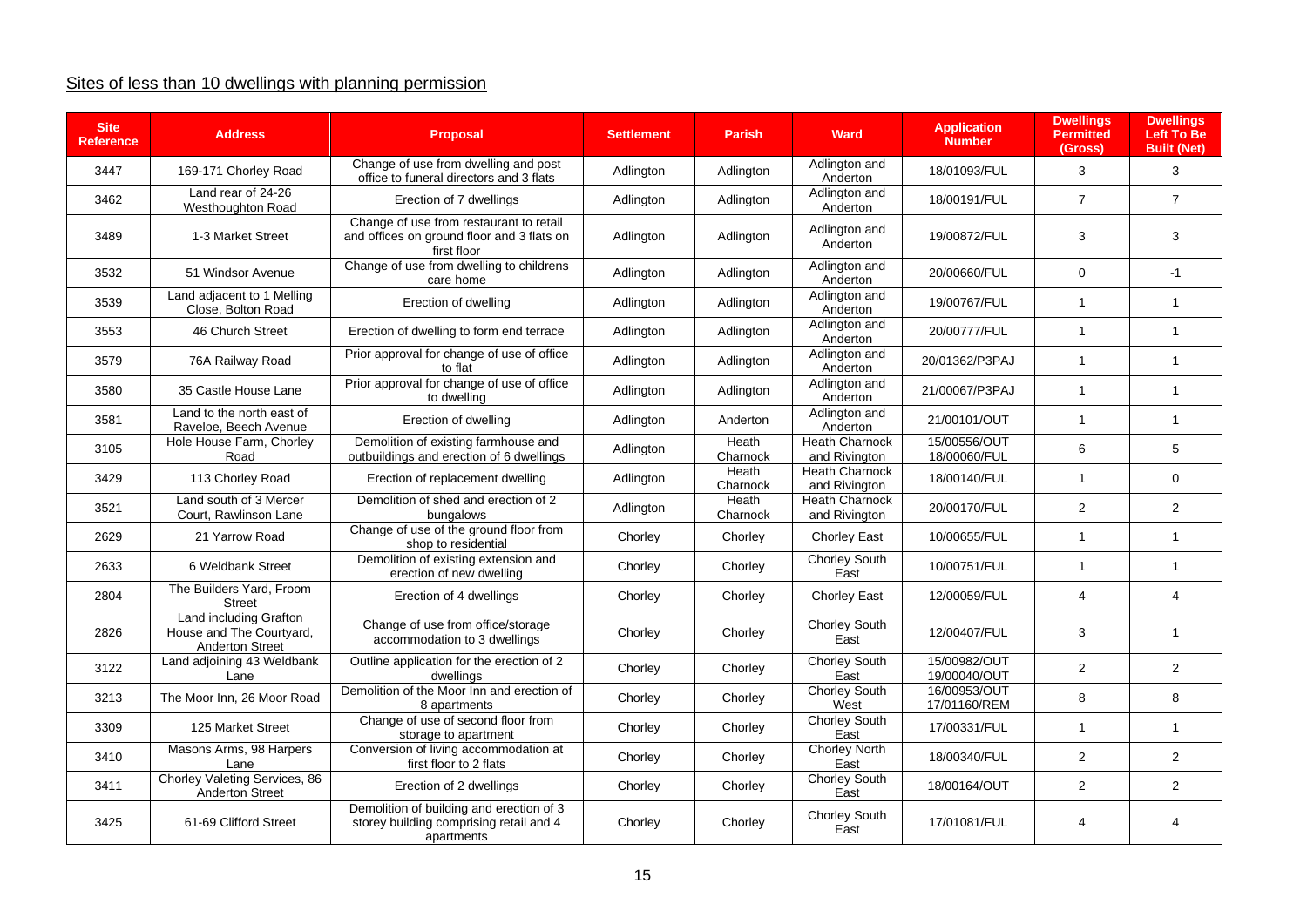| <b>Site</b><br><b>Reference</b> | <b>Address</b>                               | <b>Proposal</b>                                                                                         | <b>Settlement</b>      | <b>Parish</b>        | <b>Ward</b>                                      | <b>Application</b><br><b>Number</b> | <b>Dwellings</b><br><b>Permitted</b><br>(Gross) | <b>Dwellings</b><br><b>Left To Be</b><br><b>Built (Net)</b> |
|---------------------------------|----------------------------------------------|---------------------------------------------------------------------------------------------------------|------------------------|----------------------|--------------------------------------------------|-------------------------------------|-------------------------------------------------|-------------------------------------------------------------|
| 3448                            | 42 Park Road                                 | Conversion of dwelling to 4 flats                                                                       | Chorley                | Chorley              | <b>Chorley North</b><br>East                     | 18/01163/FUL                        | $\overline{4}$                                  | 3                                                           |
| 3451                            | 5 Glamis Drive                               | Demolition of garages and carport and<br>erection of bungalow                                           | Chorley                | Chorley              | <b>Chorley North</b><br>West                     | 18/00331/FUL                        | $\mathbf{1}$                                    | $\mathbf{1}$                                                |
| 3453                            | Smith Cottage, 2 West Bank                   | Prior approval for change of use from<br>offices to dwelling                                            | Chorley                | Chorley              | <b>Chorley North</b><br>West                     | 19/00081/P3PAJ                      | $\mathbf{1}$                                    | $\mathbf{1}$                                                |
| 3454                            | Land rear of 63 and 67<br><b>Bolton Road</b> | Erection of 4 dwellings                                                                                 | Chorley                | Chorley              | <b>Chorley South</b><br>East                     | 18/00586/FUL                        | $\overline{4}$                                  | $\overline{4}$                                              |
| 3468                            | Hop Pocket Car Park, Carr<br>Lane            | Erection of 8 dwellings                                                                                 | Chorley                | Chorley              | <b>Chorley South</b><br>East                     | 18/00855/FULMAJ                     | 8                                               | 8                                                           |
| 3488                            | 97 Market Street                             | Change of use of first floor from storage to<br>flat                                                    | Chorley                | Chorley              | Chorley South<br>East                            | 19/00898/COU                        | $\mathbf{1}$                                    | $\mathbf{1}$                                                |
| 3497                            | 38 Park Road                                 | Change of use from dental surgery to 3<br>apartments                                                    | Chorley                | Chorley              | Chorley North<br>East                            | 19/01007/FUL                        | 3                                               | 3                                                           |
| 3499                            | 8 Hollinshead Street                         | Change of use from dwelling to HMO                                                                      | Chorley                | Chorley              | <b>Chorley South</b><br>East                     | 19/00970/FUL                        | $\mathbf 0$                                     | $-1$                                                        |
| 3503                            | Former Mormon Church,<br><b>Water Street</b> | Erection of 8 dwellings                                                                                 | Chorley                | Chorley              | <b>Chorley North</b><br>East                     | 19/00909/OUTMAJ                     | 8                                               | 8                                                           |
| 3508                            | 24 Blackstone Road                           | Prior approval for change of use from fish<br>and chip shop to dwelling                                 | Chorley                | Chorley              | Chorley North<br>East                            | 20/00006/P3PAN                      | $\mathbf{1}$                                    | $\mathbf{1}$                                                |
| 3518                            | 7 Southport Road                             | Demolition of bungalow and erection of<br>building to house dental surgery and 5<br>flats               | Chorley                | Chorley              | <b>Chorley North</b><br>West                     | 18/00852/FUL                        | 5                                               | $\overline{4}$                                              |
| 3523                            | 19 Halliwell Street                          | Change of use from offices to dwelling                                                                  | Chorley                | Chorley              | <b>Chorley South</b><br>East                     | 20/00129/FUL                        | $\mathbf{1}$                                    | $\mathbf{1}$                                                |
| 3524                            | 109 Market Street                            | Change of use of restaurant to retail on<br>ground floor and 2 apartments on first and<br>second floors | Chorley                | Chorley              | Chorley South<br>East                            | 20/00031/FUL                        | 2                                               | $\overline{\mathbf{c}}$                                     |
| 3529                            | Land rear of 51 Bolton Road                  | Demolition of garages/storage units and<br>erection of 5 dwellings                                      | Chorley                | Chorley              | Chorley South<br>East                            | 19/00264/FUL                        | 5                                               | 5                                                           |
| 3544                            | Eagle Hotel, 122 Bolton<br><b>Street</b>     | Change of use from pub to 5 flats                                                                       | Chorley                | Chorley              | <b>Chorley South</b><br>East                     | 20/00695/FUL                        | 5                                               | 5                                                           |
| 3561                            | Land opposite B&Q, Preston<br><b>Street</b>  | Erection of 4 apartments                                                                                | Chorley                | Chorley              | <b>Chorley North</b><br>East                     | 20/00923/FUL                        | $\overline{4}$                                  | $\overline{4}$                                              |
| 3578                            | The Old Mill House, 99 Pall<br>Mall          | Conversion of care home to 4 apartments                                                                 | Chorley                | Chorley              | <b>Chorley South</b><br>East                     | 20/01330/FUL                        | $\mathbf{1}$                                    | $\mathbf{1}$                                                |
| 3570                            | 72 Bolton Road                               | Conversion of terraced dwelling to 2 flats                                                              | Chorley                | Chorley              | Chorley South<br>East                            | 20/01355/FUL                        | $\overline{2}$                                  | $\mathbf{1}$                                                |
| 2558                            | Lilac Mount, 704 Preston<br>Road             | Erection of 3 bungalows                                                                                 | Clayton<br>Brook/Green | Clayton-le-<br>Woods | Clayton-le-<br>Woods North                       | 09/00463/FUL                        | 3                                               | $\mathbf{1}$                                                |
| 3355                            | 715 Preston Road                             | Demolition of existing structures and<br>erection of 6 dwellings                                        | Clayton<br>Brook/Green | Clayton-le-<br>Woods | Clayton-le-<br><b>Woods North</b>                | 17/00869/OUT<br>19/01142/FUL        | 6                                               | 6                                                           |
| 3514                            | Welfield, Gough Lane                         | Erection of 2 dwellings                                                                                 | Clayton<br>Brook/Green | Clayton-le-<br>Woods | Clayton-le-<br><b>Woods North</b>                | 19/01103/OUT                        | $\overline{2}$                                  | $\overline{2}$                                              |
| 3558                            | Land adjacent to 37 Back<br>Lane             | Erection of dwelling                                                                                    | Clayton<br>Brook/Green | Clayton-le-<br>Woods | Clayton-le-<br>Woods and<br>Whittle-le-<br>Woods | 20/01086/OUT                        | $\mathbf{1}$                                    | $\mathbf{1}$                                                |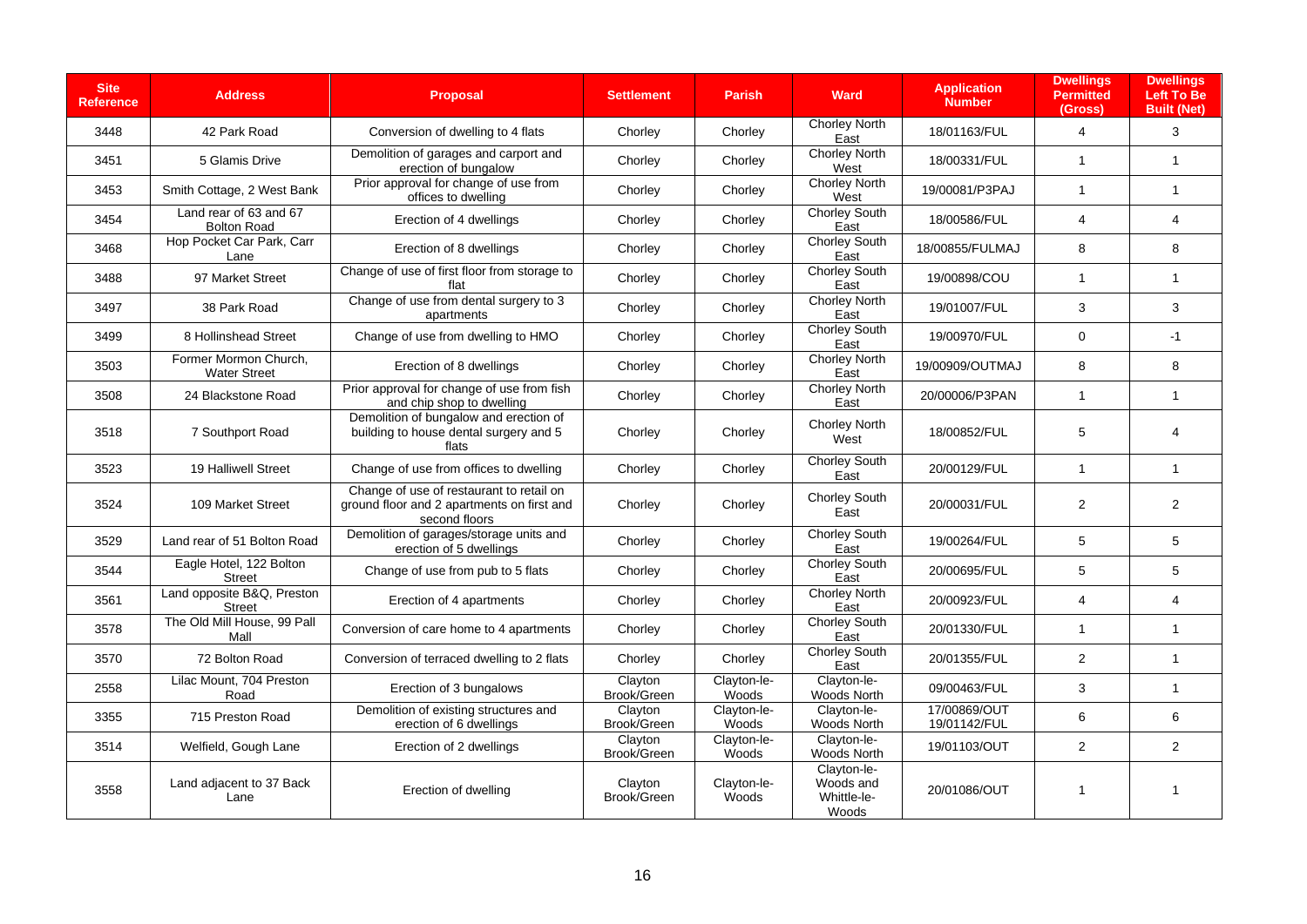| <b>Site</b><br><b>Reference</b> | <b>Address</b>                                      | <b>Proposal</b>                                               | <b>Settlement</b>    | <b>Parish</b>        | <b>Ward</b>                              | <b>Application</b><br><b>Number</b>          | <b>Dwellings</b><br><b>Permitted</b><br>(Gross) | <b>Dwellings</b><br><b>Left To Be</b><br><b>Built (Net)</b> |
|---------------------------------|-----------------------------------------------------|---------------------------------------------------------------|----------------------|----------------------|------------------------------------------|----------------------------------------------|-------------------------------------------------|-------------------------------------------------------------|
| 3305                            | Bethmond, Wigan Road                                | Erection of replacement dwelling                              | Clayton-le-<br>Woods | Clayton-le-<br>Woods | Clayton-le-<br>Woods West<br>and Cuerden | 16/01180/FUL                                 | $\overline{1}$                                  | $\mathbf{1}$                                                |
| 3416                            | 152 Mendip Road                                     | Change of use from office to dwelling                         | Clayton-le-<br>Woods | Clayton-le-<br>Woods | Clayton-le-<br>Woods West<br>and Cuerden | 18/00637/FUL                                 | $\mathbf{1}$                                    | $\mathbf{1}$                                                |
| 815                             | Rear of 66-74 Mill Lane                             | Erection of 2 dwellings                                       | Coppull              | Coppull              | Coppull                                  | 91/00222/OUT<br>93/00750/FUL                 | 2                                               | $\mathbf{1}$                                                |
| 1682                            | Rear of 42-44 Mill Lane                             | Erection of 2 dwellings                                       | Coppull              | Coppull              | Coppull                                  | 00/00190/OUT<br>00/00701/FUL                 | $\overline{2}$                                  | $\mathbf{1}$                                                |
| 2625                            | 151 Preston Road                                    | Erection of bungalow                                          | Coppull              | Coppull              | Chisnall                                 | 10/00529/FUL                                 | $\mathbf{1}$                                    | $\mathbf{1}$                                                |
| 3102                            | 1 Darlington Street                                 | Demolition of garage and erection of 2<br>flats               | Coppull              | Coppull              | Coppull                                  | 12/00270/FUL                                 | $\overline{2}$                                  | $\overline{2}$                                              |
| 3359                            | Land rear of 60 Clancutt<br>Lane                    | Erection of dwelling                                          | Coppull              | Coppull              | Coppull                                  | 17/01091/FUL<br>18/00731/FUL                 | $\mathbf{1}$                                    | $\mathbf{1}$                                                |
| 3412                            | Land between Wheatsheaf<br>Hotel and 2 Chapel Lane  | Erection of dwelling                                          | Coppull              | Coppull              | Coppull                                  | 18/00118/FUL                                 | $\mathbf{1}$                                    | $\mathbf{1}$                                                |
| 3551                            | 246-250 Spendmore Lane                              | Conversion of first floor apartment to 3<br>apartments        | Coppull              | Coppull              | Coppull                                  | 20/00981/FUL                                 | 3                                               | $\mathbf{2}$                                                |
| 3568                            | 108 Spendmore Lane                                  | Erection of dwelling                                          | Coppull              | Coppull              | Coppull                                  | 20/01365/FUL                                 | $\mathbf{1}$                                    | $\mathbf{1}$                                                |
| 3024                            | Land to the south west of<br>Ricmarlo, Preston Nook | Erection of 3 dwellings                                       | Eccleston            | Eccleston            | Eccleston and<br>Mawdesley               | 14/00550/OUT<br>15/00719/FUL<br>16/00667/FUL | 3                                               | 3                                                           |
| 3064                            | Land adjacent Lower House<br>Cottage, Towngate      | Erection of dwelling                                          | Eccleston            | Eccleston            | Eccleston and<br>Mawdesley               | 13/00675/FUL<br>15/00080/FUL                 | $\mathbf{1}$                                    | $\mathbf{1}$                                                |
| 3554                            | 17 Parr Lane                                        | Change of use of garage to dwelling                           | Eccleston            | Eccleston            | Eccleston and<br>Mawdesley               | 20/00628/FUL                                 | $\mathbf{1}$                                    | $\mathbf{1}$                                                |
| 3227                            | Land North of Railway Public<br>House               | Erection of 9 dwellings                                       | Euxton               | Euxton               | <b>Euxton North</b>                      | 15/01092/OUT<br>19/00906/REM                 | 9                                               | 9                                                           |
| 3315                            | Pear Tree Farm, Pear Tree<br>Lane                   | Demolition of farmhouse and erection of 3<br>dwellings        | Euxton               | Euxton               | Astley and<br><b>Buckshaw</b>            | 16/01184/FUL                                 | 3                                               | $\mathbf{2}$                                                |
| 3465                            | 121 Wigan Road                                      | Erection of dwelling                                          | Euxton               | Euxton               | <b>Euxton North</b>                      | 19/00336/FUL                                 | $\mathbf{1}$                                    | $\mathbf{1}$                                                |
| 3482                            | Euxton Mills Hotel, Wigan<br>Road                   | Erection of dwelling                                          | Euxton               | Euxton               | Euxton South                             | 19/00141/OUT                                 | $\mathbf{1}$                                    | $\mathbf{1}$                                                |
| 3500                            | Land adjacent to 15<br>Greenside                    | Demolition of garage and erection of<br>dwelling              | Euxton               | Euxton               | <b>Euxton North</b>                      | 19/00964/FUL                                 | $\mathbf{1}$                                    | $\mathbf{1}$                                                |
| 3112                            | Hudora Kennels, The<br>Common                       | Demolition of cattery building and erection<br>of bungalow    | <b>Other Rural</b>   | Adlington            | Adlington and<br>Anderton                | 14/01051/FUL<br>18/00920/FUL                 | $\mathbf{1}$                                    | $\mathbf{1}$                                                |
| 3436                            | Garwood, Bolton Road                                | Demolition of stables and erection of<br>dwelling             | <b>Other Rural</b>   | Anderton             | Adlington and<br>Anderton                | 18/00860/OUT                                 | $\mathbf{1}$                                    | $\mathbf{1}$                                                |
| 3445                            | Throstle Nest Farm, Bolton<br>Road                  | Demolition of stables and garages and<br>erection of dwelling | <b>Other Rural</b>   | Anderton             | Adlington and<br>Anderton                | 18/01221/OUT<br>20/00169/FUL                 | $\mathbf{1}$                                    | $\mathbf{1}$                                                |
| 3329                            | Boundary Farm, Doles Lane                           | Change of use of stables to dwelling                          | <b>Other Rural</b>   | <b>Bretherton</b>    | Lostock                                  | 17/00707/FUL                                 | $\mathbf{1}$                                    | $\mathbf{1}$                                                |
| 3418                            | Land 15m North of 1 Elm<br>Cottage, Pompian Brow    | Erection of dwelling                                          | <b>Other Rural</b>   | <b>Bretherton</b>    | Lostock                                  | 18/00165/FUL                                 | $\mathbf{1}$                                    | $\mathbf{1}$                                                |
| 3472                            | Norris's Farm, North Road                           | Change of use of stable building to<br>dwelling               | <b>Other Rural</b>   | <b>Bretherton</b>    | Lostock                                  | 18/00914/FUL                                 | $\mathbf{1}$                                    | $\mathbf{1}$                                                |
| 3502                            | Stoat Hall Fisheries, Back<br>Lane                  | Demolition of buildings and erection of<br>dwelling           | <b>Other Rural</b>   | <b>Bretherton</b>    | Lostock                                  | 19/00969/FUL                                 | $\mathbf{1}$                                    | $\mathbf{1}$                                                |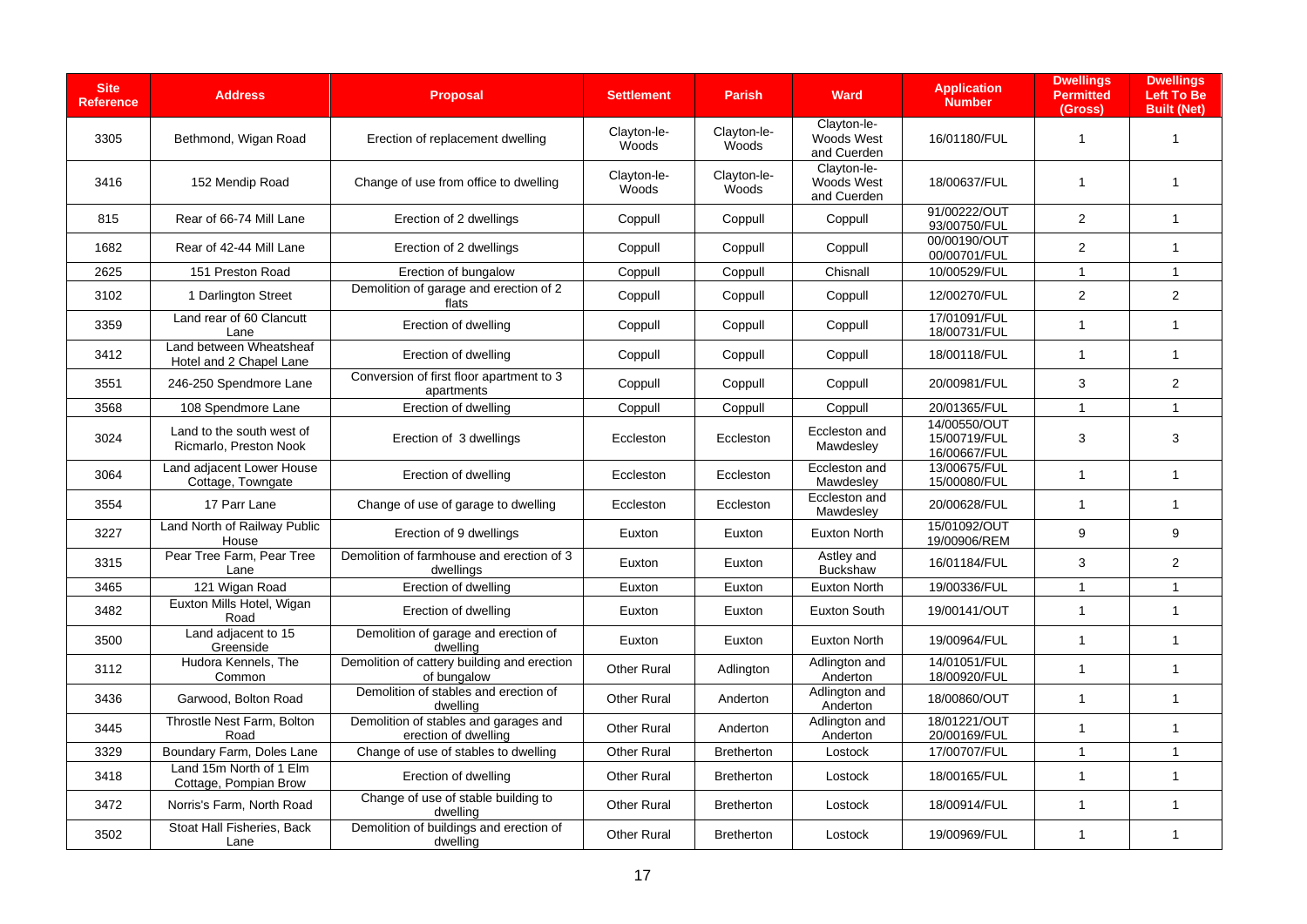| <b>Site</b><br><b>Reference</b> | <b>Address</b>                                              | <b>Proposal</b>                                                                               | <b>Settlement</b>  | <b>Parish</b>       | <b>Ward</b>                   | <b>Application</b><br><b>Number</b>          | <b>Dwellings</b><br><b>Permitted</b><br>(Gross) | <b>Dwellings</b><br><b>Left To Be</b><br><b>Built (Net)</b> |
|---------------------------------|-------------------------------------------------------------|-----------------------------------------------------------------------------------------------|--------------------|---------------------|-------------------------------|----------------------------------------------|-------------------------------------------------|-------------------------------------------------------------|
| 3509                            | Barn off North Road                                         | Change of use from barn to dwelling                                                           | <b>Other Rural</b> | <b>Bretherton</b>   | Lostock                       | 19/00696/FUL                                 | $\overline{1}$                                  | $\mathbf{1}$                                                |
| 3569                            | Fleetwood Farm. North Road                                  | Change of use of outbuilding to dwelling                                                      | <b>Other Rural</b> | <b>Bretherton</b>   | Lostock                       | 20/01364/FUL                                 | $\overline{1}$                                  | $\mathbf{1}$                                                |
| 3574                            | Jumps Farm, 147 South<br>Road                               | Erection of dwelling                                                                          | <b>Other Rural</b> | <b>Bretherton</b>   | Lostock                       | 20/01297/FUL                                 | $\overline{1}$                                  | $\mathbf{1}$                                                |
| 2820                            | Brindle Waterworks House.<br><b>Pippin Street</b>           | Demolition of former redundant above<br>ground reservoir building and erection of<br>dwelling | <b>Other Rural</b> | <b>Brindle</b>      | <b>Brindle and</b><br>Hoghton | 12/00363/FUL                                 | $\overline{1}$                                  | $\mathbf{1}$                                                |
| 3401                            | Tullis Farmhouse Barn,<br>Sandy Lane                        | Change of use of barn to dwelling                                                             | <b>Other Rural</b> | <b>Brindle</b>      | <b>Brindle and</b><br>Hoghton | 18/00097/FUL<br>19/00705/FUL                 | $\overline{1}$                                  | $\mathbf{1}$                                                |
| 3476                            | Anderview Farm, Hill House<br>Lane                          | Prior approval for change of use of<br>agricultural building to dwelling                      | <b>Other Rural</b> | <b>Brindle</b>      | <b>Brindle and</b><br>Hoghton | 19/00718/P3PAO                               | $\overline{1}$                                  | $\mathbf{1}$                                                |
| 3492                            | Leigh Farm, Marsh Lane                                      | Change of use of barns to 4 dwellings                                                         | <b>Other Rural</b> | <b>Brindle</b>      | <b>Brindle and</b><br>Hoghton | 19/00623/FUL                                 | 4                                               | 4                                                           |
| 3515                            | Scale Hill Farm. Windmill<br>Lane                           | Demolition of stables and erection of<br>dwellling                                            | <b>Other Rural</b> | <b>Brindle</b>      | <b>Brindle and</b><br>Hoghton | 19/01053/FUL                                 | $\overline{1}$                                  | 1                                                           |
| 3520                            | Land west of and adjacent to<br>Bowfell Cottage, Sandy Lane | Demolition of ourbuilding and erection of<br>dwelling                                         | <b>Other Rural</b> | <b>Brindle</b>      | <b>Brindle and</b><br>Hoghton | 20/00249/FUL                                 | $\overline{1}$                                  | $\mathbf{1}$                                                |
| 3526                            | Jack Green Farm, Oram<br>Road                               | Demolition of agricultural buildings and<br>conversion of agricultural barn to 3<br>dwellings | <b>Other Rural</b> | <b>Brindle</b>      | <b>Brindle and</b><br>Hoghton | 19/00819/FUL                                 | 3                                               | 3                                                           |
| 3567                            | Pippin Fold, Pippin Street                                  | Prior approval for change of use of<br>agricultural building to dwelling                      | <b>Other Rural</b> | <b>Brindle</b>      | Brindle and<br>Hoghton        | 21/00003/P3PAO                               | $\overline{1}$                                  | $\mathbf{1}$                                                |
| 3576                            | Ladywell, Gowans Lane                                       | Change of use of garage to dwelling                                                           | Other Rural        | <b>Brindle</b>      | <b>Brindle and</b><br>Hoghton | 20/01339/FUL                                 | $\overline{1}$                                  | $\mathbf{1}$                                                |
| 2506                            | Annbray, 29 Charter Lane                                    | Erection of 2 dwellings following demolition<br>of existing bungalow                          | Other Rural        | Charnock<br>Richard | Chisnall                      | 09/00016/OUT<br>11/00599/FUL                 | $\overline{2}$                                  | $\overline{2}$                                              |
| 2743                            | Brook House Farm, Brook<br>Lane                             | Erection of replacement dwelling and<br>erection of dwelling                                  | <b>Other Rural</b> | Charnock<br>Richard | Chisnall                      | 11/00804/FUL<br>12/00157/FUL<br>20/00806/FUL | $\overline{2}$                                  | 2                                                           |
| 2843                            | 94 Chorley Lane                                             | Erection of replacement dwelling                                                              | <b>Other Rural</b> | Charnock<br>Richard | Chisnall                      | 12/00771/FUL                                 | $\overline{1}$                                  | $\mathbf{1}$                                                |
| 3117                            | 27 Charter Lane                                             | Erection of 2 dwellings                                                                       | <b>Other Rural</b> | Charnock<br>Richard | Chisnall                      | 15/00863/OUT<br>16/00327/REM<br>13/01145/FUL | 2                                               | $\overline{2}$                                              |
| 3140                            | Fishers Farm, Delph Lane                                    | Demolition of equestrian buildings and<br>erection of 3 dwellings                             | <b>Other Rural</b> | Charnock<br>Richard | Chisnall                      | 15/00991/FUL<br>18/01206/FUL<br>18/00458/FUL | 3                                               | 3                                                           |
| 3200                            | 71 Town Lane                                                | Erection of replacement dwelling                                                              | <b>Other Rural</b> | Charnock<br>Richard | Chisnall                      | 16/00903/FUL<br>17/00488/FUL                 | $\overline{1}$                                  | $\mathbf{1}$                                                |
| 3461                            | Pemberton House Farm,<br>Park Hall Road                     | Demolition of existing dwelling and stables<br>and erection of 6 dwellings                    | Other Rural        | Charnock<br>Richard | Chisnall                      | 18/00416/OUT                                 | 6                                               | 5                                                           |
| 3463                            | Gate House, Preston Road                                    | Erection of dwelling                                                                          | <b>Other Rural</b> | Charnock<br>Richard | Chisnall                      | 19/00484/PIP<br>20/01100/FUL                 | $\overline{1}$                                  | $\mathbf{1}$                                                |
| 3494                            | Lancaster House Farm,<br>Preston Road                       | Demolition of buildings and erection of 6<br>dwellings                                        | <b>Other Rural</b> | Charnock<br>Richard | Chisnall                      | 18/00704/OUT                                 | 6                                               | 6                                                           |
| 3522                            | Land at the junction of Mill<br>Lane and Preston Road       | Demolition of existing buildings and<br>erection of dwelling                                  | Other Rural        | Charnock<br>Richard | Chisnall                      | 20/00130/FUL                                 | $\overline{1}$                                  | $\mathbf{1}$                                                |
| 3430                            | Higher Healey Farm, Higher<br>House Lane                    | Erection of agricultural workers dwelling                                                     | <b>Other Rural</b> | Chorley             | <b>Chorley North</b><br>East  | 16/01021/OUT<br>19/00140/REM                 | $\overline{1}$                                  | $\mathbf{1}$                                                |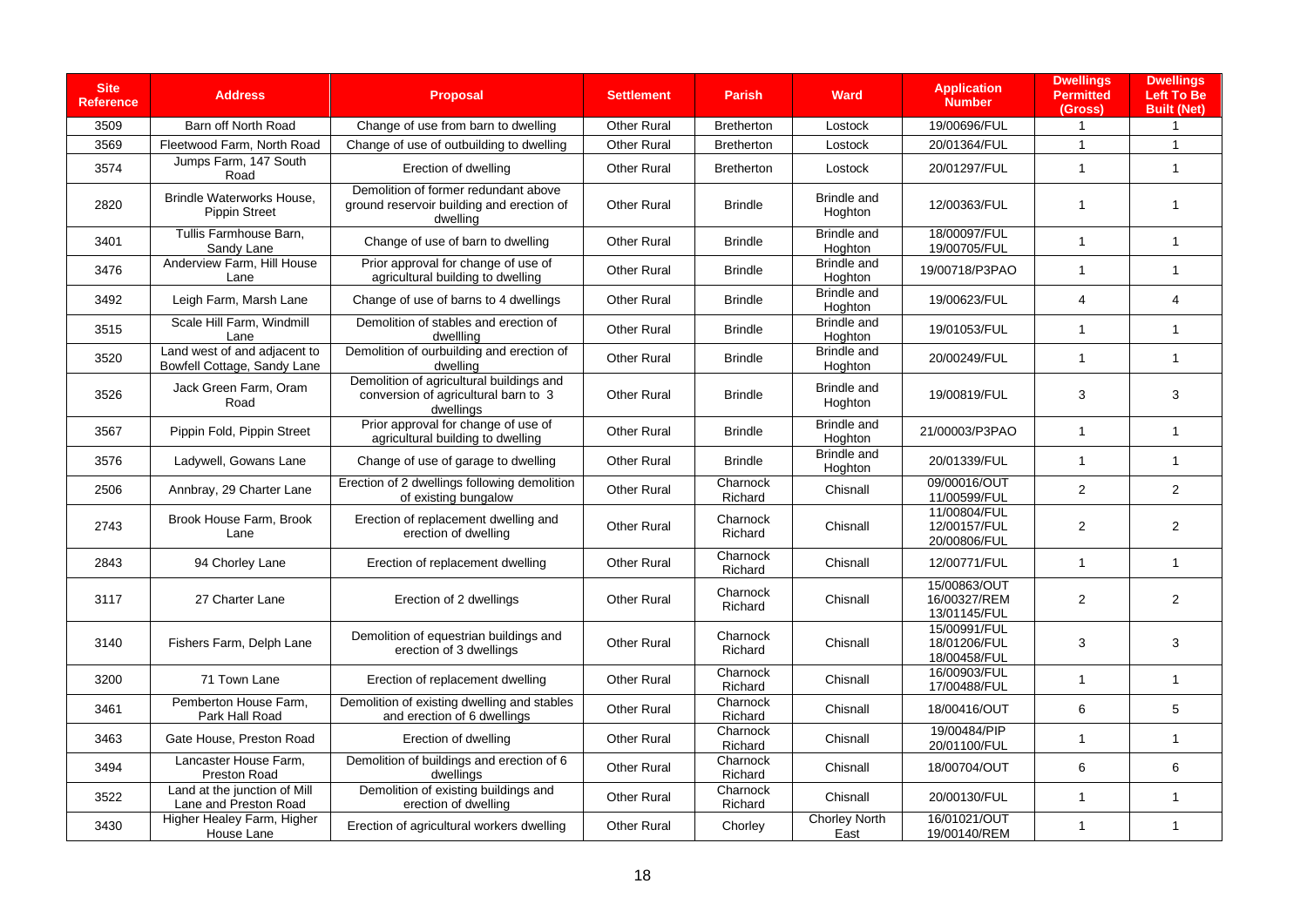| <b>Site</b><br><b>Reference</b> | <b>Address</b>                                        | <b>Proposal</b>                                                                                                                                                                           | <b>Settlement</b>  | <b>Parish</b>        | <b>Ward</b>                              | <b>Application</b><br><b>Number</b>                                | <b>Dwellings</b><br><b>Permitted</b><br>(Gross) | <b>Dwellings</b><br><b>Left To Be</b><br><b>Built (Net)</b> |
|---------------------------------|-------------------------------------------------------|-------------------------------------------------------------------------------------------------------------------------------------------------------------------------------------------|--------------------|----------------------|------------------------------------------|--------------------------------------------------------------------|-------------------------------------------------|-------------------------------------------------------------|
| 3316                            | Hawksclough Farm, Preston<br>Road                     | Change of use of barn to dwelling                                                                                                                                                         | <b>Other Rural</b> | Clavton-le-<br>Woods | Clayton-le-<br>Woods North               | 16/01195/FUL                                                       | $\mathbf{1}$                                    | $\mathbf{1}$                                                |
| 3418                            | West Levens, Moss Lane                                | Erection of dwelling                                                                                                                                                                      | <b>Other Rural</b> | Clayton-le-<br>Woods | Clayton-le-<br>Woods West<br>and Cuerden | 18/00530/OUT                                                       | $\mathbf{1}$                                    | $\mathbf{1}$                                                |
| 2105                            | Highfield Farm, Jolly Tar<br>Lane                     | Erection of replacement dwelling                                                                                                                                                          | <b>Other Rural</b> | Coppull              | Coppull                                  | 05/00188/FUL                                                       | $\mathbf{1}$                                    | $\mathbf{1}$                                                |
| 3111                            | <b>Preston Road Methodist</b><br>Church, Preston Road | Demolition of church and erection of 2<br>dwellings                                                                                                                                       | <b>Other Rural</b> | Coppull              | Chisnall                                 | 14/00969/OUT<br>18/00579/REM                                       | 2                                               | $\mathbf{2}$                                                |
| 3115                            | Lowes Tenement Farm,<br>Burgh Lane                    | Change of use of barn to dwelling                                                                                                                                                         | <b>Other Rural</b> | Coppull              | Coppull                                  | 15/00488/FUL                                                       | $\mathbf{1}$                                    | $\mathbf{1}$                                                |
| 3180                            | Highfield House, Jolly Tar<br>Lane                    | Erection of replacement dwelling                                                                                                                                                          | <b>Other Rural</b> | Coppull              | Coppull                                  | 16/00622/FUL<br>19/01098/FUL                                       | $\mathbf{1}$                                    | $\mathbf{1}$                                                |
| 3187                            | 84 Clancutt Lane                                      | Erection of replacement dwelling                                                                                                                                                          | <b>Other Rural</b> | Coppull              | Coppull                                  | 16/00743/FUL<br>19/00405/FUL<br>20/00482/FUL                       | $\mathbf{1}$                                    | 1                                                           |
| 3228                            | Coppull Moor Lane<br>Nurseries, Coppull Moor<br>Lane  | Erection of dwelling                                                                                                                                                                      | Other Rural        | Coppull              | Coppull                                  | 15/01098/FUL                                                       | $\mathbf{1}$                                    | $\mathbf{1}$                                                |
| 3490                            | Moss House Barn, Coppull<br>Moor Lane                 | Change of use of barn to dwelling                                                                                                                                                         | <b>Other Rural</b> | Coppull              | Coppull                                  | 19/00855/FUL                                                       | $\mathbf{1}$                                    | $\mathbf{1}$                                                |
| 3546                            | Amelie's Restaurant, 311<br>Preston Road              | Erection of 7 dwellings                                                                                                                                                                   | <b>Other Rural</b> | Coppull              | Chisnall                                 | 20/00516/FUL                                                       | $\overline{7}$                                  | $\overline{7}$                                              |
| 3571                            | Rose Cottage, Coppull Moor<br>Lane                    | Demolition of storage buildings and<br>erection of dwelling                                                                                                                               | <b>Other Rural</b> | Coppull              | Chisnall                                 | 20/01312/FUL                                                       | $\mathbf{1}$                                    | $\mathbf{1}$                                                |
| 1716                            | Croston Hall Stables, Grape<br>Lane                   | Erection of dwelling including change of<br>use of existing stable block                                                                                                                  | Other Rural        | Croston              | Lostock                                  | 00/00488/COU<br>04/01443/FUL<br>15/00540/FULMAJ                    | $\mathbf{1}$                                    | $\mathbf{1}$                                                |
| 3124                            | The Mill Hotel, Moor Road                             | Demolition of hotel and restaurant and<br>erection of 4 dwellings                                                                                                                         | <b>Other Rural</b> | Croston              | Lostock                                  | 14/00761/OUTMAJ<br>16/00452/OUTMAJ<br>19/00733/FUL<br>19/00735/FUL | 4                                               | 4                                                           |
| 3193                            | Land between 55 and 61<br>Moor Road                   | Erection of dwelling                                                                                                                                                                      | <b>Other Rural</b> | Croston              | Lostock                                  | 16/00824/FUL                                                       | $\overline{1}$                                  | $\overline{1}$                                              |
| 3206                            | Drinkhouse Farm,<br>Drinkhouse Road                   | Prior approval for change of use of<br>agricultural building to dwelling and<br>demolition of agricultural buildings and<br>erection of 4 dwellings                                       | <b>Other Rural</b> | Croston              | Lostock                                  | 16/01102/P3PAO<br>16/00601/FUL<br>18/01040/FUL                     | 5                                               |                                                             |
| 3336                            | Withington Barn Farm,<br><b>Finney Lane</b>           | Part redevelopment / change of use of barn<br>to dwelling, part demolition of barn and<br>erection of separate dwelling and<br>demolition of storage building and erection<br>of dwelling | <b>Other Rural</b> | Croston              | Lostock                                  | 17/00592/FUL<br>20/00092/FUL<br>20/00506/FUL                       | 3                                               | $\overline{2}$                                              |
| 3400                            | Land 35m South West of<br>Moor Road                   | Demolition of stables and erection of<br>dwelling                                                                                                                                         | <b>Other Rural</b> | Croston              | Lostock                                  | 17/01219/FUL<br>19/00842/FUL                                       | $\mathbf{1}$                                    | $\mathbf{1}$                                                |
| 3467                            | Moss Farm, Moss Lane                                  | Change of use of redundant agricultural<br>building to dwelling                                                                                                                           | <b>Other Rural</b> | Croston              | Lostock                                  | 19/00157/FUL                                                       | $\mathbf{1}$                                    | $\mathbf{1}$                                                |
| 3493                            | Hey House Barn, Drinkhouse<br>Road                    | Change of use of garage to dwelling                                                                                                                                                       | <b>Other Rural</b> | Croston              | Lostock                                  | 19/00426/FUL                                                       | $\mathbf{1}$                                    | $\mathbf{1}$                                                |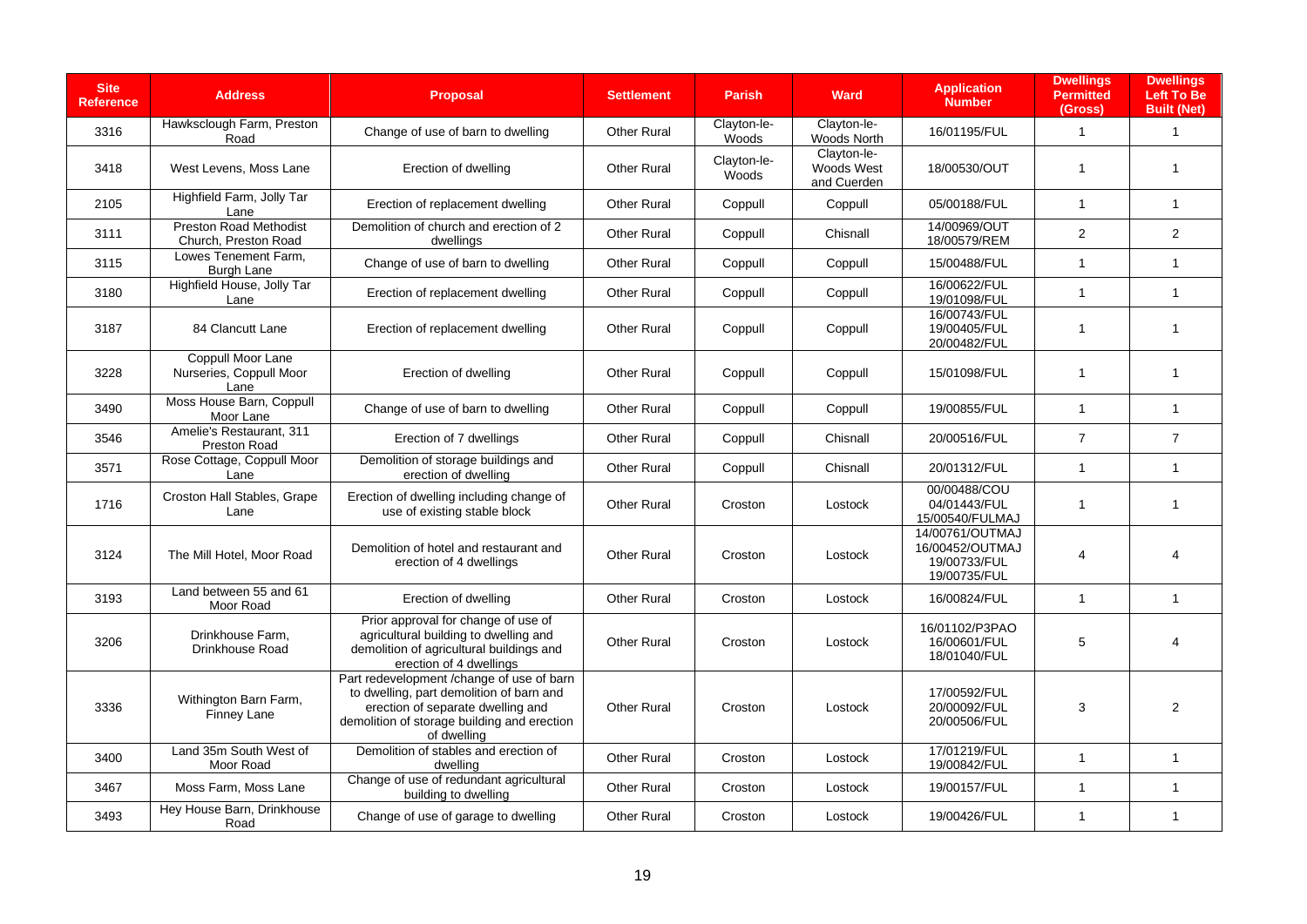| <b>Site</b><br><b>Reference</b> | <b>Address</b>                                      | <b>Proposal</b>                                                                                                                                 | <b>Settlement</b>  | <b>Parish</b> | <b>Ward</b>                              | <b>Application</b><br><b>Number</b>                                                                             | <b>Dwellings</b><br><b>Permitted</b><br>(Gross) | <b>Dwellings</b><br><b>Left To Be</b><br><b>Built (Net)</b> |
|---------------------------------|-----------------------------------------------------|-------------------------------------------------------------------------------------------------------------------------------------------------|--------------------|---------------|------------------------------------------|-----------------------------------------------------------------------------------------------------------------|-------------------------------------------------|-------------------------------------------------------------|
| 3527                            | Central Garage, Westhead<br>Road                    | Change of use of garage to 2 flats                                                                                                              | <b>Other Rural</b> | Croston       | Lostock                                  | 19/00815/FUL                                                                                                    | $\overline{2}$                                  | $\overline{c}$                                              |
| 3534                            | Hey House Barn, Drinkhouse<br>Road                  | Demolition of stables and storage building<br>and erection of 2 dwellings                                                                       | <b>Other Rural</b> | Croston       | Lostock                                  | 19/00427/OUT                                                                                                    | $\overline{2}$                                  | $\overline{2}$                                              |
| 3543                            | Southlands, Out Lane                                | Subdivision to create additonal dwelling                                                                                                        | <b>Other Rural</b> | Croston       | Lostock                                  | 20/00751/FUL                                                                                                    | $\overline{2}$                                  | $\mathbf{1}$                                                |
| 3460                            | Berkeley Farm, Shady Lane                           | Demolition of storage barn and<br>outbuildings and erection of 2 dwellings<br>and conversion of stables to dwelling                             | <b>Other Rural</b> | Cuerden       | Clayton-le-<br>Woods West<br>and Cuerden | 18/00813/FUL                                                                                                    | 3                                               | 3                                                           |
| 3528                            | Land opposite 6-8 Lydiate<br>Lane                   | Demolition of existing buildings and<br>erection of 2 dwellings                                                                                 | <b>Other Rural</b> | Cuerden       | Clayton-le-<br>Woods West<br>and Cuerden | 19/00772/OUT                                                                                                    | $\overline{2}$                                  | 2                                                           |
| 3562                            | 7 Lydiate Lane                                      | Demolition of garage and erection of<br>dwelling                                                                                                | <b>Other Rural</b> | Cuerden       | Clayton-le-<br>Woods West<br>and Cuerden | 20/00890/FUL                                                                                                    | $\mathbf{1}$                                    | $\mathbf{1}$                                                |
| 3142                            | High Heyes Farm, Langton<br><b>Brow</b>             | Demolition of kennels/workshop and<br>erection of dwelling                                                                                      | <b>Other Rural</b> | Eccleston     | Eccleston and<br>Mawdesley               | 15/01085/FUL<br>17/00539/FUL                                                                                    | $\mathbf{1}$                                    | $\mathbf{1}$                                                |
| 3145                            | Lydiate Farm, 12 Lydiate<br>Lane                    | Demolition of existing buildings and<br>erection of 2 dwellings and prior approval<br>for change of use of agricultural building to<br>dwelling | <b>Other Rural</b> | Eccleston     | Eccleston and<br>Mawdesley               | 16/00007/OUT<br>16/00964/P3PAO<br>18/00636/OUT<br>19/00911/P3PAO<br>20/00773/REM                                | 3                                               | 3                                                           |
| 3415                            | Land South West of<br>Glendale, Tincklers Lane      | Erection of dwelling                                                                                                                            | <b>Other Rural</b> | Eccleston     | Eccleston and<br>Mawdesley               | 17/01076/OUT<br>19/01026/FUL                                                                                    | $\mathbf{1}$                                    | $\mathbf{1}$                                                |
| 3431                            | Trigfan, Parr Lane                                  | Demolition of buildings and erection of 2<br>dwellings                                                                                          | <b>Other Rural</b> | Eccleston     | Eccleston and<br>Mawdesley               | 17/00538/FUL<br>19/00462/FUL                                                                                    | 2                                               | $\sqrt{2}$                                                  |
| 3536                            | Bridge End House, Towngate                          | Change of use of building to dwelling                                                                                                           | <b>Other Rural</b> | Eccleston     | Eccleston and<br>Mawdesley               | 20/00443/FUL                                                                                                    | $\mathbf{1}$                                    | $\mathbf{1}$                                                |
| 3545                            | Willow Springs, 41 Southport<br>Road                | Demolition of buildings and erection of<br>dwelling                                                                                             | <b>Other Rural</b> | Eccleston     | Eccleston and<br>Mawdesley               | 20/00674/FUL                                                                                                    | $\mathbf{1}$                                    | $\mathbf{1}$                                                |
| 3564                            | Land and buildings west of<br>367 Southport Road    | Demolition of stable building and store and<br>erection of dwelling                                                                             | <b>Other Rural</b> | Eccleston     | Eccleston and<br>Mawdesley               | 20/01296/PIP                                                                                                    | $\mathbf{1}$                                    | $\mathbf{1}$                                                |
| 3079                            | The Barn, Dean Hall Lane                            | Change of use of barn to dwelling                                                                                                               | <b>Other Rural</b> | Euxton        | Euxton South                             | 15/00058/FUL                                                                                                    | $\mathbf{1}$                                    | $\mathbf{1}$                                                |
| 3342                            | Dene Cottage, Pear Tree<br>Lane                     | Demolition of garage and outbuilding and<br>erection of dwelling                                                                                | <b>Other Rural</b> | Euxton        | Euxton South                             | 17/00911/OUT<br>18/01174/REM                                                                                    | $\mathbf{1}$                                    | $\mathbf{1}$                                                |
| 3440                            | Euxton Mill, Dawbers Lane                           | Erection of 8 self build dwellings                                                                                                              | <b>Other Rural</b> | Euxton        | <b>Euxton South</b>                      | 15/00162/OUTMAJ<br>18/01150/REM<br>18/01193/REM<br>19/00096/REM<br>19/00221/REM<br>19/00624/REM<br>20/01341/REM | 8                                               | 6                                                           |
| 3484                            | Land adjacent to 33A<br>Washington Lane             | Demolition of stables and erection of<br>dwelling                                                                                               | <b>Other Rural</b> | Euxton        | Euxton South                             | 19/00672/FUL                                                                                                    | $\mathbf{1}$                                    | $\mathbf{1}$                                                |
| 3548                            | Dean Cottage, Dean Hall<br>Lane                     | Demolition of buildings and erection of<br>dwelling                                                                                             | <b>Other Rural</b> | Euxton        | Euxton South                             | 19/01110/OUT                                                                                                    | $\mathbf{1}$                                    | $\mathbf{1}$                                                |
| 3575                            | M and C Caravans,<br>Woodcock Farm, Runshaw<br>Lane | Demolition of buildings and erection of<br>dwelling                                                                                             | <b>Other Rural</b> | Euxton        | Euxton North                             | 20/00243/OUT                                                                                                    | $\mathbf{1}$                                    | $\mathbf{1}$                                                |
| 3577                            | Fairview, Runshaw Lane                              | Demolition of stables and erection of<br>dwelling                                                                                               | <b>Other Rural</b> | Euxton        | Euxton South                             | 20/01062/FUL                                                                                                    | $\mathbf{1}$                                    | $\mathbf{1}$                                                |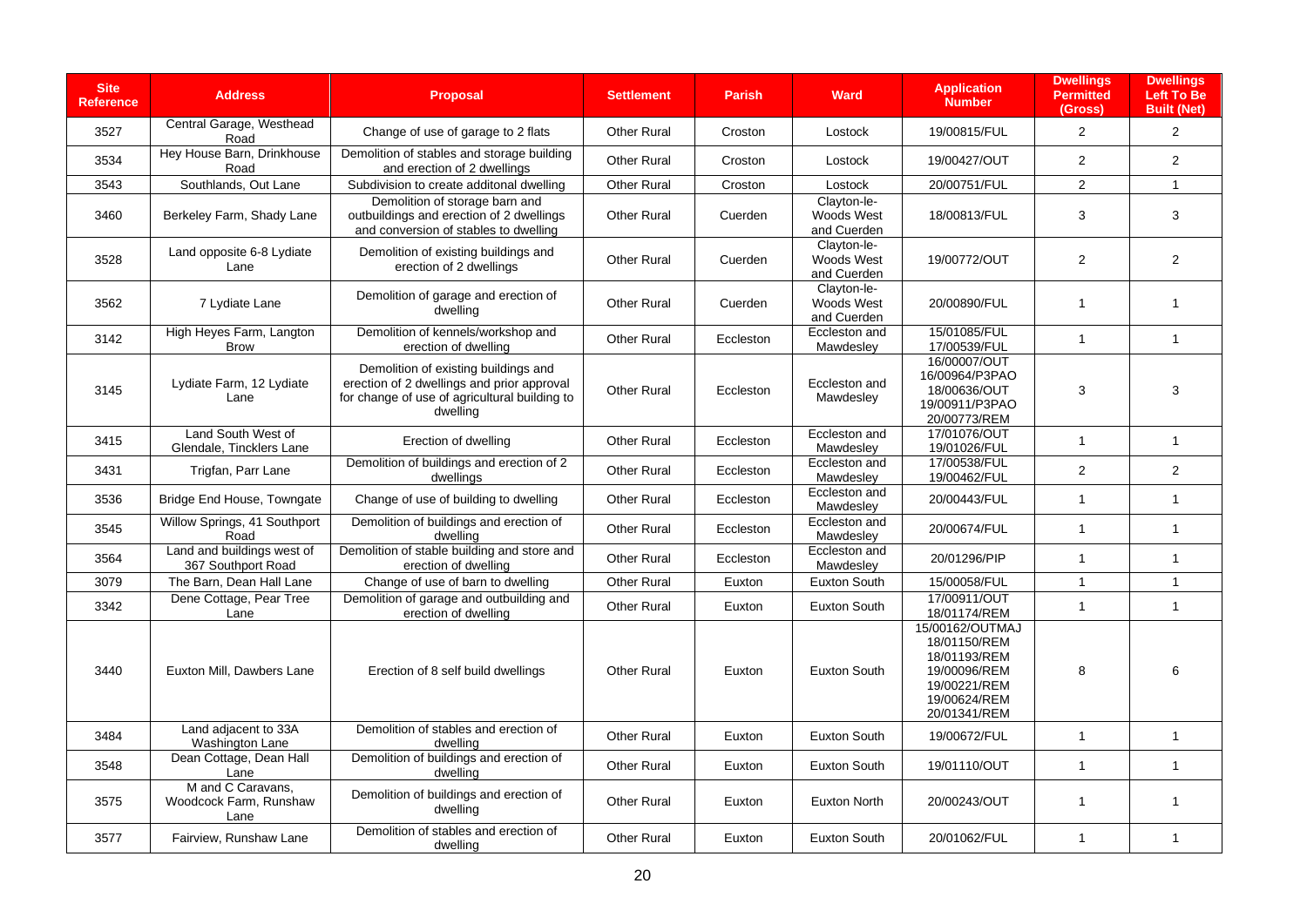| <b>Site</b><br><b>Reference</b> | <b>Address</b>                                                   | <b>Proposal</b>                                                                      | <b>Settlement</b>  | <b>Parish</b>     | <b>Ward</b>                            | <b>Application</b><br><b>Number</b>                          | <b>Dwellings</b><br><b>Permitted</b><br>(Gross) | <b>Dwellings</b><br><b>Left To Be</b><br><b>Built (Net)</b> |
|---------------------------------|------------------------------------------------------------------|--------------------------------------------------------------------------------------|--------------------|-------------------|----------------------------------------|--------------------------------------------------------------|-------------------------------------------------|-------------------------------------------------------------|
| 3119                            | Moody House, Higher House<br>Lane                                | Change of use of agricultural building to<br>dwelling                                | <b>Other Rural</b> | Heapey            | Pennine                                | 15/00894/P3PAO                                               | $\mathbf{1}$                                    | $\mathbf{1}$                                                |
| 3133                            | Morris Farm. Hollin Lane                                         | Change of use of barn to dwelling                                                    | <b>Other Rural</b> | Heapey            | Pennine                                | 14/01303/FUL<br>18/01191/FUL                                 | $\mathbf{1}$                                    | $\mathbf{1}$                                                |
| 3225                            | Chorley Equestrian Centre,<br>Higher Garstang House Farm         | Change of use of barn to dwelling and<br>erection of dwelling                        | <b>Other Rural</b> | Heapey            | Pennine                                | 17/00003/FUL<br>17/00382/FUL<br>18/00262/FUL                 | 2                                               | $\mathbf{1}$                                                |
| 3367                            | West View, Chapel Lane                                           | Erection of replacement dwelling                                                     | <b>Other Rural</b> | Heapey            | Pennine                                | 17/01183/FUL                                                 | $\mathbf{1}$                                    | $\mathbf{1}$                                                |
| 3466                            | Higher White Coppice Farm,<br>Coppice Lane                       | Demolition of part of mixed use building<br>and erection of dwelling                 | <b>Other Rural</b> | Heapey            | Pennine                                | 19/00329/FUL                                                 | $\mathbf{1}$                                    | $\mathbf{1}$                                                |
| 3511                            | Fig Tree House, Tanhouse<br>Lane                                 | Change of use of barn to dwelling                                                    | <b>Other Rural</b> | Heapey            | Pennine                                | 20/00015/FUL                                                 | $\mathbf{1}$                                    | $\mathbf{1}$                                                |
| 2961                            | 26 Long Lane, Heath<br>Charnock                                  | Erection of adapted dwelling for disabled<br>relative                                | <b>Other Rural</b> | Heath<br>Charnock | <b>Heath Charnock</b><br>and Rivington | 13/00631/FUL                                                 | $\mathbf{1}$                                    | $\mathbf{1}$                                                |
| 3212                            | Land adjacent Gilbertson<br>Road, Rawlinson Lane                 | Demolition of stables and erection of<br>dwelling                                    | <b>Other Rural</b> | Heath<br>Charnock | <b>Heath Charnock</b><br>and Rivington | 16/00905/FUL<br>19/00002/FUL                                 | $\mathbf{1}$                                    | $\mathbf{1}$                                                |
| 3332                            | Arnside, Long Lane                                               | Erection of replacement dwelling                                                     | <b>Other Rural</b> | Heath<br>Charnock | <b>Heath Charnock</b><br>and Rivington | 17/00412/FUL                                                 | $\mathbf{1}$                                    | $\mathbf{1}$                                                |
| 3363                            | Lonsdale Farm. Slacks Lane                                       | Demolition of workshop and stables and<br>erection of 2 dwellings                    | Other Rural        | Heath<br>Charnock | <b>Heath Charnock</b><br>and Rivington | 17/01170/OUT<br>18/00472/OUT<br>20/00072/REM<br>19/01081/REM | 2                                               | $\overline{2}$                                              |
| 3474                            | The Ridges, Weavers Brow                                         | Subdiviison of dwelling to 2 dwellings                                               | <b>Other Rural</b> | Heath<br>Charnock | <b>Heath Charnock</b><br>and Rivington | 19/00479/FUL                                                 | $\overline{2}$                                  | $\mathbf{1}$                                                |
| 3530                            | Mon Abri, Bolton Road                                            | Demolition of outbuildings and erection of<br>dwelling                               | <b>Other Rural</b> | Heath<br>Charnock | <b>Heath Charnock</b><br>and Rivington | 20/00163/FUL                                                 | $\mathbf{1}$                                    | $\mathbf{1}$                                                |
| 3531                            | Land 300m north east of<br>Holland Fold Farm, Long<br>Lane       | Demolition of stable buildings and erection<br>of dwelling                           | <b>Other Rural</b> | Heath<br>Charnock | <b>Heath Charnock</b><br>and Rivington | 19/01115/FUL                                                 | $\mathbf{1}$                                    | $\overline{1}$                                              |
| 2418                            | Agricultural buildings at<br>Howe Brook Farm, Bannister<br>Green | Change of use of agricultural buildings and<br>derelict cottage to 2 dwellings       | <b>Other Rural</b> | Heskin            | Chisnall                               | 07/01340/FUL<br>12/00915/FUL<br>12/00917/FUL<br>19/00737/FUL | 2                                               | 1                                                           |
| 3103                            | Town Lane Farm, Town Lane                                        | Demolition of existing stables and erection<br>of 2 dwellings                        | <b>Other Rural</b> | Heskin            | Chisnall                               | 14/00982/FUL<br>17/00599/FUL                                 | $\overline{2}$                                  | $\mathbf{2}$                                                |
| 3422                            | 81 Wood Lane                                                     | Demolition of garages and outbuildings<br>and erection of 2 dwellings                | <b>Other Rural</b> | Heskin            | Chisnall                               | 18/00598/FUL                                                 | $\overline{2}$                                  | $\mathbf{2}$                                                |
| 3479                            | Spencer House Farm, Town<br>Lane                                 | Change of use from coach house to<br>dwelling                                        | <b>Other Rural</b> | Heskin            | Chisnall                               | 19/00432/FUL                                                 | $\mathbf{1}$                                    | $\mathbf{1}$                                                |
| 3507                            | Wilbeth, Wrennals Lane                                           | Demolition of stables, storage sheds and<br>outbuildings and erection of 2 dwellings | <b>Other Rural</b> | Heskin            | Chisnall                               | 19/01148/OUT                                                 | $\overline{2}$                                  | $\mathbf{2}$                                                |
| 3537                            | 289 Wood Lane                                                    | Demolition of buildings and erection of 2<br>dwellings                               | Other Rural        | Heskin            | Chisnall                               | 19/01191/FUL                                                 | 2                                               | $\mathbf{2}$                                                |
| 3148                            | Sandall Cottage, Riley Green                                     | Erection of replacement dwelling                                                     | <b>Other Rural</b> | Hoghton           | <b>Brindle and</b><br>Hoghton          | 15/00570/FUL<br>18/00971/FUL                                 | $\mathbf{1}$                                    | $\mathbf{1}$                                                |
| 3437                            | The Shuttle Shop, Viaduct<br>Road                                | Change of use from shop to dwelling                                                  | <b>Other Rural</b> | Hoghton           | <b>Brindle and</b><br>Hoghton          | 18/00832/FUL                                                 | $\mathbf{1}$                                    | $\mathbf{1}$                                                |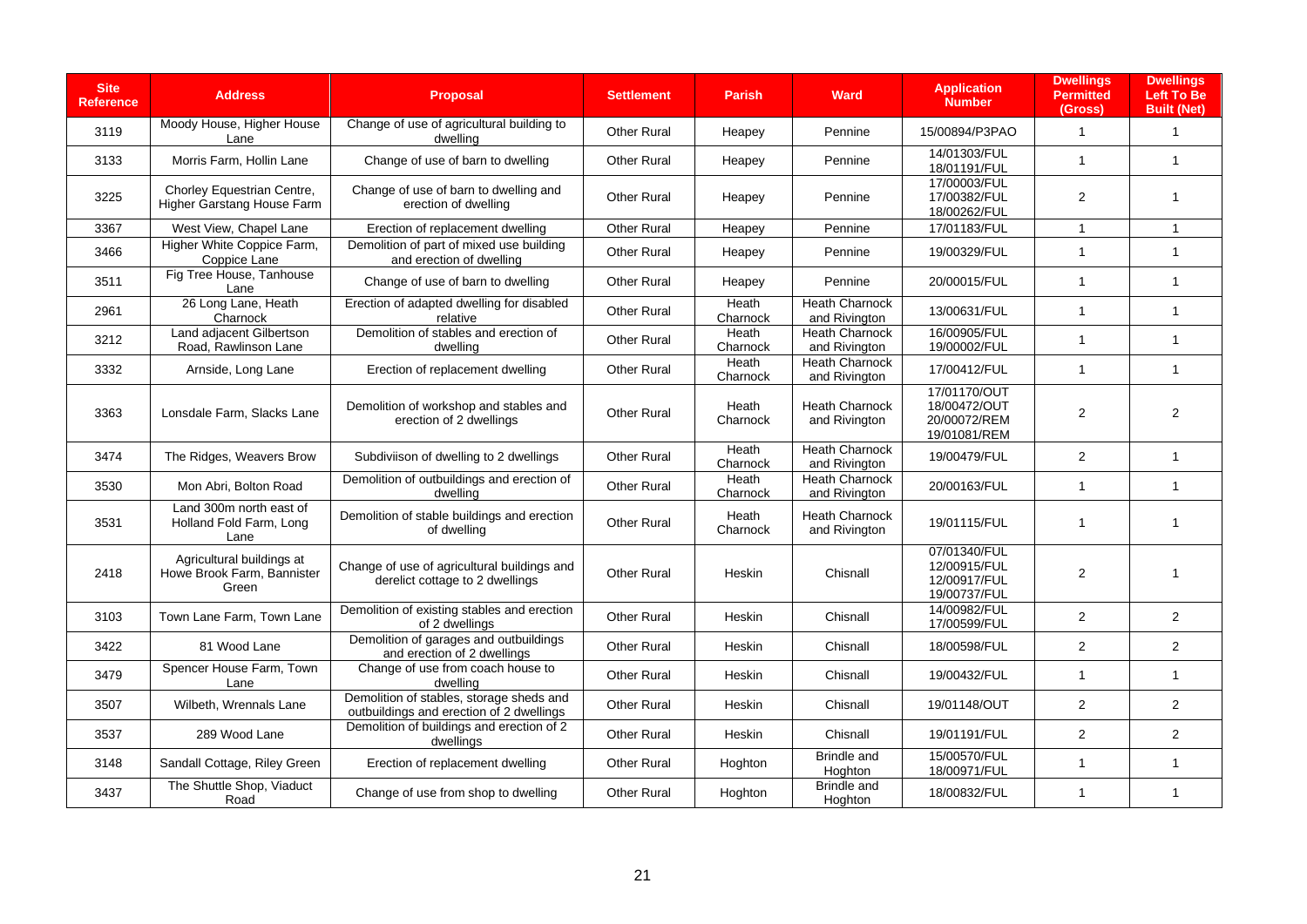| <b>Site</b><br><b>Reference</b> | <b>Address</b>                                           | <b>Proposal</b>                                                                                                                               | <b>Settlement</b>  | <b>Parish</b> | <b>Ward</b>                   | <b>Application</b><br><b>Number</b>                                                                                          | <b>Dwellings</b><br><b>Permitted</b><br>(Gross) | <b>Dwellings</b><br><b>Left To Be</b><br><b>Built (Net)</b> |
|---------------------------------|----------------------------------------------------------|-----------------------------------------------------------------------------------------------------------------------------------------------|--------------------|---------------|-------------------------------|------------------------------------------------------------------------------------------------------------------------------|-------------------------------------------------|-------------------------------------------------------------|
| 3444                            | Barracks Farm, 1 Chapel<br>Lane                          | Demolition of buildings and erection of 3<br>dwellings, change of use of shippon to<br>dwelling and conversion of farmhouse to 2<br>dwellings | <b>Other Rural</b> | Hoghton       | <b>Brindle and</b><br>Hoghton | 18/00894/FUL<br>19/00903/FUL                                                                                                 | 6                                               | 5                                                           |
| 3477                            | The Post Office, The Straits                             | Erection of dwelling                                                                                                                          | <b>Other Rural</b> | Hoghton       | <b>Brindle and</b><br>Hoghton | 19/00620/FUL                                                                                                                 | $\mathbf{1}$                                    | $\mathbf{1}$                                                |
| 3481                            | <b>Straits Farm, The Straits</b>                         | Change of use of barn and shippon to<br>dwelling and erection of 6 dwellings                                                                  | <b>Other Rural</b> | Hoghton       | <b>Brindle and</b><br>Hoghton | 19/00618/FUL<br>19/00619/FUL<br>19/00944/FUL<br>19/00943/FUL                                                                 | $\overline{7}$                                  | $\overline{7}$                                              |
| 3535                            | Pearson House, Chapel Lane                               | Change of use of methodist church to<br>dwelling                                                                                              | <b>Other Rural</b> | Hoghton       | <b>Brindle and</b><br>Hoghton | 20/00716/FUL                                                                                                                 | $\overline{1}$                                  | $\mathbf{1}$                                                |
| 3550                            | Wise Mary's Farm, 263<br>Hoghton Lane                    | Demolition of dwelling and buildings and<br>erection of 4 dwellings                                                                           | <b>Other Rural</b> | Hoghton       | <b>Brindle and</b><br>Hoghton | 20/01048/PIP                                                                                                                 | 4                                               | 3                                                           |
| 3556                            | Land adjacent to 243<br>Hoghton Lane                     | Erection of dwelling                                                                                                                          | <b>Other Rural</b> | Hoghton       | <b>Brindle and</b><br>Hoghton | 20/01197/OUT                                                                                                                 | $\mathbf{1}$                                    | $\mathbf{1}$                                                |
| 2917                            | Land between Grange House<br>and Glen Haffy, Smithy Lane | Erection of dwelling                                                                                                                          | <b>Other Rural</b> | Mawdesley     | Eccleston and<br>Mawdesley    | 12/01206/OUT<br>15/00025/REM                                                                                                 | $\mathbf{1}$                                    | $\mathbf{1}$                                                |
| 3147                            | Brookside, Hall Lane                                     | Erection of replacement dwelling                                                                                                              | <b>Other Rural</b> | Mawdesley     | Eccleston and<br>Mawdesley    | 15/00322/FUL                                                                                                                 | $\mathbf{1}$                                    | $\mathbf{1}$                                                |
| 3222                            | Lynric Farm, Blue Stone<br>Lane                          | Demolition of buildings and erection of 5<br>dwellings and erection of replacement<br>dwelling                                                | <b>Other Rural</b> | Mawdesley     | Eccleston and<br>Mawdesley    | 16/01061/FUL<br>17/00770/FUL<br>18/00107/FUL<br>18/00257/FUL<br>18/00534/FUL<br>19/00271/FUL<br>19/00419/FUL<br>19/00629/FUL | 6                                               | 3                                                           |
| 3302                            | Salt Pit Cottage, Salt Pit<br>Lane                       | Demolition of outbuildings and erection of<br>dwelling                                                                                        | <b>Other Rural</b> | Mawdesley     | Eccleston and<br>Mawdesley    | 17/00159/OUT<br>17/01154/FUL                                                                                                 | $\mathbf{1}$                                    | $\mathbf{1}$                                                |
| 3361                            | Tannersmith Farm,<br>Tannersmith Lane                    | Demolition of storage buildings and<br>erection of dwelling                                                                                   | <b>Other Rural</b> | Mawdesley     | Eccleston and<br>Mawdesley    | 17/01184/FUL                                                                                                                 | $\mathbf{1}$                                    | $\mathbf{1}$                                                |
| 3404                            | Woodlands, Bentley Lane                                  | Erection of replacement dwelling                                                                                                              | <b>Other Rural</b> | Mawdesley     | Eccleston and<br>Mawdesley    | 18/00291/FUL<br>20/00354/FUL                                                                                                 | $\mathbf{1}$                                    | $\mathbf{1}$                                                |
| 3413                            | Rose Villa, Smithy Lane                                  | Change of use of stables to dwelling                                                                                                          | <b>Other Rural</b> | Mawdesley     | Eccleston and<br>Mawdesley    | 18/00572/FUL                                                                                                                 | $\mathbf{1}$                                    | $\mathbf{1}$                                                |
| 3432                            | Tannersmith Cottage,<br>Tannersmith Lane                 | Change of use of outbuilding to dwelling                                                                                                      | <b>Other Rural</b> | Mawdesley     | Eccleston and<br>Mawdesley    | 18/00799/FUL                                                                                                                 | $\mathbf{1}$                                    | $\mathbf{1}$                                                |
| 3434                            | Jay Bank House, Jay Bank                                 | Demolition of buildings and erection of<br>dwelling                                                                                           | <b>Other Rural</b> | Mawdesley     | Eccleston and<br>Mawdesley    | 18/00708/FUL<br>19/00335/FUL                                                                                                 | $\mathbf{1}$                                    | $\mathbf{1}$                                                |
| 3446                            | Whitegates, 75 Gorsey Lane                               | Erection of dwelling                                                                                                                          | <b>Other Rural</b> | Mawdesley     | Eccleston and<br>Mawdesley    | 18/01212/OUT                                                                                                                 | $\mathbf{1}$                                    | $\mathbf{1}$                                                |
| 3455                            | The Hillocks, Blue Stone<br>Lane                         | Demolition of stable block and sheds and<br>erection of dwelling                                                                              | <b>Other Rural</b> | Mawdesley     | Eccleston and<br>Mawdesley    | 18/00137/FUL                                                                                                                 | $\overline{1}$                                  | $\mathbf{1}$                                                |
| 3456                            | Church Farm Livery Stables,<br><b>High Street</b>        | Demolition of existing livery stables and<br>associated outbuildings and erection of 3<br>dwellings and new livery stables                    | <b>Other Rural</b> | Mawdesley     | Eccleston and<br>Mawdesley    | 19/00214/FUL<br>20/00815/FUL                                                                                                 | 3                                               | 3                                                           |
| 3506                            | Wrennalls House, Ridley<br>Lane                          | Erection of bungalow                                                                                                                          | <b>Other Rural</b> | Mawdesley     | Eccleston and<br>Mawdesley    | 19/01175/FUL                                                                                                                 | $\mathbf{1}$                                    | $\mathbf{1}$                                                |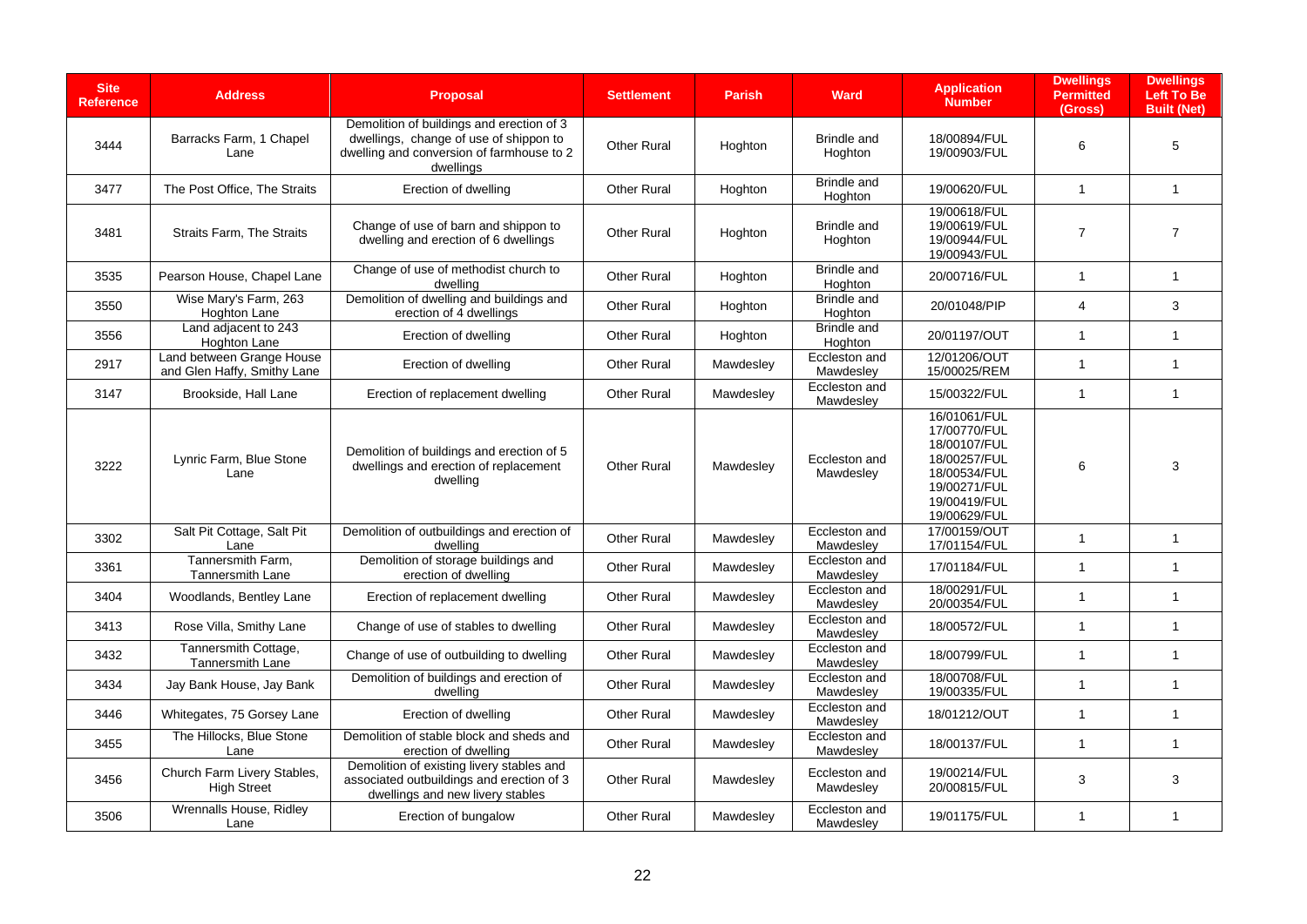| <b>Site</b><br><b>Reference</b> | <b>Address</b>                                                         | <b>Proposal</b>                                                                                                                                                                          | <b>Settlement</b>  | <b>Parish</b>       | <b>Ward</b>                            | <b>Application</b><br><b>Number</b>            | <b>Dwellings</b><br><b>Permitted</b><br>(Gross) | <b>Dwellings</b><br><b>Left To Be</b><br><b>Built (Net)</b> |
|---------------------------------|------------------------------------------------------------------------|------------------------------------------------------------------------------------------------------------------------------------------------------------------------------------------|--------------------|---------------------|----------------------------------------|------------------------------------------------|-------------------------------------------------|-------------------------------------------------------------|
| 3513                            | Nook Farm, Nook Lane                                                   | Demolition of outbuilding and erection of<br>dwelling                                                                                                                                    | <b>Other Rural</b> | Mawdesley           | Eccleston and<br>Mawdesley             | 20/00014/FUL                                   | $\overline{1}$                                  | $\mathbf{1}$                                                |
| 3519                            | Springfield View, Ridley Lane                                          | Prior approval for change of use of an<br>agricultural building to dwelling                                                                                                              | <b>Other Rural</b> | Mawdesley           | Eccleston and<br>Mawdesley             | 20/00339/P3PAO                                 | $\mathbf{1}$                                    | $\mathbf{1}$                                                |
| 3533                            | Newholme, Ridley Lane                                                  | Demolition of buildings and erection of 2<br>dwellings                                                                                                                                   | <b>Other Rural</b> | Mawdesley           | Eccleston and<br>Mawdesley             | 20/00652/OUT                                   | $\overline{2}$                                  | 2                                                           |
| 3538                            | Land adjacent to 2<br>Greystones, Blue Stone Lane                      | Demolition of buildings and erection of log<br>cabin to be used as dwelling                                                                                                              | <b>Other Rural</b> | Mawdesley           | Eccleston and<br>Mawdeslev             | 19/01100/FUL                                   | $\mathbf{1}$                                    | $\mathbf{1}$                                                |
| 3547                            | The Grove, Smithy Lane                                                 | Change of use of garage to dwelling                                                                                                                                                      | Other Rural        | Mawdesley           | Eccleston and<br>Mawdesley             | 20/00376/FUL                                   | $\mathbf{1}$                                    | $\mathbf{1}$                                                |
| 3557                            | Paddock View, 55 Gorsey<br>Lane                                        | Demolition of stables and erection of<br>dwelling                                                                                                                                        | <b>Other Rural</b> | Mawdesley           | Eccleston and<br>Mawdesley             | 20/01175/FUL                                   | $\mathbf{1}$                                    | $\mathbf{1}$                                                |
| 3559                            | Gorse Villa, 43 Gorsey Lane                                            | Demolition of storage building and<br>industrial unit and erection of dwelling                                                                                                           | <b>Other Rural</b> | Mawdesley           | Eccleston and<br>Mawdesley             | 20/01083/FUL                                   | $\mathbf{1}$                                    | $\mathbf{1}$                                                |
| 3560                            | Stalk Farm, High Street                                                | Demolition of stables and store and<br>erection of 3 dwellings                                                                                                                           | <b>Other Rural</b> | Mawdesley           | Eccleston and<br>Mawdesley             | 20/01004/FUL                                   | 3                                               | 3                                                           |
| 3573                            | South View, Back Lane                                                  | Demolition of stable block and storage<br>building and erection of 3 dwellings                                                                                                           | <b>Other Rural</b> | Mawdesley           | Eccleston and<br>Mawdesley             | 20/00556/FUL                                   | 3                                               | 3                                                           |
| 2852                            | Morris Barn, Dean Head<br>Lane                                         | Conversion of barn to dwelling                                                                                                                                                           | <b>Other Rural</b> | Rivington           | <b>Heath Charnock</b><br>and Rivington | 12/00949/FUL                                   | $\mathbf{1}$                                    | $\mathbf{1}$                                                |
| 3128                            | Moses Cockers Farm, Sheep<br>House Lane                                | Change of use, part demolition and<br>extension of barn to form dwelling                                                                                                                 | <b>Other Rural</b> | Rivington           | <b>Heath Charnock</b><br>and Rivington | 15/00972/FUL                                   | $\mathbf{1}$                                    | $\mathbf{1}$                                                |
| 2512                            | 267 Southport Road                                                     | Erection replacement dwelling                                                                                                                                                            | <b>Other Rural</b> | <b>Ulnes Walton</b> | Lostock                                | 09/00151/FUL                                   | $\overline{1}$                                  | $\overline{1}$                                              |
| 3420                            | Land 70m South of Garstang<br>Farm, Ulnes Walton Lane                  | Erection of rural workers dwelling                                                                                                                                                       | <b>Other Rural</b> | <b>Ulnes Walton</b> | Lostock                                | 17/00940/OUT<br>19/00535/REM                   | $\mathbf{1}$                                    | $\mathbf{1}$                                                |
| 3423                            | Dorbaricia. Ulnes Walton<br>Lane                                       | Change of use of barn to dwelling                                                                                                                                                        | <b>Other Rural</b> | <b>Ulnes Walton</b> | Lostock                                | 18/00396/FUL<br>20/00152/FUL                   | $\mathbf{1}$                                    | $\mathbf{1}$                                                |
| 3501                            | Land to the rear of Forge<br>Cottage, Flag Lane                        | Change of use of garage to dwelling                                                                                                                                                      | <b>Other Rural</b> | <b>Ulnes Walton</b> | Lostock                                | 19/01061/FUL                                   | $\mathbf{1}$                                    | $\mathbf{1}$                                                |
| 3542                            | Eccleston Equestrian Centre,<br><b>Ulnes Walton Lane</b>               | Partial demolition of equestrian centre and<br>erection of 5 dwellings and erection of<br>additional dwelling                                                                            | Other Rural        | <b>Ulnes Walton</b> | Lostock                                | 20/00816/OUT<br>20/00810/FUL                   | 6                                               | 6                                                           |
| 2901                            | Close Gate Farm and land to<br>rear Buckholes Lane,<br><b>Wheelton</b> | Erection of replacement dwelling                                                                                                                                                         | <b>Other Rural</b> | Wheelton            | Wheelton and<br>Withnell               | 12/01158/FULMAJ                                | $\mathbf{1}$                                    | $\mathbf{1}$                                                |
| 3073                            | Land between 386 and 392<br><b>Blackburn Road</b>                      | Erection of 4 dwellings                                                                                                                                                                  | <b>Other Rural</b> | Wheelton            | Wheelton and<br>Withnell               | 14/00601/OUT<br>18/00240/REM<br>20/00116/FUL   | 4                                               | 4                                                           |
| 3405                            | Wheelton Lodge Farm,<br>Harbour Lane                                   | Prior approval for change of use of<br>agricultural building to dwelling and<br>change of use of barns and shippon to<br>dwelling OR demolition of buildings and<br>erection of dwelling | <b>Other Rural</b> | Wheelton            | Wheelton and<br>Withnell               | 17/01093/P3PAO<br>18/00121/FUL<br>18/00947/FUL | $\overline{2}$                                  | $\overline{2}$                                              |
| 3427                            | Land to the rear of 378-386<br><b>Blackburn Road</b>                   | Erection of 8 dwellings                                                                                                                                                                  | Other Rural        | Wheelton            | Wheelton and<br>Withnell               | 16/00575/OUT                                   | 8                                               | 8                                                           |
| 3470                            | Workshop adjacent to 1A<br>Victoria Street                             | Change of use of workshop to 2 dwellings                                                                                                                                                 | <b>Other Rural</b> | Wheelton            | Wheelton and<br>Withnell               | 19/00505/FUL                                   | 2                                               | $\overline{c}$                                              |
| 3480                            | Blue Dye House, Brinscall<br>Mill Road                                 | Demolition of stables and erection of<br>dwelling                                                                                                                                        | <b>Other Rural</b> | Wheelton            | Wheelton and<br>Withnell               | 18/01057/OUT                                   | $\mathbf{1}$                                    | $\mathbf{1}$                                                |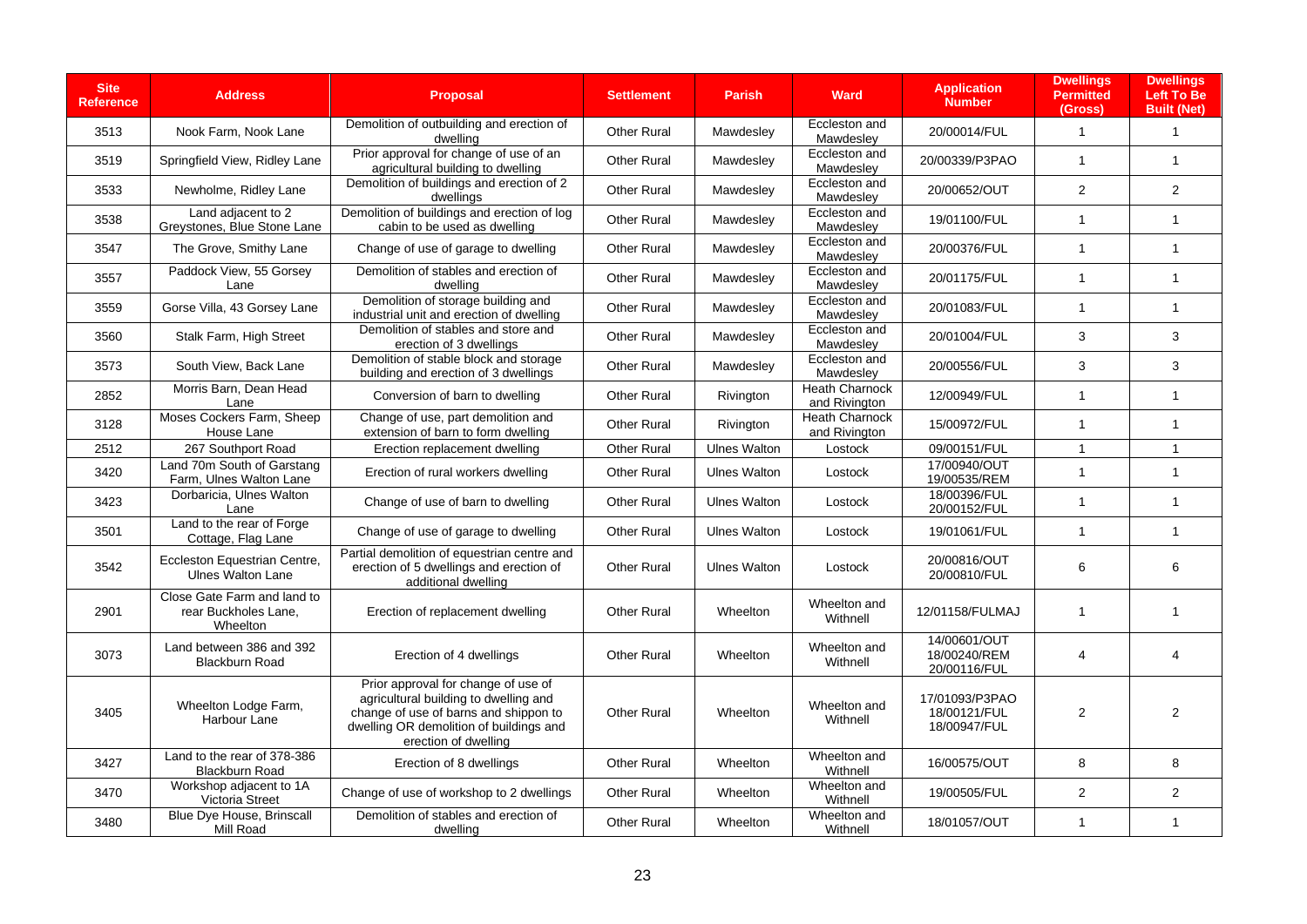| <b>Site</b><br><b>Reference</b> | <b>Address</b>                                   | <b>Proposal</b>                                                                                          | <b>Settlement</b>  | <b>Parish</b>        | <b>Ward</b>                                      | <b>Application</b><br><b>Number</b>                          | <b>Dwellings</b><br><b>Permitted</b><br>(Gross) | <b>Dwellings</b><br><b>Left To Be</b><br><b>Built (Net)</b> |
|---------------------------------|--------------------------------------------------|----------------------------------------------------------------------------------------------------------|--------------------|----------------------|--------------------------------------------------|--------------------------------------------------------------|-------------------------------------------------|-------------------------------------------------------------|
| 3525                            | Sitchcroft Farm, Brown<br>House Lane             | Demolition of building and erection of<br>dwelling                                                       | <b>Other Rural</b> | Wheelton             | Wheelton and<br>Withnell                         | 20/00017/FUL                                                 | $\mathbf{1}$                                    | $\mathbf{1}$                                                |
| 3048                            | Waterstone House, 1A Dark<br>Lane                | Erection of 2 dwellings                                                                                  | <b>Other Rural</b> | Whittle-le-<br>Woods | Pennine                                          | 14/00966/FUL<br>15/01185/FUL<br>19/01080/FUL                 | $\overline{2}$                                  | $\overline{2}$                                              |
| 3166                            | 145 Town Lane                                    | Demolition of extensions and erection of<br>dwelling                                                     | <b>Other Rural</b> | Whittle-le-<br>Woods | Pennine                                          | 15/01057/FUL                                                 | $\mathbf{1}$                                    | $\mathbf{1}$                                                |
| 3334                            | 68 Blackburn Road                                | Demolition of stables and store buildings<br>and erection of dwelling                                    | <b>Other Rural</b> | Whittle-le-<br>Woods | Pennine                                          | 17/00739/FUL<br>17/01124/FUL                                 | $\mathbf{1}$                                    | $\mathbf{1}$                                                |
| 3344                            | Land adjacent to 26/28<br><b>Spring Crescent</b> | Erection of 2 dwellings                                                                                  | Other Rural        | Whittle-le-<br>Woods | Pennine                                          | 17/00815/FUL<br>20/00277/FUL                                 | $\overline{2}$                                  | $\overline{2}$                                              |
| 3096                            | <b>Brinscall Hall Farm, Dick</b><br>Lane         | Erection of agricultural workers dwelling<br>and change of use of redundant barns to<br>form 6 dwellings | <b>Other Rural</b> | Withnell             | Wheelton and<br>Withnell                         | 14/00975/FUL<br>14/00881/FUL                                 | $\overline{7}$                                  | $\mathbf{1}$                                                |
| 3335                            | Old Olivers Farm, Bury Lane                      | Change of use of barn to dwelling                                                                        | <b>Other Rural</b> | Withnell             | <b>Brindle and</b><br>Hoghton                    | 17/00602/FUL                                                 | $\mathbf{1}$                                    | $\mathbf{1}$                                                |
| 3340                            | 2 Ollerton Fold Farm<br>Cottage, Ollerton Lane   | Demolition of commercial dog kennel<br>building and erection of dwelling                                 | <b>Other Rural</b> | Withnell             | Brindle and<br>Hoghton                           | 17/00963/FUL                                                 | $\mathbf{1}$                                    | $\mathbf{1}$                                                |
| 3351                            | Land adjacent to 8 Miller<br>Avenue              | Erection of 9 dwellings                                                                                  | <b>Other Rural</b> | Withnell             | Wheelton and<br>Withnell                         | 17/00913/OUT<br>17/00225/OUT<br>18/00800/OUT<br>19/01180/REM | 9                                               | 9                                                           |
| 3403                            | Edge End Farm, Bolton Road                       | Subdivision of dwelling to form 2 dwellings                                                              | <b>Other Rural</b> | Withnell             | <b>Brindle and</b><br>Hoghton                    | 18/00297/FUL                                                 | $\overline{2}$                                  | $\mathbf{1}$                                                |
| 3433                            | Moss Side Farm, Bury Lane                        | Change of use of outbuilding to dwelling                                                                 | <b>Other Rural</b> | Withnell             | <b>Brindle and</b><br>Hoghton                    | 18/00789/FUL                                                 | $\mathbf{1}$                                    | $\mathbf{1}$                                                |
| 3443                            | Workshop, Edge End<br>Terrace, Bolton Road       | Demolition of workshop and erection of 2<br>dwellings                                                    | <b>Other Rural</b> | Withnell             | <b>Brindle and</b><br>Hoghton                    | 18/00874/OUT                                                 | 2                                               | $\overline{2}$                                              |
| 3464                            | 26 Bolton Road                                   | Change of use of shop with residential<br>above to osteopath clinic on both floors                       | <b>Other Rural</b> | Withnell             | Wheelton and<br>Withnell                         | 19/00351/FUL                                                 | $\overline{0}$                                  | $-1$                                                        |
| 3469                            | Woodsfold Saw Mill, Dole<br>Lane                 | Demolition of storage building and erection<br>of dwelling                                               | <b>Other Rural</b> | Withnell             | Wheelton and<br>Withnell                         | 19/00522/FUL                                                 | $\mathbf{1}$                                    | $\mathbf{1}$                                                |
| 3510                            | Boardman Heights Farm,<br>Bury Lane              | Erection of agricultural workers dwelling                                                                | Other Rural        | Withnell             | Wheelton and<br>Withnell                         | 19/00661/OUT<br>20/00302/REM                                 | $\mathbf{1}$                                    | $\mathbf{1}$                                                |
| 3565                            | Oak Royal Golf and Country<br>Club, Bury Lane    | Change of use of hotel to 8 dwellings                                                                    | Other Rural        | Withnell             | <b>Brindle and</b><br>Hoghton                    | 20/00920/FUL                                                 | 8                                               | 8                                                           |
| 2493                            | Land 40m East of 6<br>Woodside Avenue            | Erection of 2 dwellings                                                                                  | Whittle-le-Woods   | Clayton-le-<br>Woods | Clayton-le-<br>Woods and<br>Whittle-le-<br>Woods | 07/01034/FUL                                                 | 2                                               | $\overline{2}$                                              |
| 2867                            | Land adjacent Dolphin Rise,<br>Millstone Close   | Erection of dwelling                                                                                     | Whittle-le-Woods   | Whittle-le-<br>Woods | Clayton-le-<br>Woods and<br>Whittle-le-<br>Woods | 12/01167/FUL<br>15/01202/FUL<br>18/01118/FUL<br>20/01088/FUL | 1                                               | -1                                                          |
| 3408                            | D & B stores, 1-3 Rock Villa<br>Road             | Prior approval for change of use of shop to<br>dwelling                                                  | Whittle-le-Woods   | Whittle-le-<br>Woods | Clayton-le-<br>Woods and<br>Whittle-le-<br>Woods | 18/00441/P3PAN                                               | $\mathbf 1$                                     | -1                                                          |